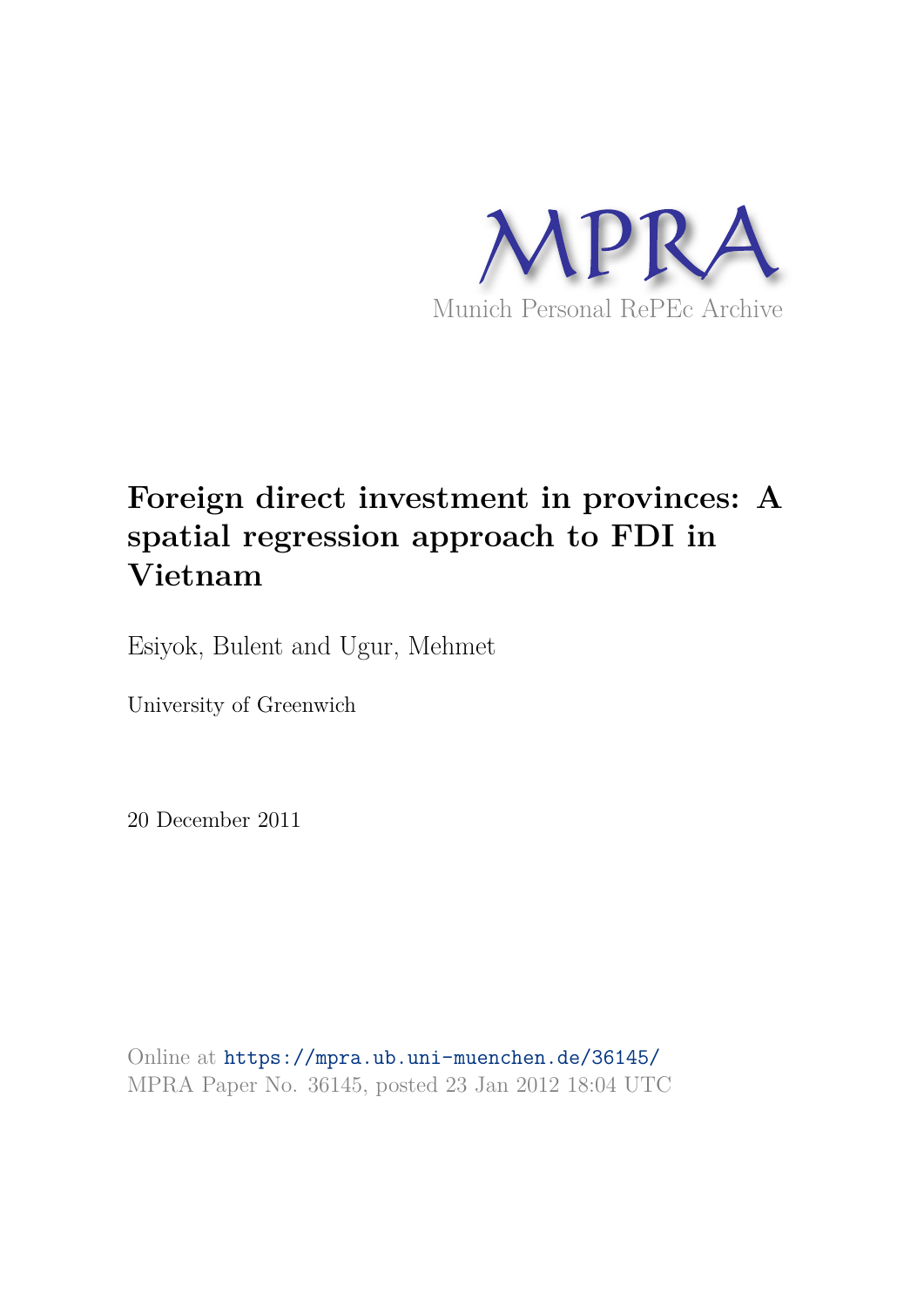# **Foreign direct investment in provinces: A spatial regression approach to FDI in Vietnam**

*Bulent Esiyok and Mehmet Ugur, University of Greenwich* 

Foreign direct investment (FDI) flows into Vietnam have increased significantly in recent years, with unequal distribution between provinces and regions. We aim to contribute to the literature on locational determinants of FDI by accounting for spatial interdependence between 62 Vietnamese provinces from 2006-2009. For this purpose, we estimate a spatial lag model using maximum likelihood estimation method. We report existence of spatial dependence between provinces as well as spatial spill-over effects. The results are robust to different specifications for weight matrices and inclusion of different explanatory variables and/or proxies. We also report that conventional determinants of FDI such as market size, domestic investment, openness to trade, labour cost, education and governance, etc. are significant and remain robust to inclusion of spatial interdependence. The sign of the spatial dependence suggests that the distribution of FDI between provinces is subject to conglomeration effects.

**Key words:** Foreign direct investment, spatial dependence, conglomeration, Vietnam.

**University of Greenwich Business School International Business and Economics bulentesiyok@btinternet.com m.ugur@gre.ac.uk**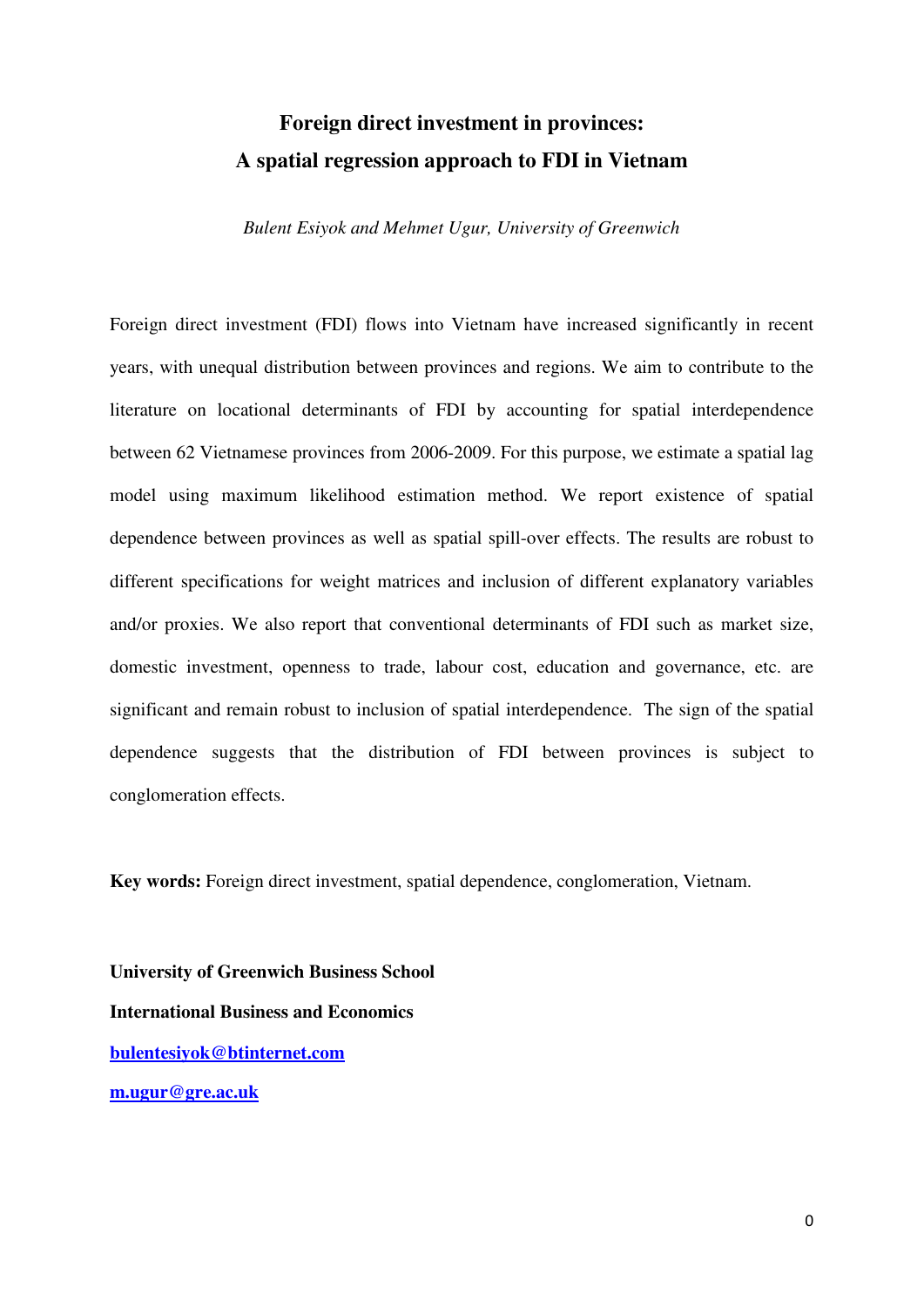## **Foreign direct investment in provinces: A spatial regression approach to FDI in Vietnam**

#### **1. Introduction**

Locational determinants of foreign direct investment (FDI) have been investigated extensively, but empirical work on determinants of FDI in sub-national units is limited to few studies that concentrate mainly on China. In addition, most of the empirical work overlooks spatial interdependence between host markets - even though foreign investors' location decisions involve a choice between a number of competing host units that are related to each through physical distance among other factors. This is particularly the case when the investigation is about the distribution of FDI between sub-national units (regions or provinces) within the same jurisdiction. The distribution of FDI between sub-national units is highly likely to be influenced not only by region-specific factors (e.g., market size, labour costs, governance quality and human capital); but also by spatial interdependence between neighbouring units as the latter are affected by a common set of macroeconomic and trade policies. Therefore, understanding the patterns of such interdependence and the conglomeration/competition effects that they may generate is important in terms of research effort as well as development policy.

As Blonigen et al. (2007) have indicated, spatial econometrics provides useful techniques that can be applied to multiple countries as well as regions within a given country to account for spatial interdependence. In this article, we use the spatial lag model in order to estimate the direct and indirect effects of spatial interdependence. Direct-effect estimates capture the effects of own explanatory variables on FDI within the host spatial unit. Indirect effects, on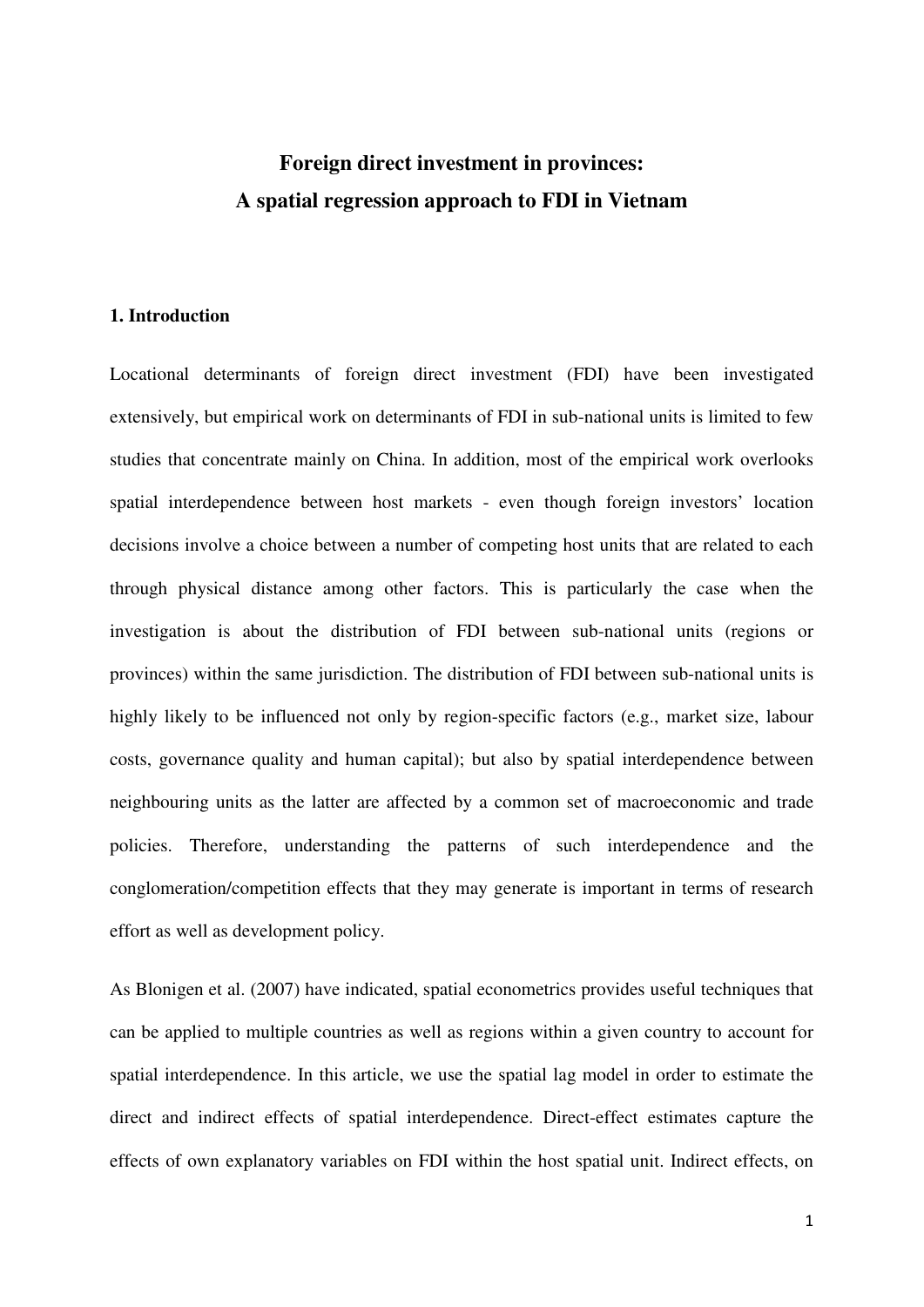the other hand, measure the effect of own explanatory variables on FDI within neighbouring units (LeSage and Pace, 2009; Elhorst, 2010a).

FDI in 62 Vietnam provinces constitutes a highly relevant area of application for spatial regression models not only because of data availability at the provincial level, but also because, during the period under investigation (2006-2009), the FDI/GDP ratio for Vietnam provinces has been the highest in the region with the exception of Singapore. Furthermore, provincial authorities in Vietnam have been competing to attract foreign investors, using fiscal incentives and disseminating provincial-level data on governance quality, education, labour training facilities, infrastructure, etc. Theoretically, spatial analysis allows for discovering whether multinational enterprises consider sub-national units as complements or substitutes in their investment decisions. Empirically, it enhances the reliability of inference by incorporating spatial dependence as a specific manifestation of time-invariant fixed effects, which are either ignored (as it is the case in standard OLS estimations) or subsumed under a common intercept (as it is the case in panel data estimations). Finally, spatial analysis can inform policy by providing information about the extent to which FDI inflows into subnational units are subject to competition or conglomeration effects – and whether such affects are invariant to distance between neighbouring spatial units.

The article is organised in six sections. Section 2 reviews the literature on locational determinants of FDI, with particular attention to work on FDI in sub-national units with and without a spatial-dependence approach. Section 3 provides contextual information on FDI in Vietnam, its distribution between provinces, and geographical information on the number of 'neighbouring provinces' that a province would have at different cut-off points for distance. Section 4 introduces the spatial regression methodology and describes the data. In section 5,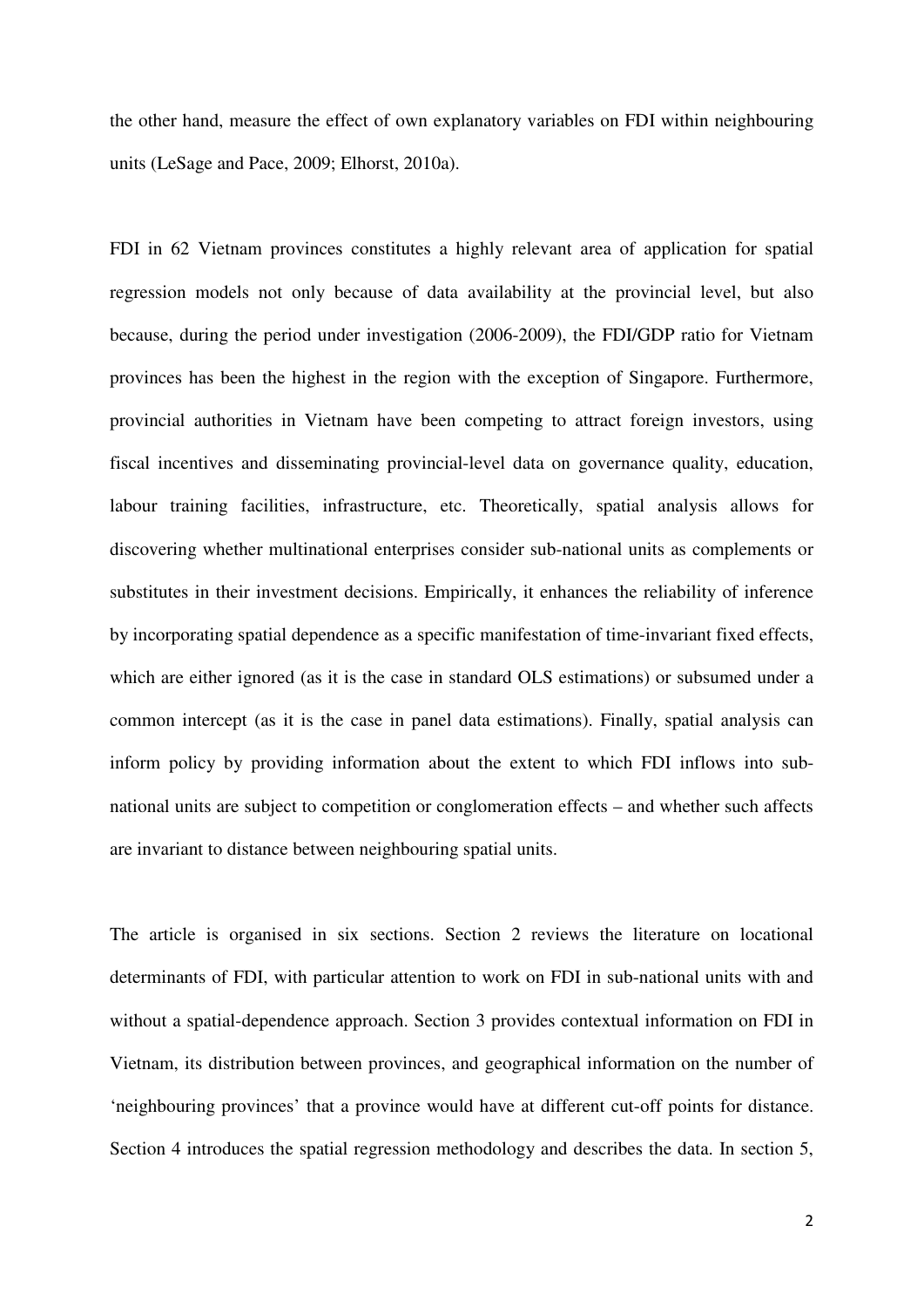we present the empirical findings, which consist of a set of spatial lag estimates based on different specifications for the number of neighbouring provinces and for different cut-off values for distance between provinces. We also report results from sensitivity checks involving use of lagged values for the explanatory variables and different measures for provincial-level governance quality and secondary school enrolment. Section 6 summarises the main findings and discusses their policy and future research implications.

#### **2. Literature review**

Reliance on a two-country (or bilateral) framework that consists of one home and one host country is a potential weakness in the theoretical and empirical work on locational determinants of FDI (Blonigen et al. 2007). There are two reasons as to why this may be the case. First, FDI decisions by multinational enterprises (MNEs) may be motivated by horizontal, vertical or complex-vertical investment considerations that must take account of host-country as well as third-country characteristics. For example, in the case of horizontal FDI, distance to and/or market potential of neighbouring countries/provinces may not affect the decision to invest in a particular country/province. However, such factors are highly likely to influence the decision negatively if the investment decision is motivated by vertical integration or export-platform considerations. (See, Baltagi et al. 2007; Blonigen et al. 2007). Secondly, FDI in a host country/province may be influenced by agglomeration or competition dynamics unleashed by distance or policy spill-overs between neighbouring countries/provinces; or by capital-market imperfections that limit the amount of capital available for investment in other countries/provinces once a decision is made in favour of one host country/province (Blonigent et al. 2007). These factors imply that analysis of FDI decisions that do not account for spatial interdependence may yield biased results.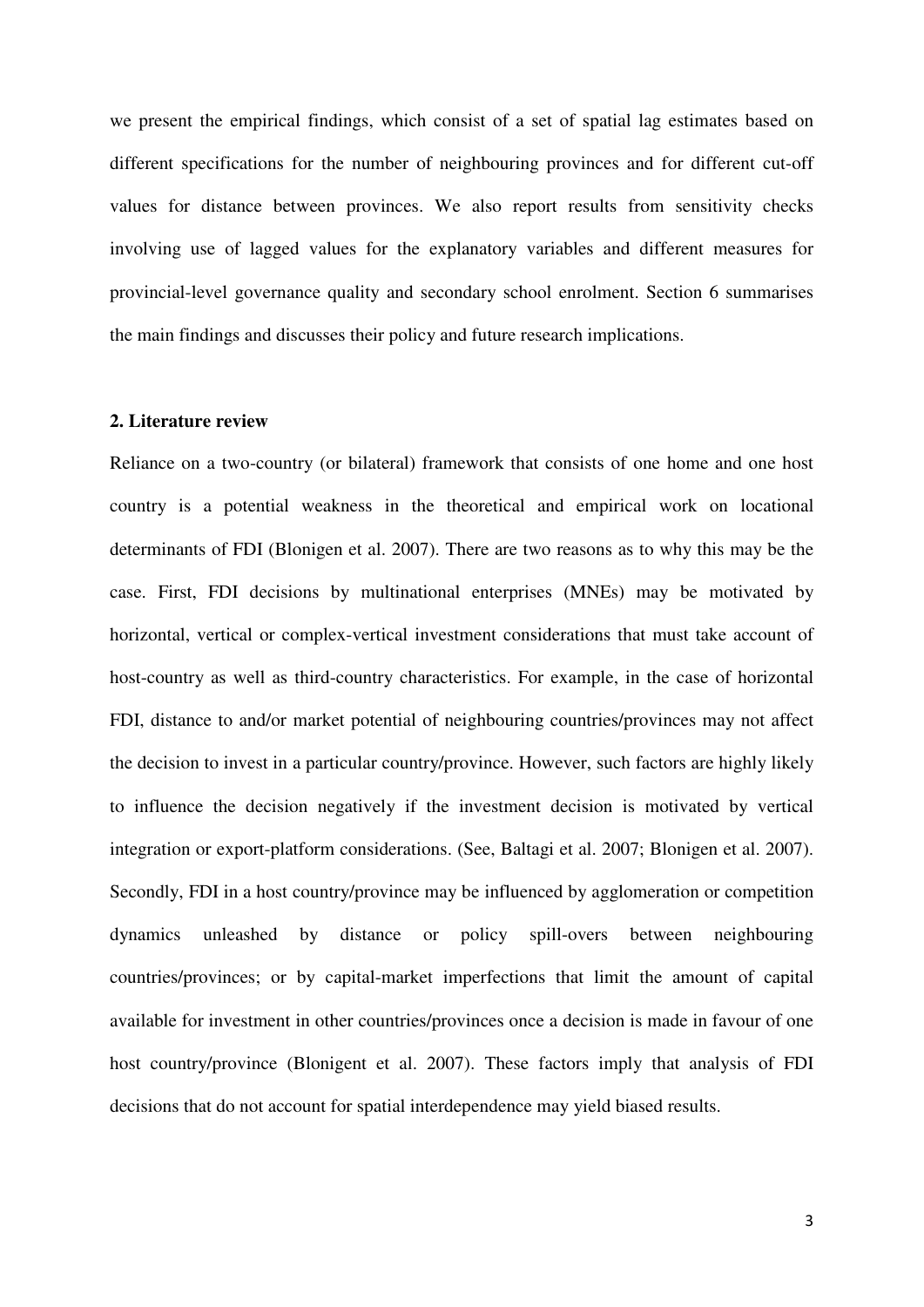The earliest attempt at estimating the determinants of FDI by taking account of spatial interdependence is Head et al. (1995), who examine the role of agglomeration effects in determining the location of Japanese FDI in the US. They use a conditional-logit model that include interdependence of the location decisions and report that agglomeration effects between bordering states are significant. Head and Mayer's (2004), on the other hand, examine the distribution of Japanese FDI in the European Union, taking account of distanceweighted or trade-frictions-weighted GDP in adjacent regions. They report that more developed regions attract higher levels of FDI and that this effect is robust to inclusion of agglomeration measures as in Head et al. (1995). Although innovative, these studies utilise discrete choice models and as such they impose significant restrictions on the use of data for FDI levels (Blonigen et al, 2007: 1305).

In between, Coughlin and Segev (2000) use a spatial error model to estimate the determinants of US FDI across Chinese provinces. They conclude that FDI shock in one province has positive effects on FDI in nearby provinces. Furthermore, they report that market size, labour productivity, coastal location, wages, and illiteracy rates are statistically significant, while transportation cost is not a significant determinant of FDI across Chinese provinces. Coughlin and Segev (2000) represent the first departure from the discrete choice models developed by Head et al. (1995) and Head and Mayer (2004). It has also motivated two seminal contributions by Baltagi et al. (2007) and Blonigen et al. (2007), both of whom examine the impact of spatial dependence on outbound US FDI.

Baltagi et al. (2007) develops a model of FDI activity that allows for a variety of MNE motivations and spatial interactions. They report significant evidence of spatial interactions,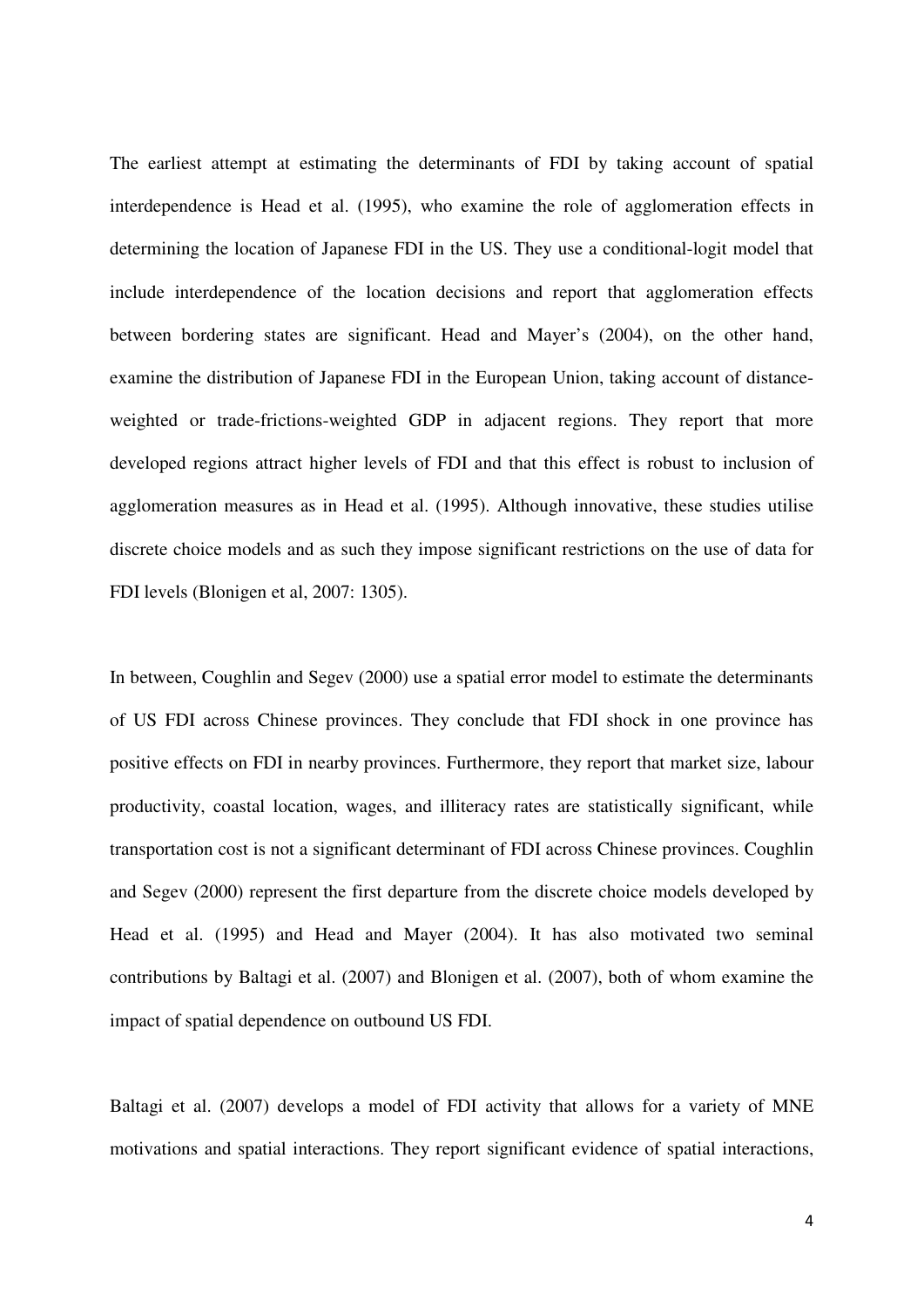but they cannot conclude whether export-platform or complex vertical FDI motivation is the dominant one. On the other hand, Blonigen et al. (2007) find that spatial interdependence has a significant effect on the distribution of FDI between neighbouring countries and that the estimated parameters for the traditional determinants of FDI (i.e., for the host-country characteristics) are robust to inclusion of spatial interdependence terms. Nevertheless, Blonigen et al. (2007) also report that the existence of spatial interactions does not necessarily allow for robust conclusions about export-platform or complex-vertical motivations for FDI. This is because the estimated spatial interdependence may be sensitive to sample selection.

Another innovative work in this tradition is that of Drukker and Millimet (2007), who illustrate the importance of third-country effects in the context of environmental policy spillovers. The authors examine the patterns of spatial interdependence between US states with respect to inward FDI at the aggregate and industry levels. They report that own state attributes (including the stringency of environmental protection regulations) do not have statistically significant effects on own aggregate FDI in manufacturing but most of the neighbouring state attributes have a significant effect. In a different context, Garretsen and Peeters (2009) estimate a spatial lag model of outward Dutch FDI to 18 countries from 1984- 2004 and also report that third-country effects are significant.

Mainly due to data constraints, the volume of work on sub-national distribution of FDI in developing countries is small and the number of work utilising spatial regression techniques is even smaller. Some of the work on the distribution of FDI across Chinese provinces includes Cole et al. (2009), Na and Lightfoot (2006), and Du et al. (2008). Using a panel data of 30 provinces in China over the period 1998-2003, Cole et al. (2009) report that provincial GDP per capita, government efficiency, anti-corruption effort, good road transportation networks,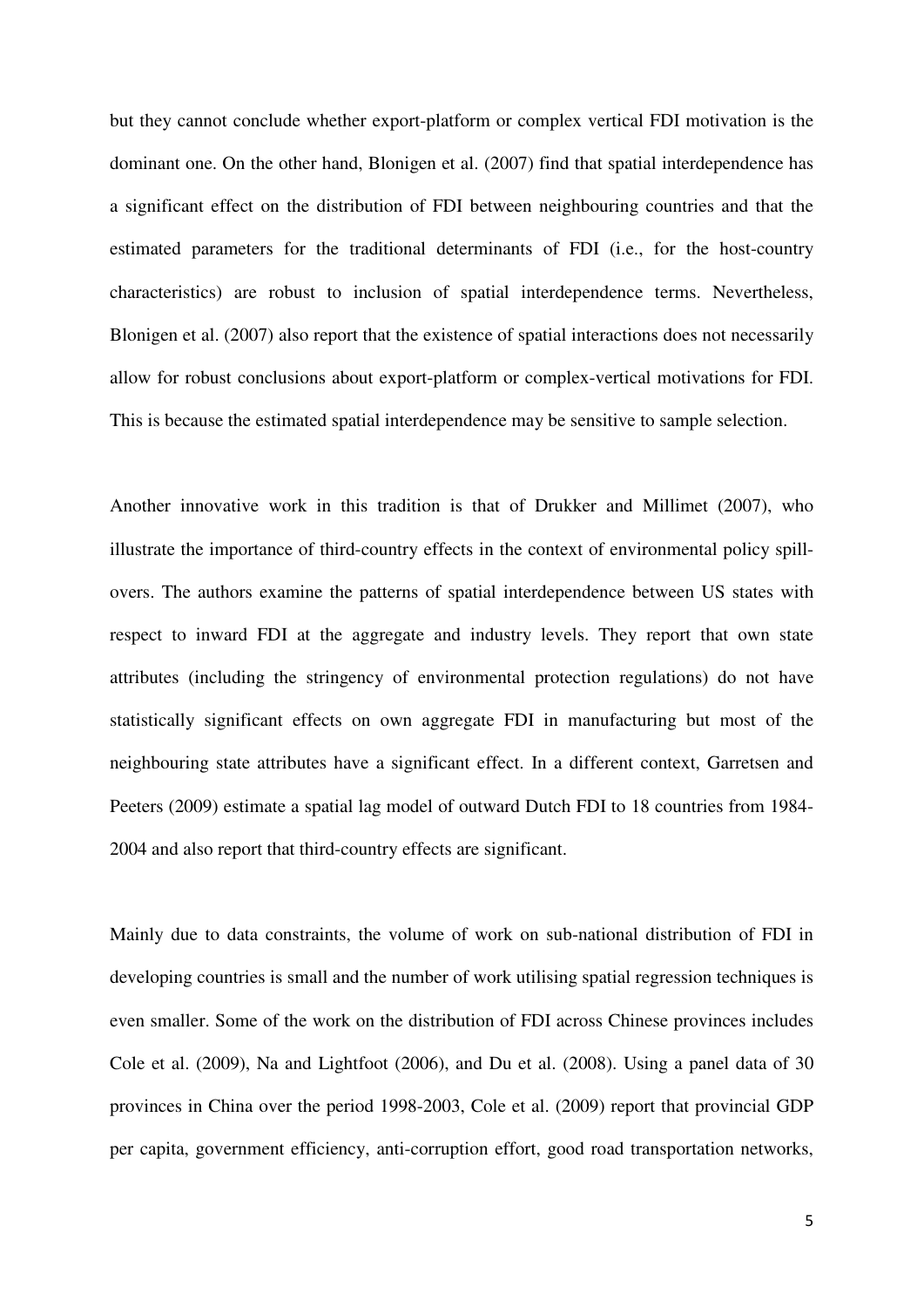and surplus of unskilled labour are significant determinants of FDI across provinces. On the other hand, Na and Lightfoot (2006) use cross-section data for 30 regions in 2002 and concludes that market size, labour quality, high labour costs, and the level of infrastructure are important determinants of FDI. Finally, Du et al. (2008) confirm the significance of economic institutions, wages and infrastructure; while they further add special economic zones, coastal cities to their analysis of locational determinants of US multinationals in China.

In the case of Vietnam, Pham (2002) uses averaged data over the period 1988-1998 and provides OLS estimates of the FDI determinants in 53 provinces. The author finds that income per capita, labour quality and phone lines per capita are correlated with FDI flows. However, tax incentives do not explain the variation in FDI inflows among provinces. Another empirical work is Malesky (2007), who uses cross-section data with different measures of FDI, including new FDI projects licensed, implemented FDI as a proportion of registered FDI and additional capital for existing projects. To capture the effect of economic governance quality, the author uses a provincial competiveness index (PCI) and sub-indices of PCI. Only the composite index and private sector development policies sub index are significant for all three measurements of FDI, while the significance of sub-indices vary with the type of FDI used as dependent variable. Furthermore, his findings indicate that FDI is not related to GDP per capita, labour quality, tax incentives and FDI.

Using a panel data for 60 provinces over the period 2000-2005 Vu et al. (2007) also examines the link between FDI and tax incentives offered by provincial governments independently of the national government. In line with Malesky (2007), they measure FDI as registered and implemented FDI. The effect of tax incentives on FDI is rejected by their study for both specifications but investment climate measured by the Provincial Competitiveness Index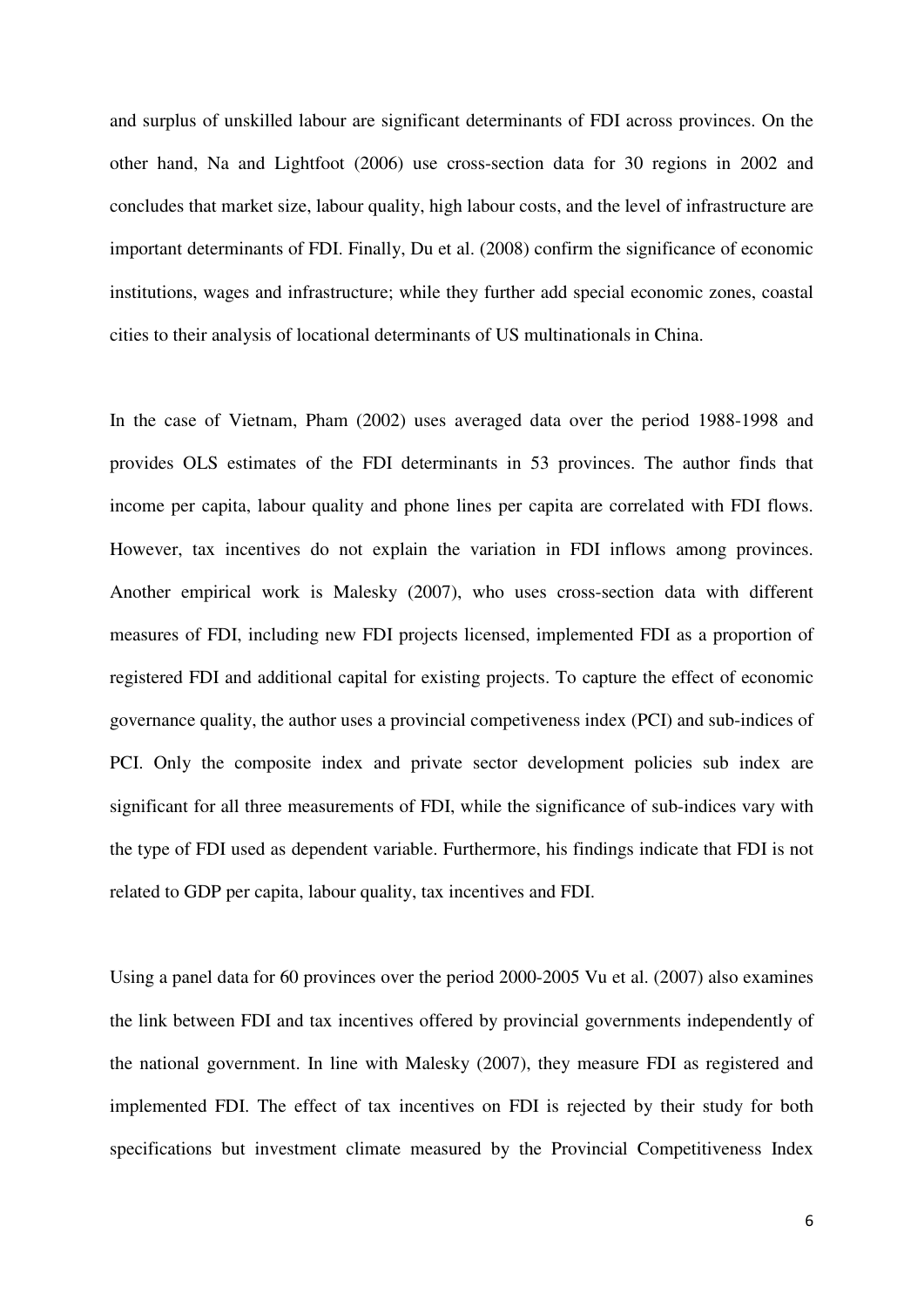(PCI), infrastructure, proximity to major markets, education are found statistically significant. Furthermore, wage is found to be positively related to the implemented FDI, while GDP per capita is found to have no effect on implemented FDI. Findings by Pham (2008) lend support to the relationship between education, income per capita and FDI in 64 provinces over the period 2002-2004. Nguyen (2006) uses panel data with longer time dimension (8 years) and reports that economic growth, market size, domestic investment, exports, the skill of labour, labour cost; infrastructure, real exchange rate and regional dummy are related to FDI inflows among 61 provinces.

To our knowledge, there are no empirical studies that analyse FDI across Vietnamese regions with spatial regression techniques. In what follows, we will summarise the studies that have utilised spatial regression methods in the context of regions in other countries. As indicated above, Coughlin and Segev (2000) use a spatial error model to analyse FDI determinants in 29 Chinese provinces. They conclude that an FDI shock in one province has positive effects on FDI in nearby provinces. In contrast, Sharma et al. (2010) use the spatial lag model with aggregate (1999-2007) and industry-level FDI data (2001-2006) in different provinces in China. The authors find significant spatial interdependence between FDI in Chinese provinces, with the competition effect being dominant at province level and mixed results at industry level. At the regional level in Russia, Ledyaeva (2009) also finds weak evidence of competition between provinces for FDI and reports that that market size, the presence of big cities and sea ports, oil and gas resources, distance to the European market, political and legislation risks and FDI in neighbouring regions are important determinants of FDI in Russia. Finally, Villarde and Maza (2011) include spatially lagged independent variables in their analysis and conclude that there is no spatial dependence in the dependent variable (FDI) but they find significant effect of spatially lagged independent variables.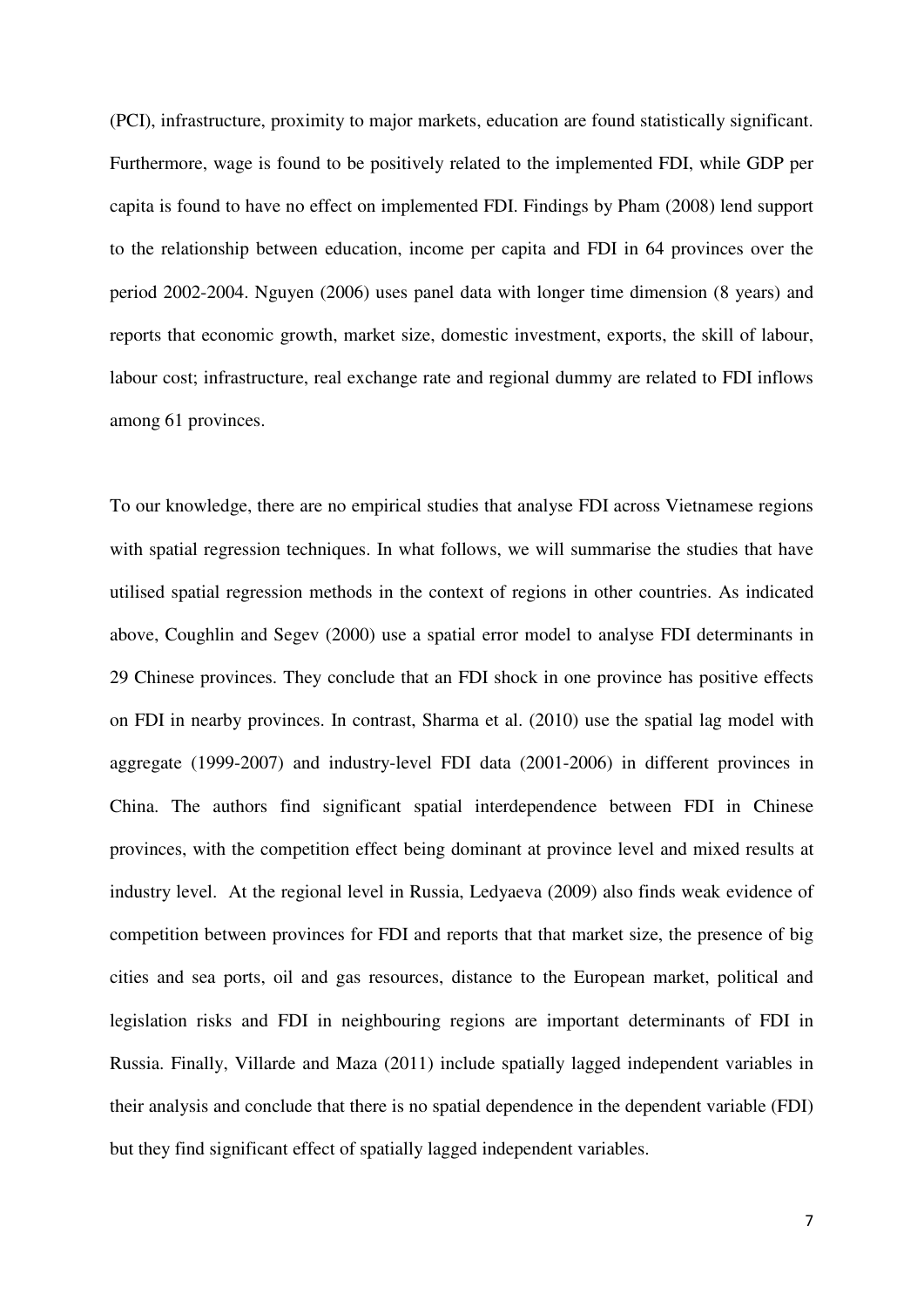In this article, we aim to make three contributions to the emerging literature on spatial analysis of FDI across sub-national units. First, we provide a range of empirical estimates for conventional FDI determinants and spatial dependence, using spatial regression models with different specifications for weight matrices based on different numbers of neighbouring provinces and different cut-off values for distance between provinces. In doing this, we follow LeSage and Pace (2009) and Elhorst et al. (2010b) to test for the weight matrix specification that best fits the data. Secondly, we provide estimates of not only direct but also indirect effects of the spatial interdependence on FDI. The *direct effect* refers to the extent to which FDI in a host province is affected by the province-specific explanatory variables. The *indirect effect*, on the other hand, measures the extent to which a given change in explanatory variables for a host province affects FDI in all other provinces. Third, we evaluate the sign and magnitude of the spatial interdependence coefficient to establish whether conglomeration or competition effects dominate in the distribution of FDI between Vietnamese provinces; and whether the conglomeration effect diminishes with increased distance.

#### **3. FDI in Vietnamese provinces**

Liberalisation of FDI policies in Vietnam dates back to the first FDI law, which was introduced in 1987 and amended several times in 1992, 1996 and 2000 with a view to provide a better investment climate for foreign investors. In a further effort to liberalise FDI policies, the Unified Law of Investment replacing previous laws and regulations was accepted in 2006. Equal treatment of foreign and domestic investors was the major innovation in the Unified Law, which was introduced to comply with the requirements of the World Trade Organisation (WTO) membership. Liberalisation of FDI policies coupled with WTO membership in 2007 boosted FDI inflows in Vietnam.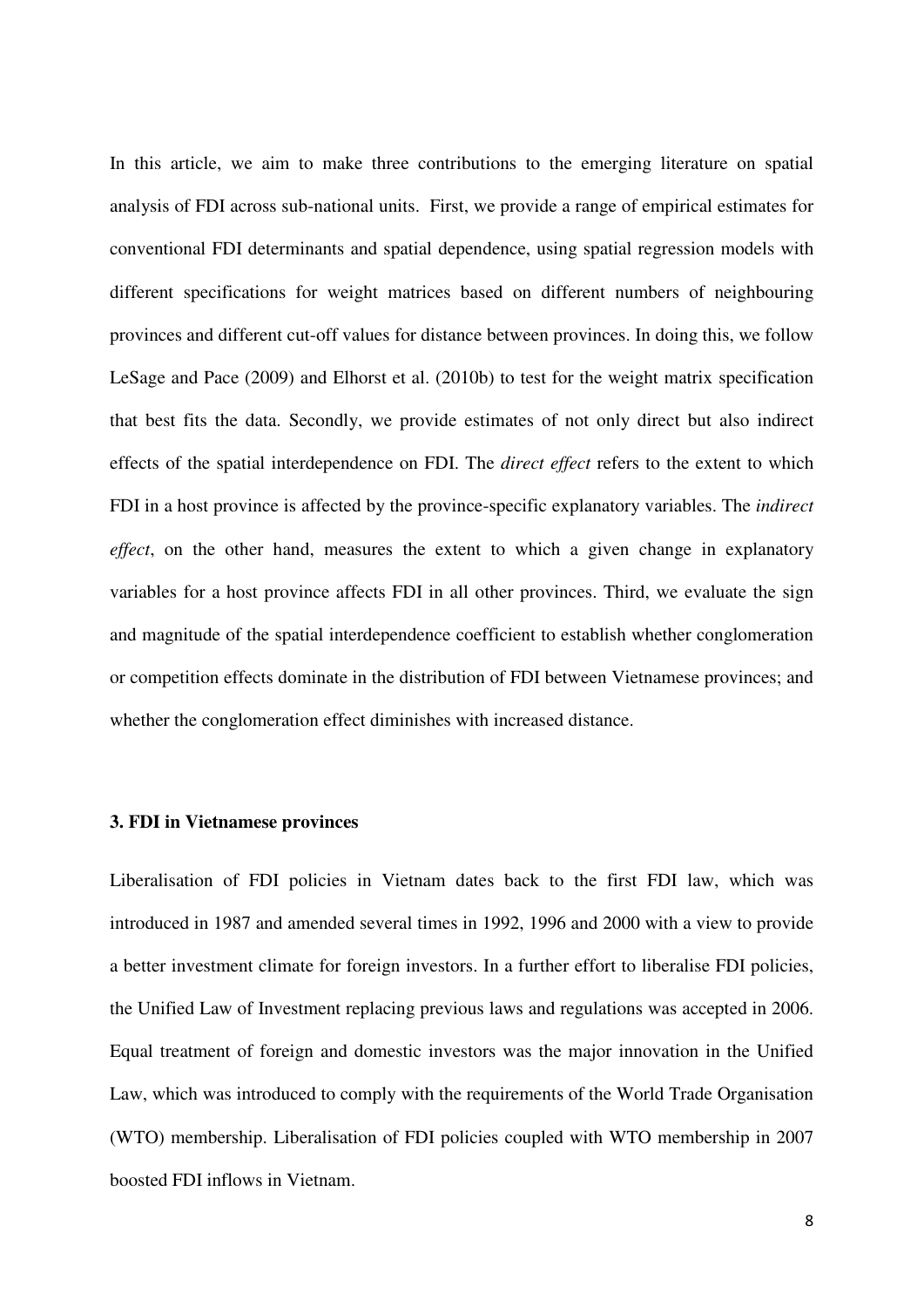The outstanding performance of Vietnam in attracting FDI is apparent in comparison with other top destinations in the region, as can be seen in Figure 1. While Vietnam received FDI inflows equivalent to 4% of its GDP in 2006, the corresponding ratio for 2009 was %8. In this regard, Vietnam outperformed not only China, Malaysia and Thailand from 2007 onwards, but also Singapore in 2008.



**Figure 1 FDI Inflows as percentage of GDP in selected East-Asian countries**

Source: Own figure based on the data from UNCTAD FDI Database

Table 1 below presents the distribution of FDI by top ten investors in Vietnam, which account for 79% of total cumulative registered FDI. It is worth noting that FDI inflows in Vietnam are dominated by regional investors. Of the latter, three are members of the Association of South East Nations (ASEAN) - namely Singapore, Malaysia and Thailand. Taiwan, Republic of Korea, Hong Kong and China are other regional investors. None of European countries has FDI commitments comparable to regional investors. Only the USA follow regional investors in Vietnam with 6.37% of total FDI commitments.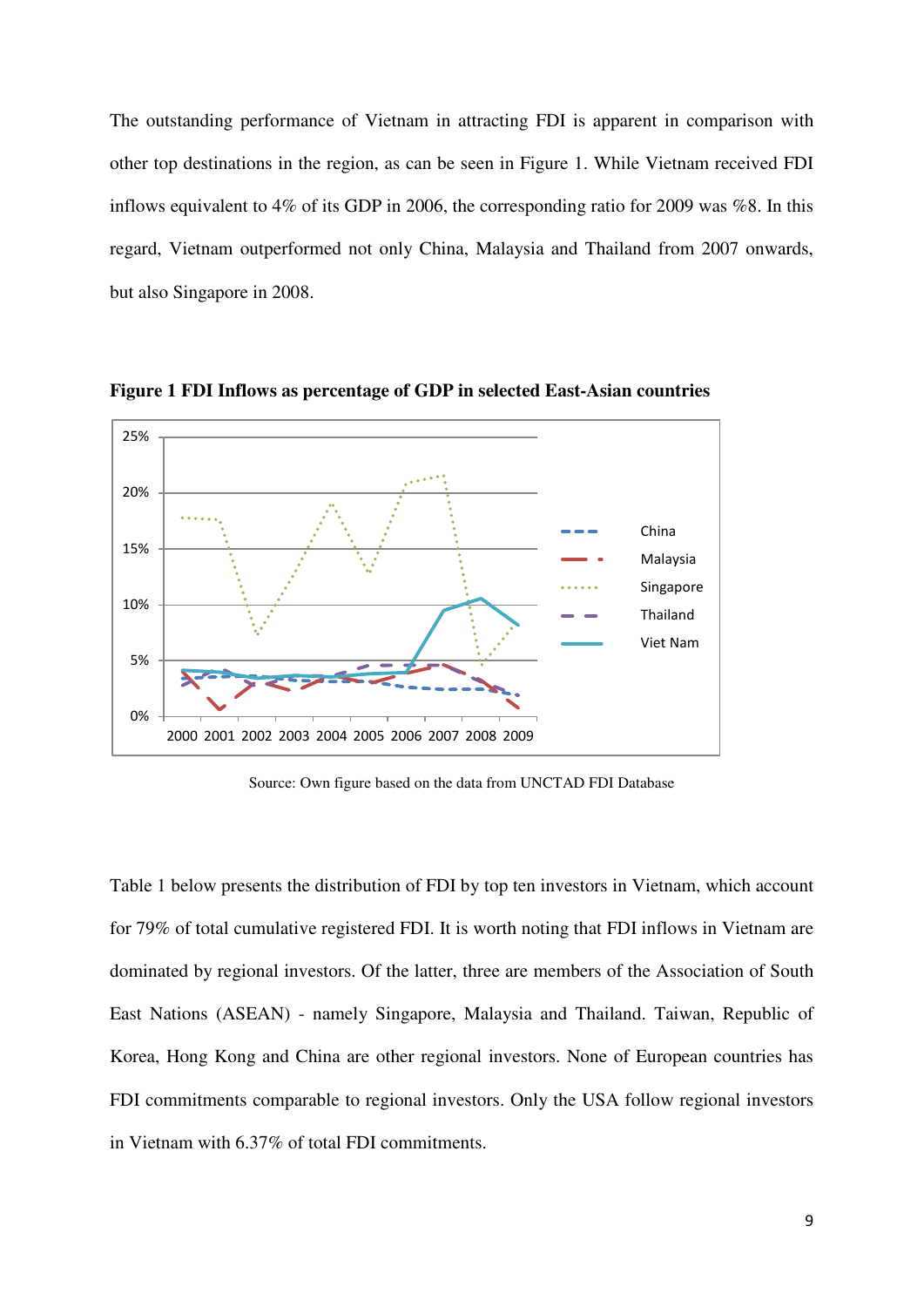|              |  | Table :1 Top-ten sources of cumulative registered FDI in Vietnam in 2009 (millions of |  |  |  |  |
|--------------|--|---------------------------------------------------------------------------------------|--|--|--|--|
| <b>US\$)</b> |  |                                                                                       |  |  |  |  |

| <b>Sources of</b>             | <b>Registered FDI</b> | Share of source country in   |
|-------------------------------|-----------------------|------------------------------|
|                               |                       | total registered FDI $(\% )$ |
| Taiwan                        | 21528.1               | 12.28%                       |
| Korea Rep. of                 | 19843.9               | 11.32%                       |
| Singapore                     | 17304.6               | 9.87%                        |
| Japan                         | 18560.9               | 10.59%                       |
| Malaysia                      | 17926.1               | 10.23%                       |
| <b>British Virgin Islands</b> | 13690.7               | 7.81%                        |
| <b>United States</b>          | 11167.9               | 6.37%                        |
| Hong Kong SAR (China)         | 7597.7                | 4.33%                        |
| Cayman Islands                | 6866.4                | $3.92\%$                     |
| Thailand                      | 5676.4                | 3.24%                        |
| <b>Total</b>                  | 140162.7              | 79.95%                       |
| <b>All countries</b>          | 175309.7              |                              |

Source: Own calculation based on data from the General Statistics Office (GSO) of Vietnam

FDI inflows into Vietnamese provinces are concentrated mainly in North-Central, Central-Coastal, South-Eastern and the Red River regions. As Table 2 indicates, ten provinces from these regions hold 85% of cumulative FDI in 2009. Of these ten provinces, Ho Chi Minh City (HCMC), Ba Ria–Vung Tau (BRVT), Dong Nai and Binh Duong of South-Eastern regions and stand out with 51% share in total FDI. The top three provinces in terms of FDI inflows in Table 2 are also the richest provinces in Vietnam according to per capita GDP figures for 2009.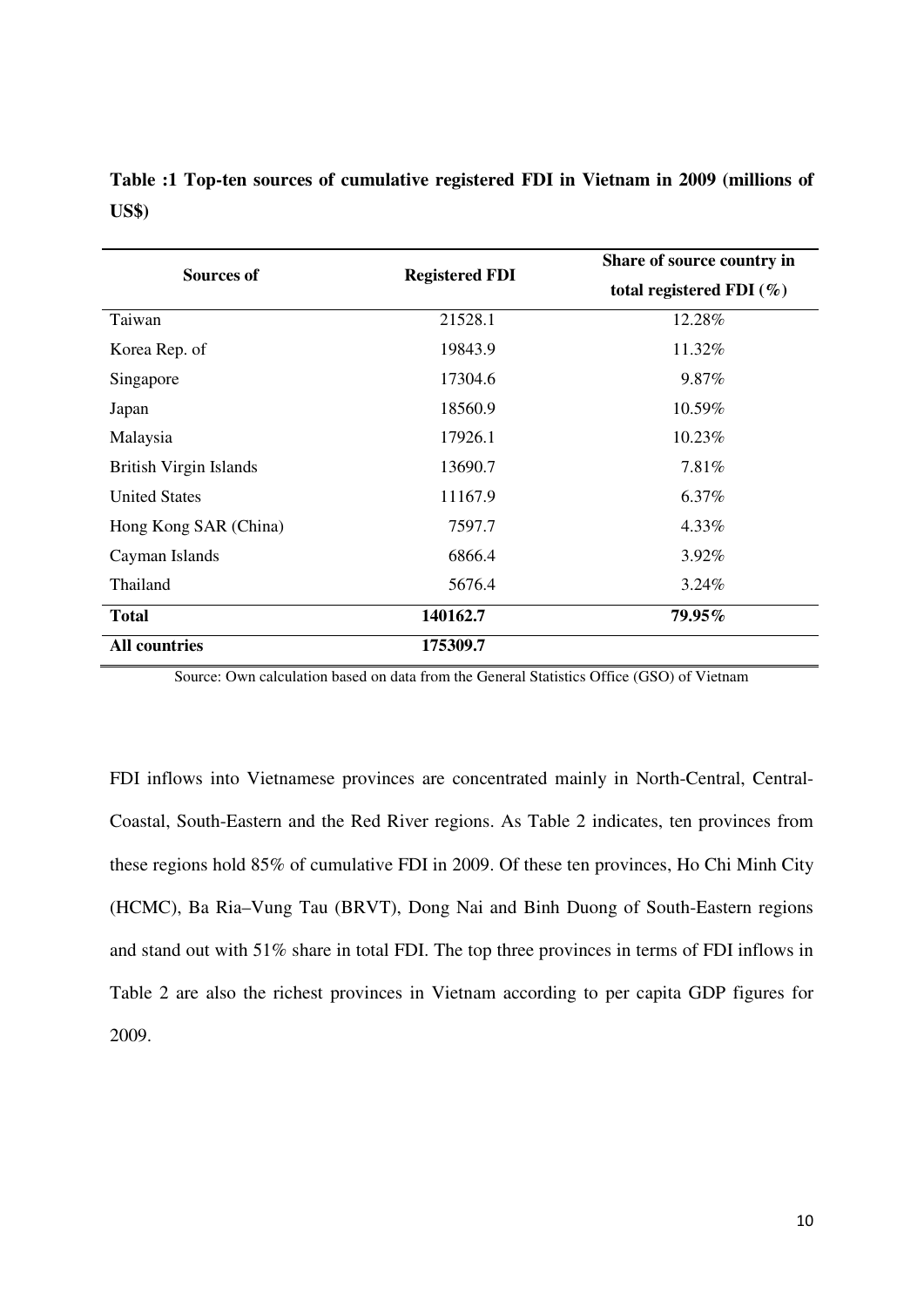| <b>Region</b>                     | <b>Province</b>   | <b>Registered</b><br>FDI. | <b>Share in</b><br><b>Total FDI</b> |
|-----------------------------------|-------------------|---------------------------|-------------------------------------|
| South East                        | <b>HCMC</b>       | 30981.6                   | 18%                                 |
| South East                        | <b>BRVT</b>       | 25700.2                   | 15%                                 |
| Red River                         | Ha Noi            | 22306.9                   | 13%                                 |
| South East                        | Dong Nai          | 17838.1                   | 10%                                 |
| South East                        | <b>Binh Duong</b> | 13924.6                   | 8%                                  |
| North Central and Central Coastal | Ninh Thuan        | 10055.9                   | 6%                                  |
| North Central and Central Coastal | Ha Tinh           | 8068.5                    | 5%                                  |
| North Central and Central Coastal | Phu Yen           | 8060.8                    | 5%                                  |
| North Central and Central Coastal | Thanh Hoa         | 7040.3                    | $4\%$                               |
| North Central and Central Coastal | Quang Nam         | 5190.5                    | 3%                                  |
| <b>Total</b>                      |                   | 149167                    | 85%                                 |

**Table 2 Top-ten Vietnamese provinces with registered FDI in 2009 (millions of US\$)** 

Source: Own calculation based on data from the General Statistics Office (GSO) of Vietnam

The map of Vietnam below provides an overview of cumulative FDI inflows in 2009. White areas indicate the provinces with ten lowest FDI inflows, while brown areas show the provinces with highest FDI inflows. Provinces with low FDI inflows are located together. For instance, Ha Giang, Cao Bang and Bac Kan in the North and Dak Nong, Dak Lak and Gia Lai in the South-West are neighbours. By the same token, there is a correlation in space among provinces with high FDI inflows. Four provinces with highest FDI inflows in the South-East are clustered and they are surrounded by provinces with high FDI inflows as well.

Fiscal decentralisation in 1996 and the decentralisation of FDI administration since 1987 gave power to provincial governments over investment incentives to foreign investors. To compete with provinces with relatively high cumulative FDI, provinces with low level of FDI offered extra incentives in the form of corporate income tax exemptions and VAT reductions and extended exemptions of rent - a practice known as "fence-breaking" that led to high budget deficits in provinces with low FDI inflows (Vu et al. 2007). The effectiveness of these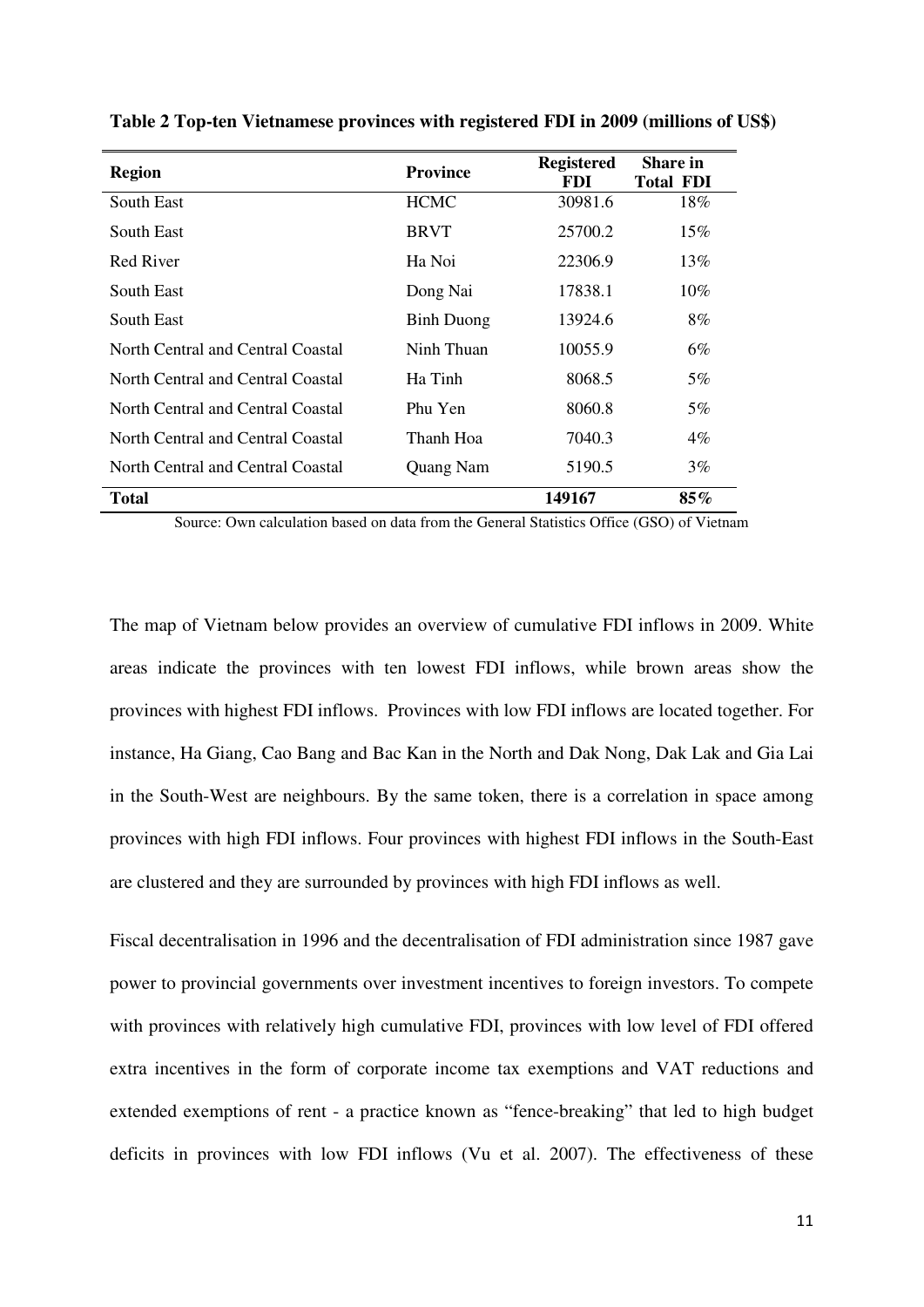investment incentives is still an open question. On the cost side, most of fence-breaking provinces have been running budget deficits for a long time (Vu et al. 2007). Although the central government suspended all illegal practises on investment incentives provided by 32 provincial governments in late 2005, the extent of violations and the timing of the termination of illegal investment incentives in practise are not clear. Currently 54 provinces out of 63 in Vietnam are eligible for investment incentives in various sectors designed to support areas with socio-economic difficulties as provided for in Government Decree No. 108 of 2006.

In section 4 below, we model spatial interaction between provinces using distance-weighted or neighbouring-province-weighted matrices, with different cut-off values for distance and different numbers of neighbouring provinces. We report estimation results for spatial interaction with one nearest neighbour, three nearest neighbours, 186km and 350km. The cutoff distance of 186km ensures that a province has at least 3 nearest neighbour (with an average of 12 neighbours), whereas the cut-off distance of 350km ensures that a province has at least 7 nearest neighbours (with an average of 19 neighbours).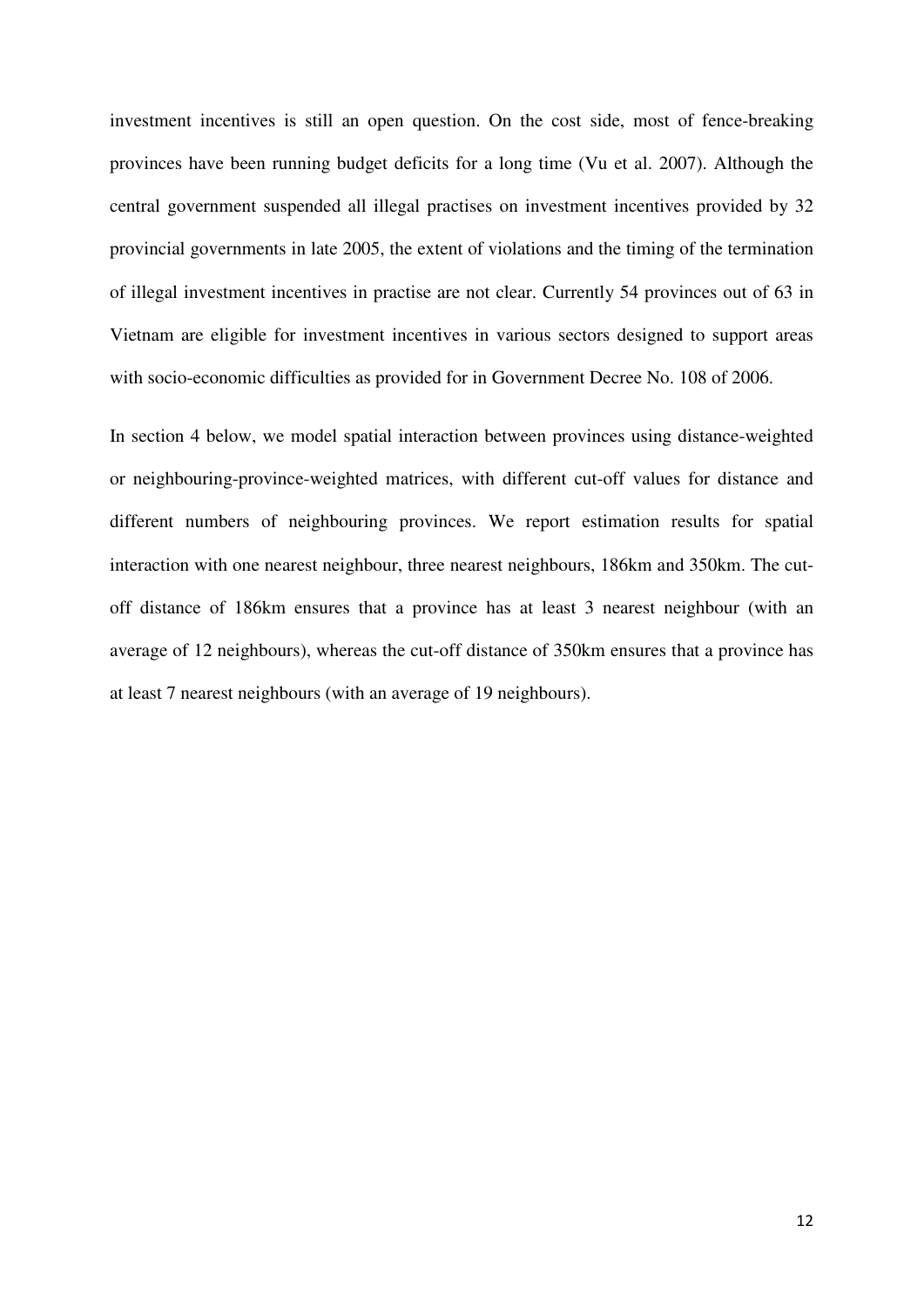

**Figure 2 Provincial distribution of cumulative FDI in Vietnam in 2009 (million of US\$)** 

Ha Noi and Ha Tay merged in 2007. Therefore, the cumulative FDI for Ha Noi in 2009 is equally allocated to both provinces in this figure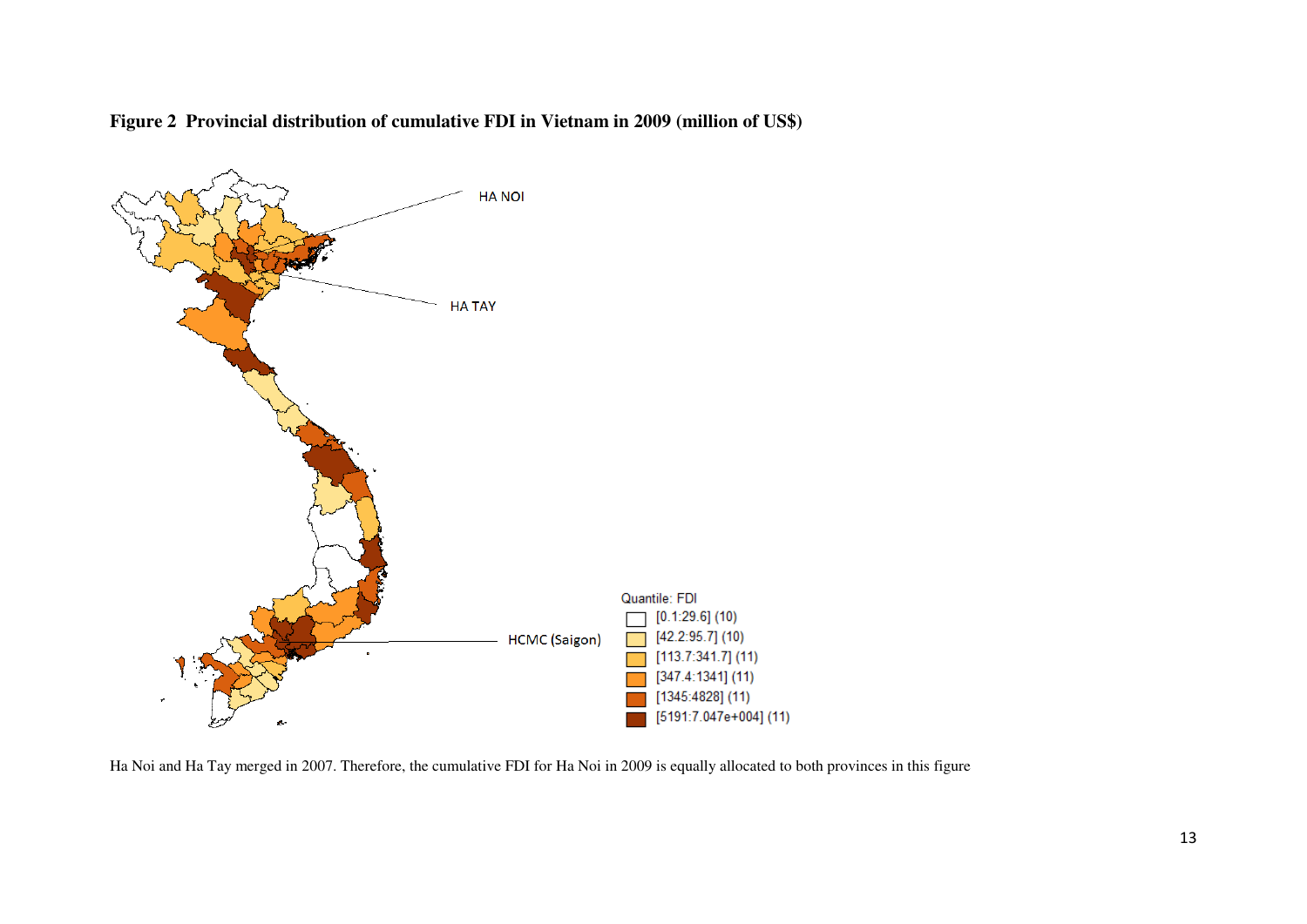#### **4. Methodology and data**

Locational determinants of FDI at national or sub-national levels are well specified in the literature. We choose the most frequently-used determinants, consisting of GDP per capita, domestic investment, labour cost, enrolment in lower- and upper-secondary education, budget balance, and openness to trade. In addition, we use the provincial competitiveness index (PCI) and one of its components (informal charges as a proxy for corruption) as governance quality indicators. We specify our model as follows:

$$
lnFDI_{it} = \beta_1 lnPCGDP_{it} + \beta_2 lnDI_{it} + \beta_3 BB_{it} + \beta_4 lnLC_{it} + \beta_5 lnOP_{it} + \beta_6 lnEDU_{it}
$$
  
+  $\beta_7 PCI_{it} + \mu_i + \delta_t + \varepsilon_{it}$  (1)

In equation (1), subscripts *i* and *t* denote province and time respectively. The dependent variable,  $lnFDI_{it}$  is the natural logarithm of the real cumulative registered foreign capital scaled by population in province *i* at time *t*;  $lnPCGDP$  *it* is the natural logarithm of real percapita GDP with base year 2005;  $lnDI_{it}$  is the natural logarithm of real domestic investment scaled by population (as it is the case in Nguyen and Nguyen, 2007); BB is budget balance as a ratio of provincial GDP; *lnLC* is the natural logarithm of real wages computed as average monthly compensation per employee; *lnOP* is the natural logarithm of trade openness defined as percentage share of exports plus imports in provincial GDP; *lnEDU* is the natural logarithm of the number of students in lower secondary school per 1000 people, a proxy for human capital; and *PCI* is the provincial competitive index (PCI) as a proxy for economic governance quality at the provincial level.  $\mu_i$  captures unobservable province fixed effect that is constant over time;  $\delta_t$  controls for time fixed effect that is common across provinces; and  $\varepsilon_{it}$ is the classical error term that varies across provinces and time.

 Equation (1) ignores potential spatial dependence in the dependent variable (*lnFDI*). To check whether spatial dependence exists, we use the residuals of the OLS estimation to establish whether the dependence is due to spatially-lagged dependent variable or spatially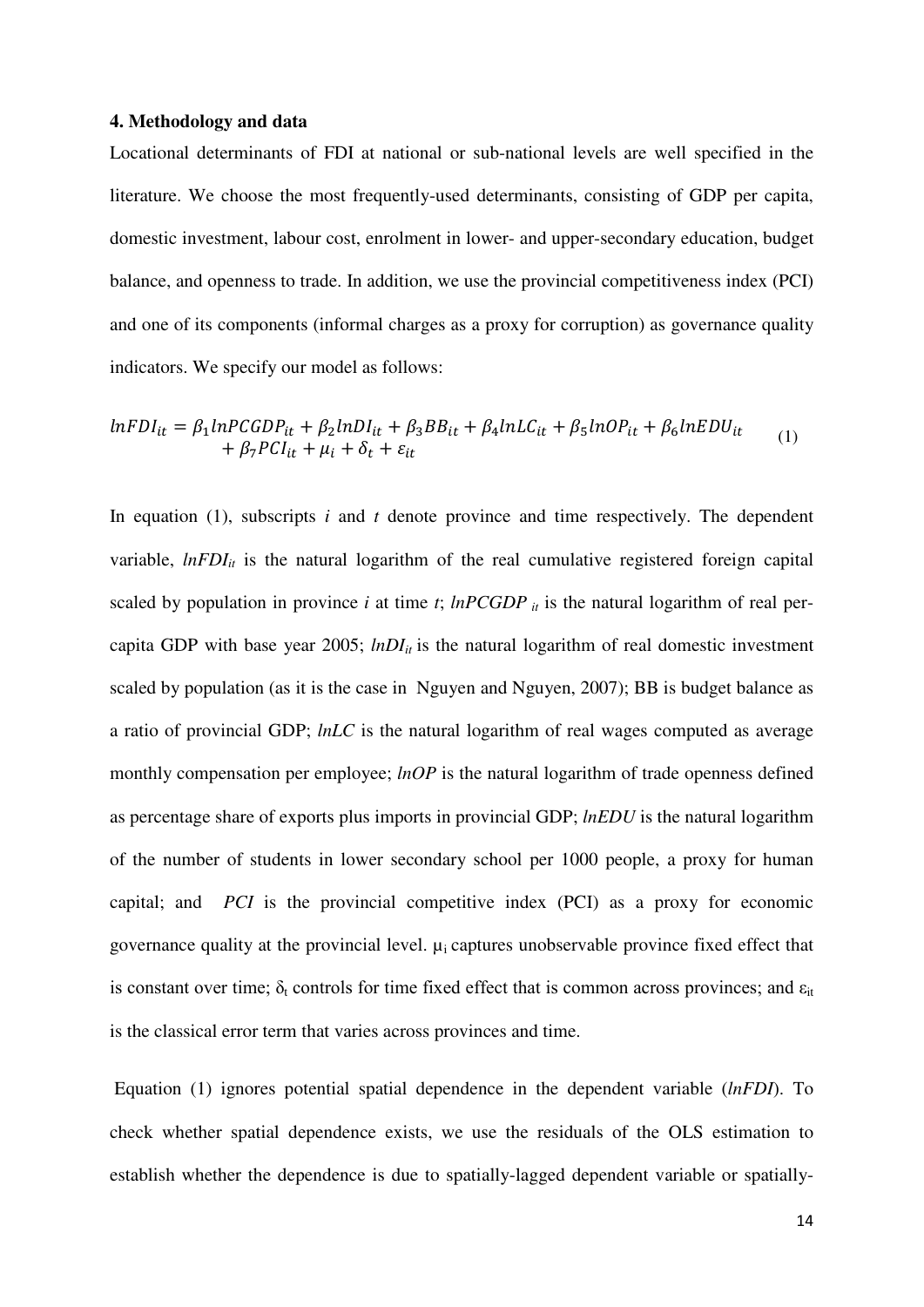autocorrelated error term. This requires the use of Lagrange Multi plier (LM) tests proposed by Anselin (1988) and robust LM tests proposed by Anselin et al. (1996). In both tests, the null hypothesis of no spatially-lagged dependent variable or no spatially-autocorrelated error term must be rejected for the OLS estimation to be valid. The main difference between the LM and the robust-LM tests is that the latter is capable of detecting one type of spatial even if the other type of dependence exists. As such, it is more powerful in detecting spatial dependence than the standard LM tests.

As indicated above, spatial dependence may be of two types and both types have serious implications for statistical inferences. The type with less severe implications is spatial dependence due to spatial autocorrelations between the error terms and is usually known as the 'spatial error' problem, where the error terms are correlated because of correlation between neighbouring provinces in space. OLS estimates with spatially-autocorrelated error terms are still valid, but they would be inefficient. The other type is due to spatial dependence of the dependent variable and the level of such dependence is captured by the spatial autoregressive coefficient. The latter coefficient measures the extent to which FDI in a given spatial unit is affected by FDI in neighbouring spatial units. Ignoring this type of spatial dependence not only renders statistical inferences invalid but also leads to biased parameter estimates.

We model spatial interaction between observations by using a matrix of distance between spatial units, which consist of 62 provinces. The advantage of using physical distance is due to its exogeneity with respect to FDI (Anselin and Bera, 1998). Empirical studies use different specifications for distances, including the nearest neighbour, contiguous provinces, distancebased matrices, and distance-based matrices with a critical cut-off value. The choice of a distance cut-off value may depend on expected level of spatial spill-overs as a function of travel time. However, there must be a limit to adding new data points to spatial weights by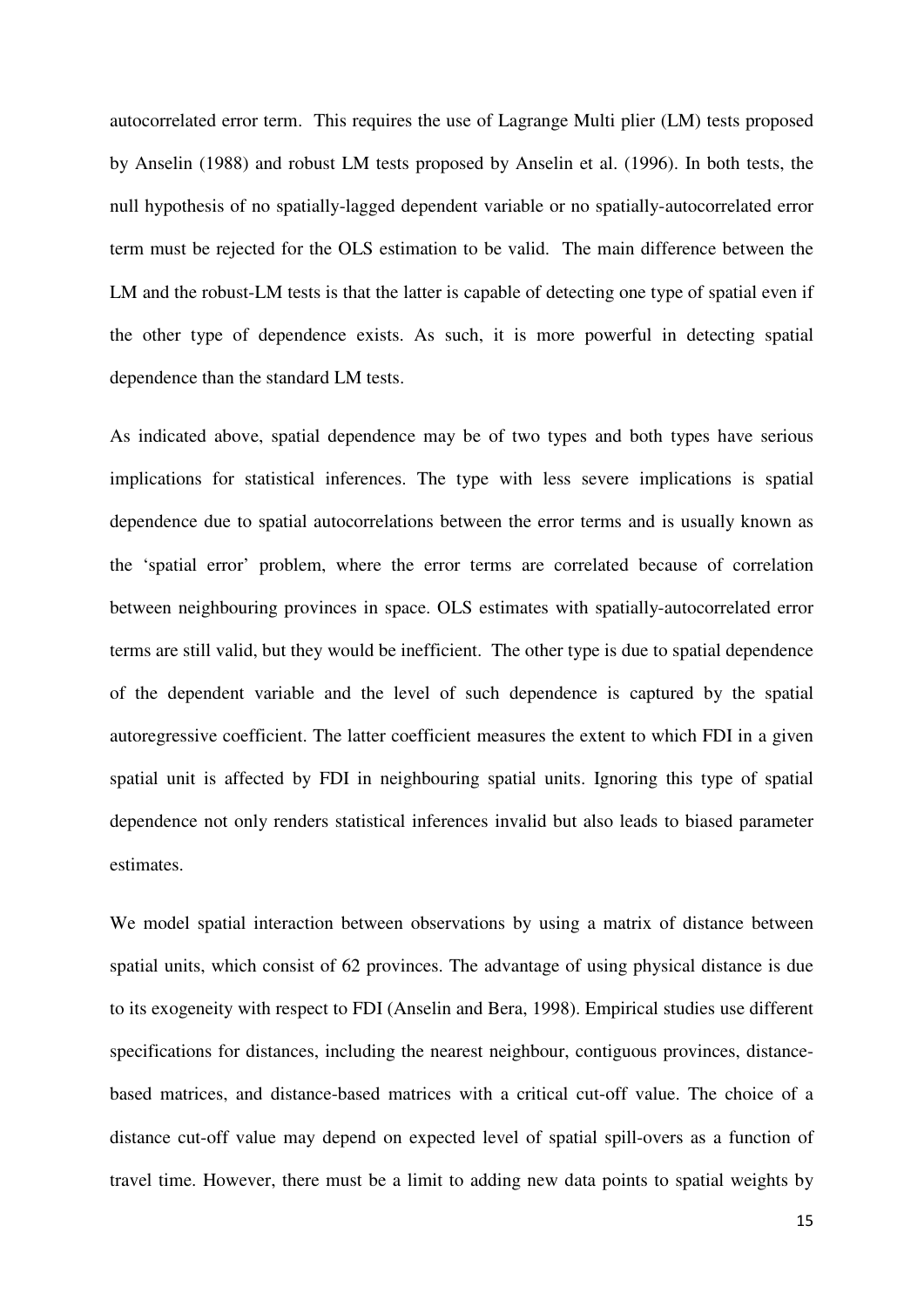increasing the cut-off distance (Anselin, 2002) due to the asymptotical feature required for obtaining consistent estimates. In the absence of clear guidance about the choice of cut-off distance, empirical studies make use of the log-likelihood and R-squared values to compare estimation results based on different weight matrices (Abreu et al. 2004 and Seldadyo et al. 2010).

We define our distance-based weights, which depend on geographical distance  $d_{ij}$  measured as great circle distance between provinces *i* and *j* as follows:

$$
w_{ij} = 0 \text{ if } i = j \tag{2}
$$

$$
w_{ij} = 1/{d_{ij}}^2, if \ i \neq j \ and \ d_{ij} < d^* \tag{3}
$$

$$
w_{ij} = 0, \text{if } i \neq j \text{ and } d_{ij} > d^*, \tag{4}
$$

Here,  $d^*$  is a cut-off point. The resulting matrix **W** is a square and symmetric matrix with 62 rows and 62 columns. While diagonal elements of **W** are set to zero so that no observation of FDI predicts itself, off diagonal elements presents weights associated with provinces.

$$
W = \begin{bmatrix} 0 & w_{ji} & \vdots \\ w_{ij} & \ddots & \vdots \\ \dots & \dots & 0 \end{bmatrix} \tag{5}
$$

We further standardize weight matrix **W** so that each row sums to unity.

$$
ws_{ij} = w_{ij} / \sum_{j} w_{ij}
$$
 (6)

Multiplying the spatial-weight matrix **W** with the vector of the *dependent* variable  $lnFDI<sub>it</sub>$ , we obtain *W\*lnFDIjt* as a new *independent* variable that consist of distance-weighted values of the dependent variable. For robustness check, we estimate the models with different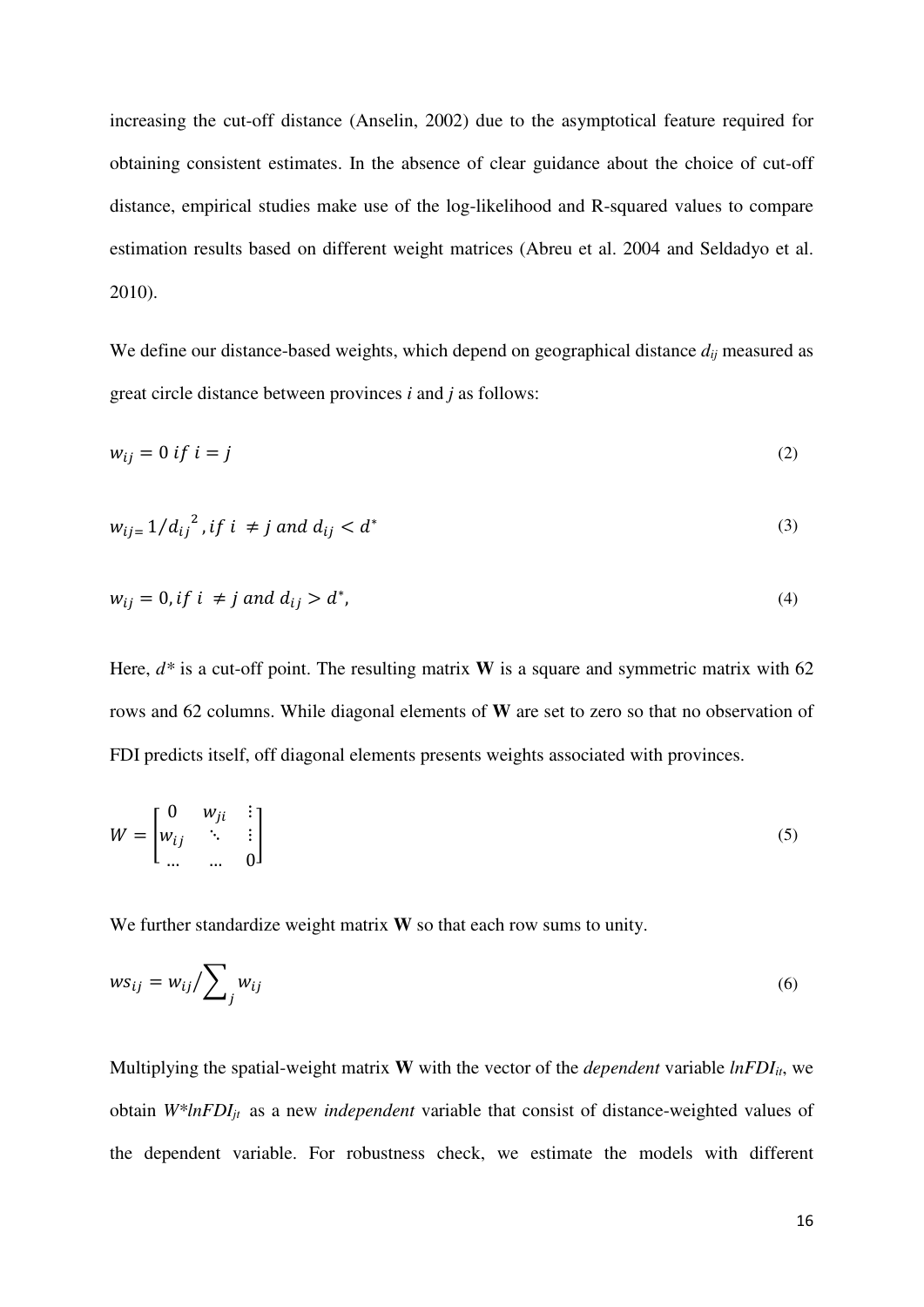specifications for the number of neighbouring provinces and cut-off distance values, including one nearest neighbour (denoted as **W1**), three nearest neighbours (**W3**), 186km cut-off distance (**W186**) and 350km cut-off distance (**W350**).

Quite often, the spatial lag model is preferred to the spatial error model. This is because the former allows for obtaining a rich set of estimates for the effects of a given explanatory variable - including direct, indirect and feedback effects. In addition, the spatial lag model also allows for establishing whether spatial dependence is reflected as conglomeration or competition effects in the distribution of FDI between spatial units (Blonigen et al. 2007). However, the choice between the two models must be based on Lagrange Multiplier (LM) test (Anselin, 1988) or robust LM test (Anselin, 1996) – as indicated above. In this article, we follow a decision rule that is based on the result of the robust LM test. The rule is to choose the more informative spatial lag estimation under two conditions: (i) if the robust LM tests justify this choice against the spatial error model; or (ii) if the robust LM tests indicate that both spatial error and spatial lag models are appropriate.

Spatial dependence can be modelled by augmenting equation (1) as follows:

$$
lnFDI_{it} = \alpha + \beta_1 lnPCGDP_{it} + \beta_2 lnDI_{it} + \beta_3 BB_{it} + \beta_4 lnLC_{it} + \beta_5 lnOP_{it}
$$
  
+  $\beta_6 lnEDU_{it} + \beta_7 PCI_{it} + \rho W * lnFDI_{jt} + \mu_i + \delta_t + \psi_{it}$  (7)

$$
\psi_{it} = \lambda W \psi_{jt} + \varepsilon_{it} \tag{8}
$$

The LM test for *spatial lag* tests the hypothesis whether ρ=0 in Equation (7) and LM test for *spatial error* tests if *λ=0* in Equation (8). It is apparent from Equation (7) that *W\*lnFDI* is correlated with the error term  $\varepsilon$ <sup>*it*</sup> and therefore standard OLS will fail to produce consistent estimates (Anselin, 1988). This problem is demonstrated below (dropping the subscripts for notational simplicity):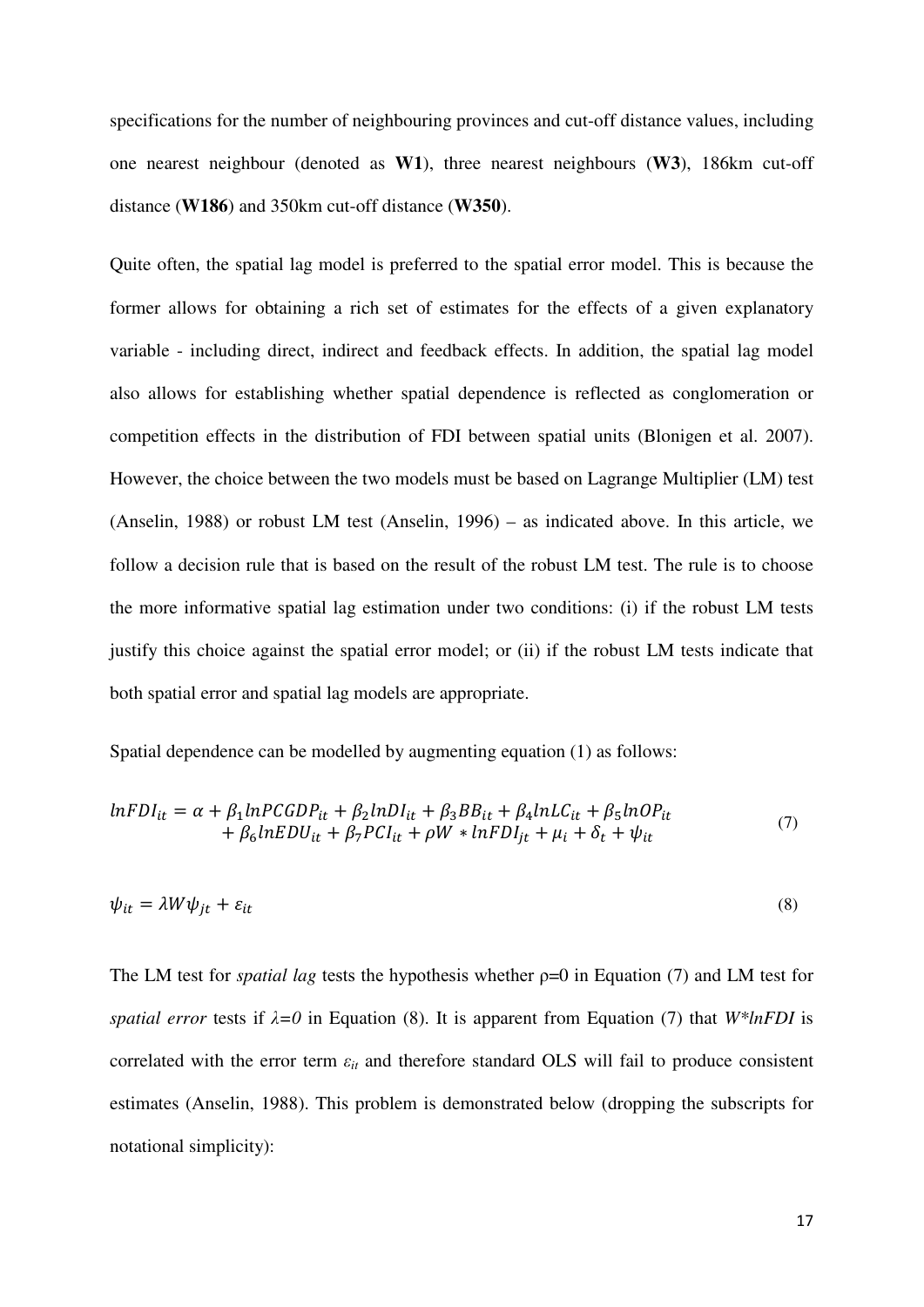Here *lnFDI* is a vector of dependent variable, *X* is the matrix of explanatory variables, *ρ* is the spatial lag term parameter,  $\alpha$  is a vector of constant term parameter,  $\beta$  is a vector of parameters for explanatory variables and  $\varepsilon$  is the classical error term. Equation (9) can be solved for the vector of *lnFDI* with simple algebra:

$$
(I - \rho W)lnFDI = \alpha + X\beta + \varepsilon
$$
\n<sup>(10)</sup>

$$
lnFDI = (I - \rho W)^{-1} \alpha + (I - \rho W)^{-1} X \beta + (I - \rho W)^{-1} \varepsilon
$$
\n(11)

where *I* is identity matrix. Due to the spatial multiplier matrix  $(I - \rho W)^{-1}$ , *lnFDI* in a province *i* depend not only on its own error term, but also on the error terms of other provinces. This is because  $(I - \rho W)^{-1}$  is a full inverse, which yields an infinite series that involves error terms at all provinces  $(I + \rho W, \rho^2 W^2 ...) \varepsilon^1$ . As a result, the spatial lag term *W\*lnFDI* also depends on the error term of other provinces. A common approach to this simultaneity problem is to use maximum likelihood (ML) estimation (Blonigen et al., 2007 and Seldadyo et al., 2010), which yields consistent and efficient parameter estimates in the presence of spatially lagged dependent variable (Anselin, 1988,2006).

It is also apparent from equation (11) that *lnFDI* in a province *i* is determined by factors in province *i* as well as those of neighbours because the term  $(I - \rho W)^{-1} X \beta$  is equal to the right-hand side of equation (12) below.

$$
(I - \rho W)^{-1} X \beta = X \beta + \rho W X \beta + \rho^2 W^2 X \beta + \rho^3 W^3 X \beta + \dots, + \rho^q W^q X \beta \tag{12}
$$

Increasing powers of the matrix W ( $W^2$ , W3,... etc.) present neighbours set in more and more remote contiguity (second order contiguity is one's neighbours' neighbours and third order is

l

<sup>&</sup>lt;sup>1</sup> Note that the first term is identity matrix *I* because  $\rho^0 W^0$  equals *I*.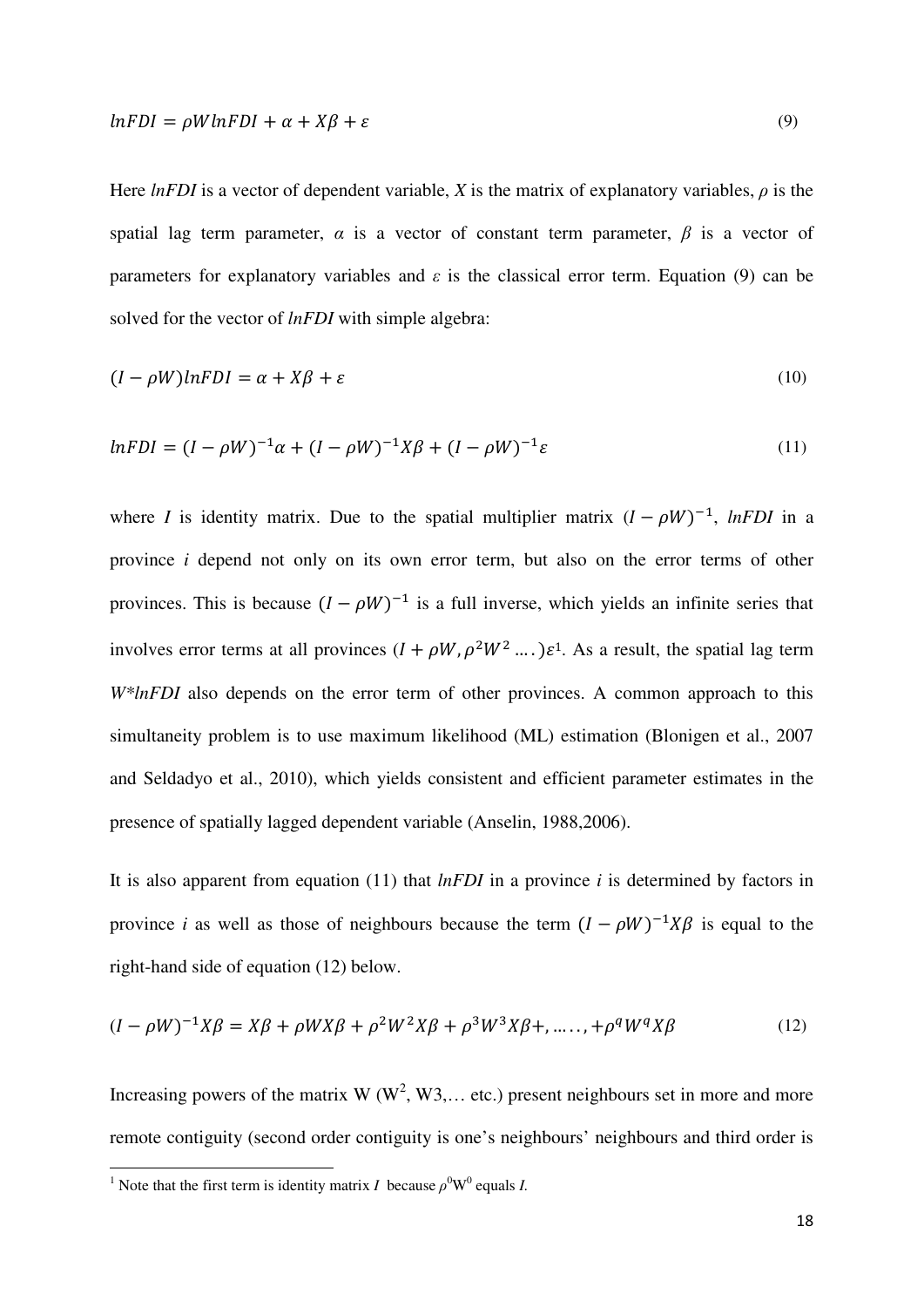one's neighbour's neighbour's neighbours, and so on). Since  $\rho$  is smaller than one in absolute value, each successive term in equation (12) has smaller and smaller effect. This means that distant observations exhibit less and less influence as the expansion in equation (12) continues.

Once the coefficients are estimated with spatial lag model, LeSage and Pace (2009) proposes a calculation method that decomposes the total effect into direct and indirect effects. The direct effect refers to change in the dependent variable caused by explanatory variables for a spatial unit; whereas the indirect effect, which is also known as spatial spill-over effect, refers to changes in the dependent variable for other spatial units due to change in the explanatory variable of the unit in question. According to LeSage and Pace (2009: 40), the direct effect can be calculated as the average of the product of the point estimates (*β*) with the diagonal elements of the unit matrix *I* in Equation (13).

$$
(I - \rho W)^{-1} \approx (I + \rho W + \rho^2 W^2 + \rho^3 W^3 + \dots + \rho^q W^q) \beta
$$
\n(13)

The identity matrix *I* multiplied with *β* represents the *direct effect* of a given explanatory variable on FDI in a given province. This effect does not include the *feedback effects* that percolate from neighbouring provinces into the province in question because the off-diagonal elements of the matrix *I* are all zero. On the other hand, the second term in parenthesis ( $\rho W$ ) multiplied by *β* represents the *indirect effects* of the corresponding variable *on the first-order neighbours* of the province in question. Remember that the diagonal entries in matrix *W* are zero; hence the indirect effect on the spatial unit itself is zero. The remaining terms in the parenthesis in equation (13) represent *indirect effects* on *second- and higher-order* neighbours as well as *feedback effects* from those neighbours onto the spatial unit itself. The *cumulative indirect effect* is obtained by summing up the indirect effects emanating from first- and higher-order neighbours. On the other hand, the *cumulative feedback effect* is obtained by adding up the feedback effects from second- and higher-order neighbours – leaving the firstorder effect as the direct effect.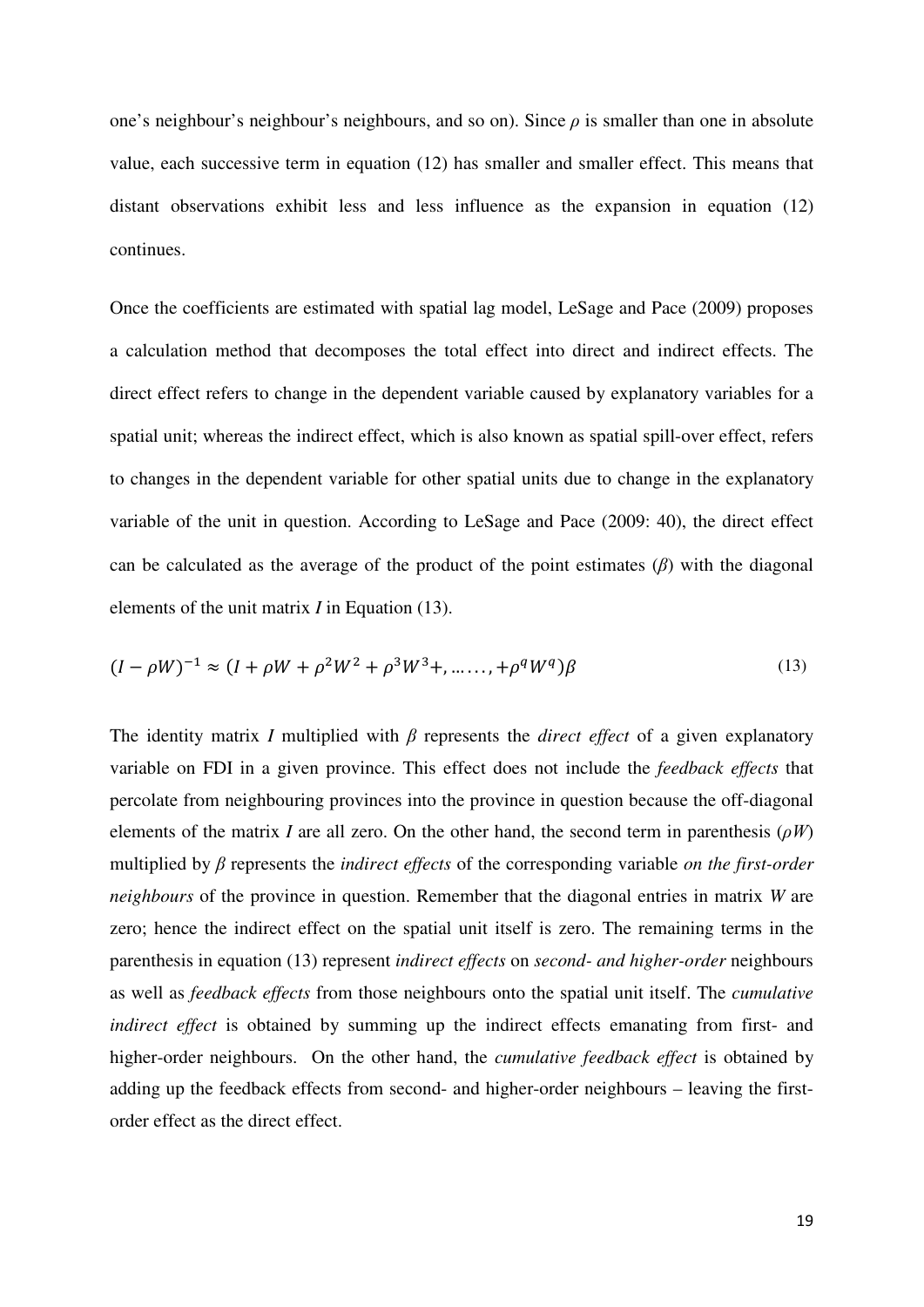Our dataset covers 62 out of 63 provinces from six regions of Vietnam for the period 2006-  $2009<sup>2</sup>$  $2009<sup>2</sup>$ . Our data is obtained from General Statistics Office of Vietnam (GSO), with the exception of the Provincial Competitiveness Index (PCI) and informal charges. These governance quality proxies are collected through collaborative effort between the Vietnam Chamber of Commerce and Industry (VCCI) and the U.S. Agency for International Development (USAID) and the Asia Foundation<sup>[3](#page-21-1)</sup>. We exclude one province (Bac Lieu) for which data is incomplete. The omission is dictated by the need to have a balanced panel as a condition for carrying out spatial regression estimations using software package in  $MATLAB<sup>4</sup>$  $MATLAB<sup>4</sup>$  $MATLAB<sup>4</sup>$ .

As the dependent variable, we use the natural logarithm of real registered FDI capital (*lnFDI*) in provinces, measured in Vietnamese Dong and deflated by the GDP deflator. Our FDI measure is then scaled by the population of each province (obtained from GSO) with a view to reduce the risk of heteroscedasticity related to scale (Baum, 2006).

In line with the empirical literature on locational determinants of FDI (Cole et al, 2009; Malesky, 2007; Pham 2002 and 2008; Segev, 2000), we use the log of provincial real GDP per capita (*lnPCGDP*) to capture the effect of provincial market on FDI. We expect higher levels of GDP per-capita to lead to higher levels of registered FDI. The log of domestic investment scaled by population (*lnDI*) is used to test the hypothesis whether domestic investment crowds out FDI or support it. Provinces offered various incentives and extra-legal tax holidays (fence-breaking) to attract FDI. This resulted in long-lasting budget deficit in

l

<span id="page-21-0"></span> $2^2$  See Appendix A1 for the list of provinces covered by our sample.

<span id="page-21-1"></span><sup>&</sup>lt;sup>3</sup> PCI measures overall economic governance in Vietnam at province level and consists of nine sub-indexes: entry costs; land access and security of tenure; transparency and access to information; time costs of business start-ups; proactivity or local administration; informal charges; quality of business support services; labour training services; and legal institutions. Information regarding measurement and methodology of index construction is available on www.pcivietnam.org .

<span id="page-21-2"></span><sup>&</sup>lt;sup>4</sup> We used sar\_panel\_FE function from http://www.regroningen.nl/elhorst/software/sar\_panel\_FE.m for our spatial lag model estimations.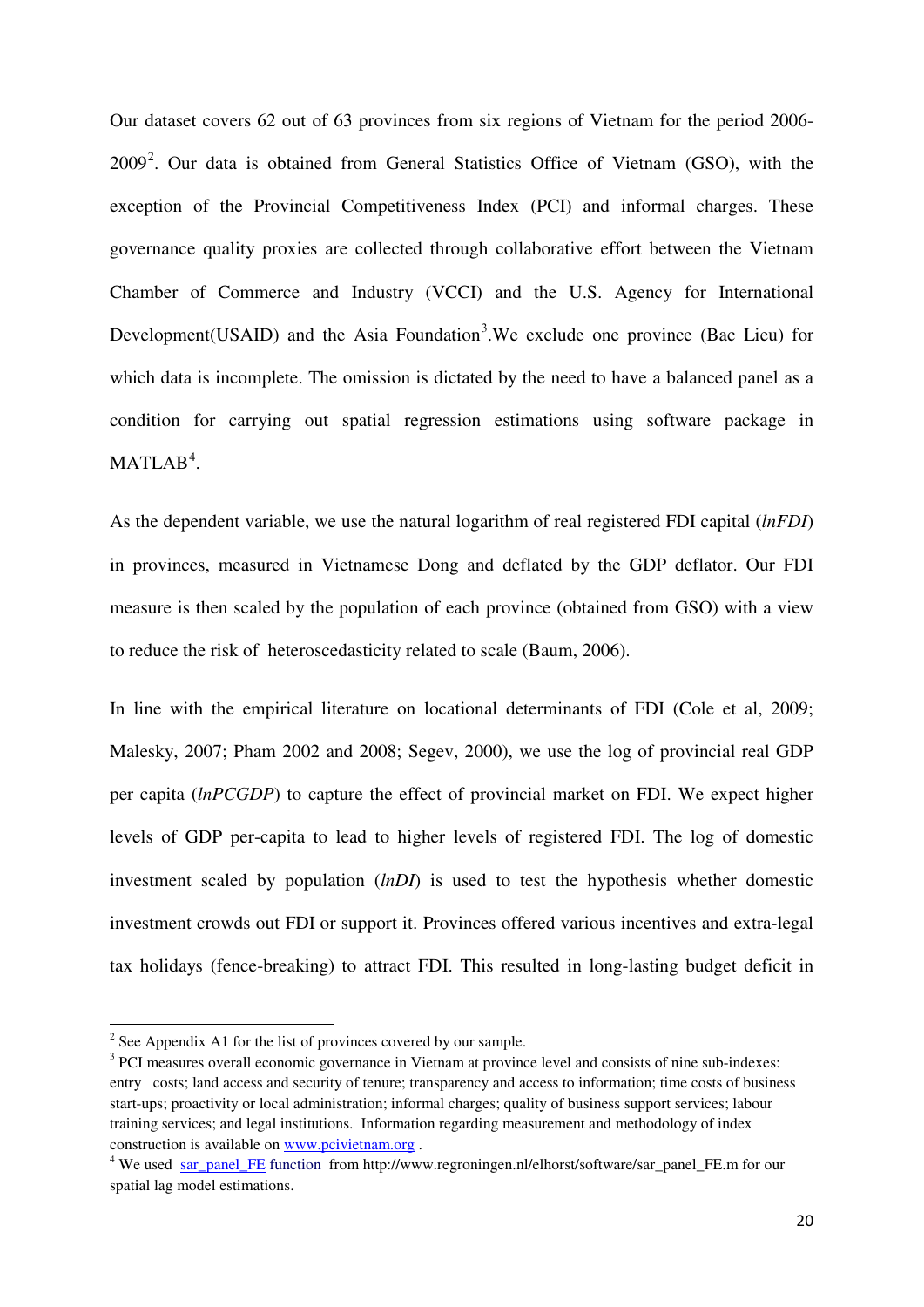provinces (Vu *et al*., 2007). Hence, we include budget balance to test whether there is correlation between FDI and budget balance of provinces. We use budget balance (*BB*) calculated as percentage of provincial GDP.

Trade openness of provinces may also impact the decision of multinationals with respect to location. Especially export-oriented multinationals firms may prefer provinces with already established trade links. We also take the natural logarithm of openness (*lnOP*), which is defined as sum of provincial exports and imports as percentage of provincial GDP. Labour costs are assumed to be an important component of production costs and hence an important determinant of competitiveness when FDI is motivated by export-seeking MNEs. Therefore, we use compensation per employee deflated by GDP deflator as a proxy for real wage in each province. We expect higher wages in a province to have a negative effect on provincial-level FDI in that province.

As far as human capital is concerned, we use the natural logarithm of number of students in lower-secondary (*lnLS*) and upper-secondary schools (*lnUS*) per 1000 people due to incompleteness of data for other proxies such as qualification levels of people in working age. We have used both measures of education to establish whether estimation results are sensitive to the type of education measure used. Finally, we include the Provincial Competitive Index (*PCI*) to measure the impact of governance quality on FDI. Furthermore, we use a subcomponent of PCI, namely informal charges, to establish whether corruption (*CORRPT*) on its own has a significant effect on registered FDI; and to check whether the estimation results are sensitive to different measures of governance quality. Higher values of *PCI* and lower values of *CORRPT* indicate better governance, which we assume to have a positive impact on registered FDI.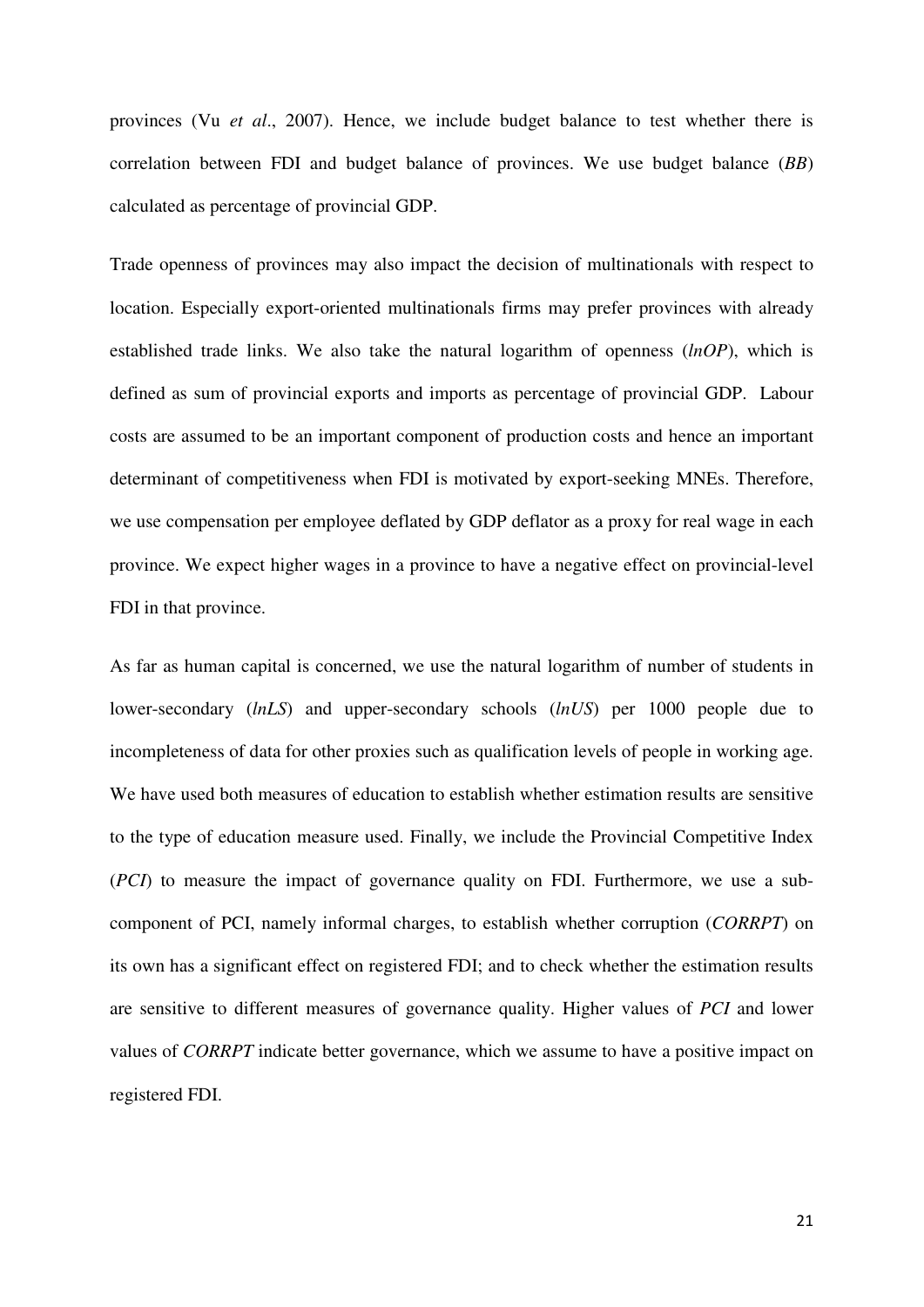#### **5. Empirical results**

We first estimated Equation (7) once with province dummies and once with time dummies. However, we do not report these estimation results because of three drawbacks associated with the inclusion of fixed-effect or time-effect dummies in estimations involving spatial dependence as part of the model. The first drawback is that spatial dependence may correlate with unobserved province fixed effects. Secondly, spatial effects may be present but subsumed within province dummies (Blonigen et al. 2007). As a result, estimation of spatial dependence together with unobserved province effects is highly inefficient. Third, our time dimension is very small and it is well known that time dimension of the sample should be sufficiently large in order to get consistent estimates for fixed effects. As suspected, inclusion of province dummies resulted in insignificant spatial term (*ρW\*lnFDI*) in our estimations. Furthermore, all province dummies are found to be individually insignificant but jointly significant regardless of weight matrix choice.<sup>[5](#page-23-0)</sup> Blonigen et al. (2007) report similar results with respect to insignificant spatial dependence after adding country dummies. Finally, all time dummies are found to be individually and jointly insignificant although the spatial term (*ρW\*lnFDI*) is robust to inclusion of time dummies. Therefore, we estimated model (7) using the Maximum Likelihood (ML) method, excluding country and time dummies.

Table 3 below presents our findings for the determinants of registered FDI in Vietnamese provinces from 2006 -2009. Panel (1) reports the OLS estimation results without spatially lagged dependent variable. Panel (2) presents the results of the Maximum Likelihood estimations of the spatial lad model (equation 7) in which the spatially-lagged dependent variable (*W\*lnFDI*) is included as explanatory variable. The ML estimation results and the Lagrange Multiplier (LM) tests in Panel (2) are based on different specifications for

l

<span id="page-23-0"></span><sup>&</sup>lt;sup>5</sup> We do not report these results here, but they are available on request.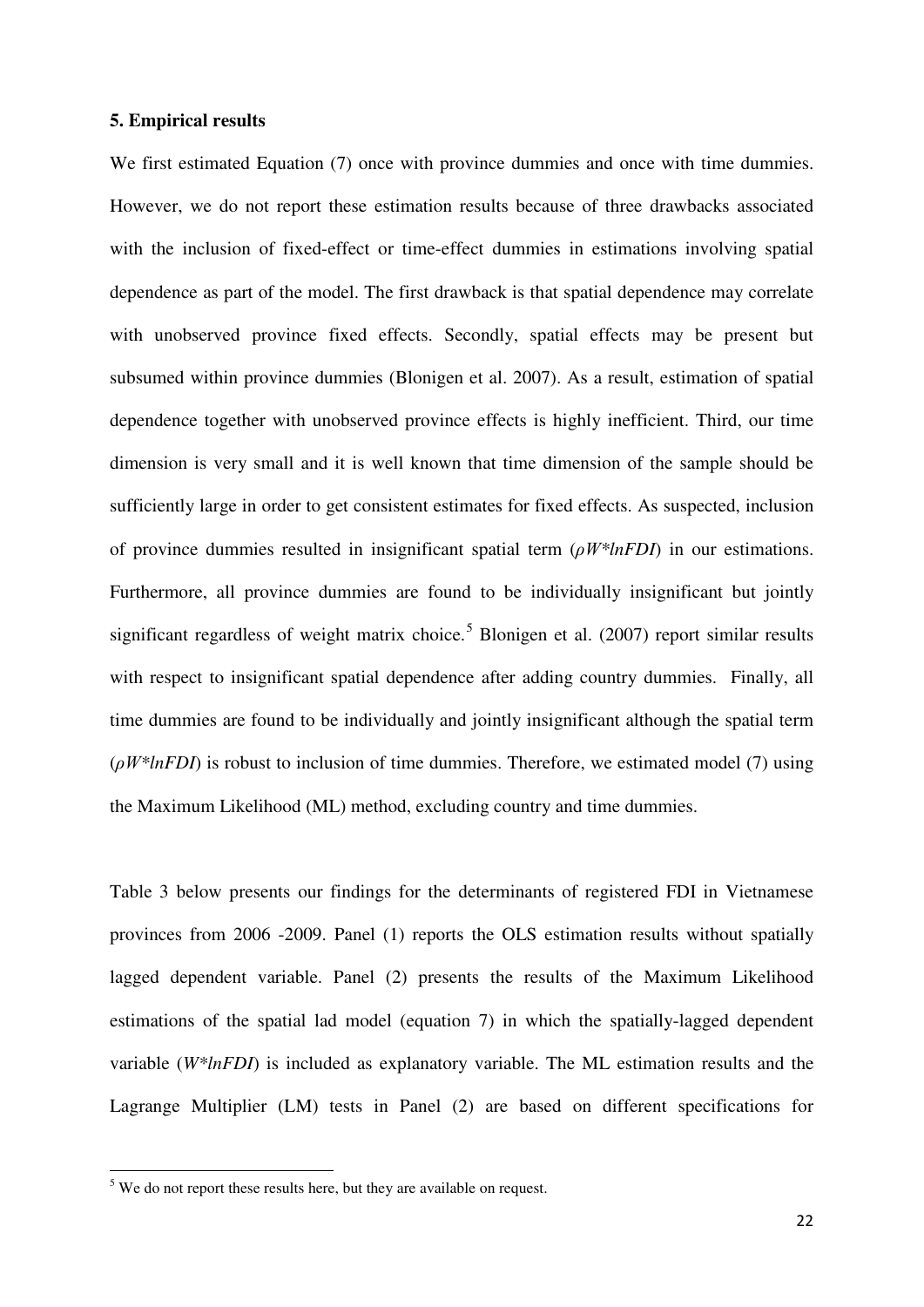neighbouring provinces and cut-off values for distance between provinces. In column (W1), we estimate the model with one nearest neighbour; in column (W3) with three nearest neighbours; in column (W186) with a distance cut-off value of 186km; and in column (W350) with a distance cut-off value of  $350 \text{km}^6$  $350 \text{km}^6$ . At the bottom of the table, we first report the results of the LM and robust LM tests for checking the presence of spatial dependence and for deciding whether a spatial error or spatial lag version of model (7) is appropriate. Then, we report the  $R^2$  value for the OLS estimation and the corrected  $R^2$  values for the spatial lag models along with the number of observations and log likelihood values.

Another feature of Panel (2) results in Table 3 is that they differentiate between direct and indirect effects of each explanatory variable, following the procedure proposed by LeSage and Pace (2009). As we have indicated above, the direct effect refers to change in the dependent variable (*lnFDI*) caused by explanatory variables within a given province. On the other hand, the indirect effect captures the change in the dependent variable within neighbouring provinces due to the change in the explanatory variable of the province under consideration.

Finally, we must indicate that the results in Panel (2) of Table 3 are derived by estimating a spatial lag rather than a spatial error model. The choice in favour of the spatial lag estimation is justified on two grounds, First, the LM test results indicate that spatial lag is the appropriate model for estimation with weight matrices W1, W3 and W186; and both spatial lag and spatial error models are appropriate for estimation with weight matrix W350. The robust LM test results, on the other hand, indicate that both spatial lag and spatial error models are

l

<span id="page-24-0"></span><sup>&</sup>lt;sup>6</sup> We have also used two other matrices based on two nearest neighbours and distance cut off at 500km; and the results are remain unchanged.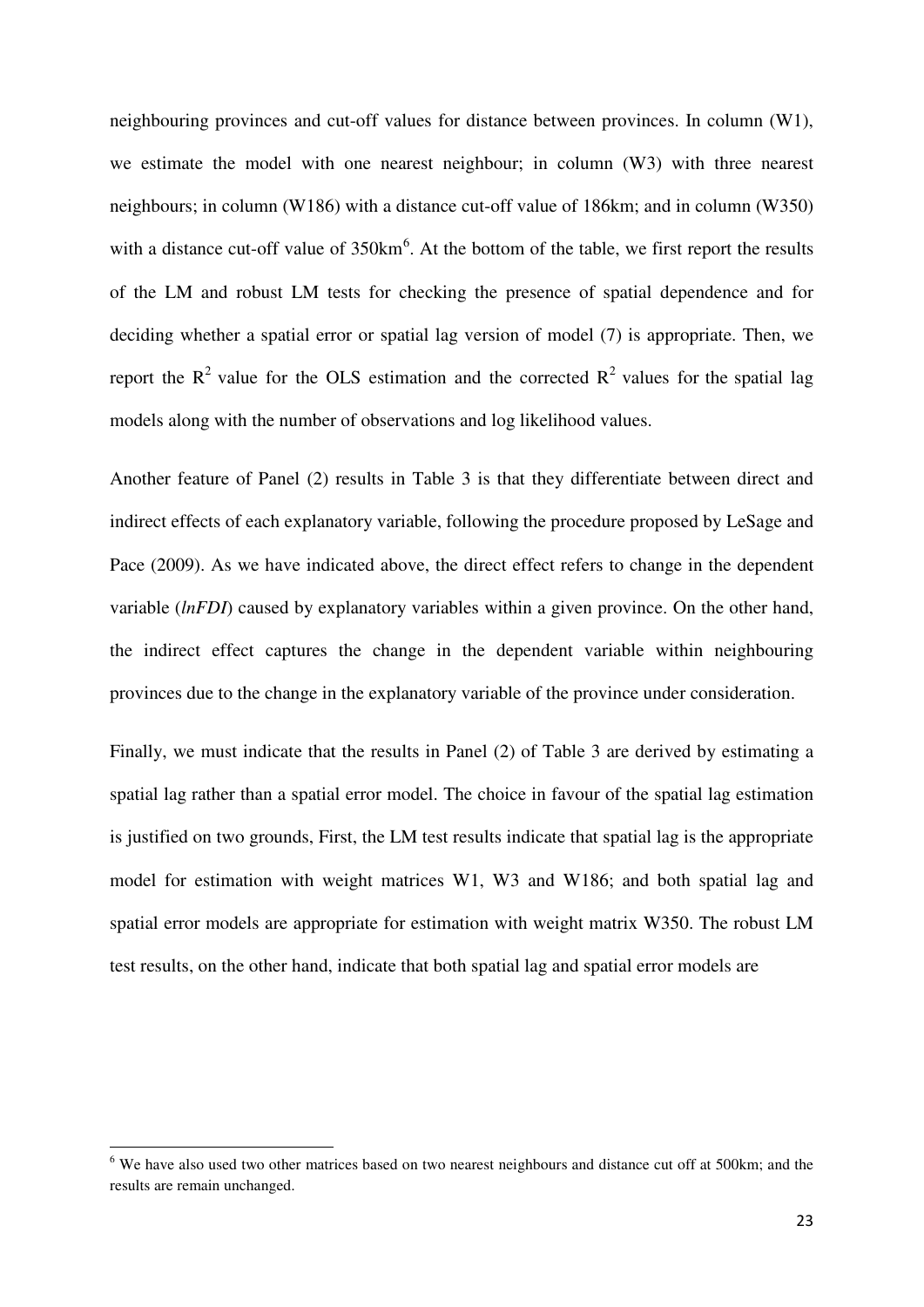|                                                 | Panel $(1)$  |             | Panel $(2)$ |                                    |             |
|-------------------------------------------------|--------------|-------------|-------------|------------------------------------|-------------|
|                                                 | <b>OLS</b>   |             |             | ML estimation with weight matrices |             |
|                                                 |              | (W1)        | (W3)        | (W186)                             | (W350)      |
| Constant                                        | $-16.295***$ | $-15.288**$ | $-12.912*$  | $-16.308**$                        | $-16.343**$ |
| t value                                         | $(-2.24)$    | $(-2.19)$   | $(-1.84)$   | $(-2.29)$                          | $(-2.29)$   |
|                                                 |              |             |             |                                    |             |
| <b>InPCGDP</b>                                  |              |             |             |                                    |             |
| Point estimate                                  | $1.285$ ***  | 1.099***    | $1.104***$  | 1.189***                           | 1.206***    |
| t value                                         | (3.44)       | (3.03)      | (2.99)      | (3.22)                             | (3.27)      |
| Direct effect in province $i$                   |              | $1.107***$  | $1.128***$  | 1.196***                           | $1.201***$  |
| Indirect effect in provinces $j \neq i$<br>lnDI |              | $0.142**$   | $0.240*$    | 0.224                              | 0.27        |
| Point estimate                                  | $1.145***$   | $1.257***$  | $1.135***$  | $1.172***$                         | $1.157***$  |
| t value                                         | (4.81)       | (5.45)      | (4.93)      | (5.03)                             | (4.97)      |
| Direct effect in province $i$                   |              | 1.266***    | $1.141***$  | $1.176***$                         | $1.154***$  |
| Indirect effect in provinces $j \neq i$         |              | $0.167**$   | $0.251**$   | 0.228                              | 0.27        |
| lnLC                                            |              |             |             |                                    |             |
| Point estimate                                  | $-1.367***$  | $-1.418***$ | $-1.469***$ | $-1.371***$                        | $-1.400***$ |
| t value                                         | $(-2.74)$    | $(-2.95)$   | $(-3.05)$   | $(-2.81)$                          | $(-2.87)$   |
| Direct effect in province $i$                   |              | $-1.432***$ | $-1.512***$ | $-1.392***$                        | 1.400***    |
| Indirect effect in provinces $j \neq i$         |              | $-0.187*$   | $-0.330*$   | $-0.265$                           | $-0.323$    |
| lnOP                                            |              |             |             |                                    |             |
| Point estimate                                  | $0.594***$   | $0.552***$  | $0.554***$  | $0.559***$                         | $0.557***$  |
| t value                                         | (5.15)       | (4.89)      | (4.91)      | (4.88)                             | (4.86)      |
| Direct effect in province $i$                   |              | $0.556***$  | $0.558***$  | $0.560***$                         | $0.562***$  |
| Indirect effect in provinces $j \neq i$         |              | $0.071**$   | $0.120**$   | 0.104                              | 0.127       |
|                                                 |              |             |             |                                    |             |
| <b>BB</b>                                       |              |             |             |                                    |             |
| Point estimate                                  | 0.002        | 0.001       | 0.002       | 0.001                              | 0.002       |
| t value                                         | (0.55)       | (0.29)      | (0.53)      | (0.33)                             | (0.41)      |
| Direct effect in province $i$                   |              | 0.001       | 0.002       | 0.000                              | 0.002       |
| Indirect effect in provinces $j \neq i$         |              | 0.000       | 0.000       | 0.000                              | 0.000       |
| <b>PCI</b><br>Point estimate                    | $0.033**$    | $0.031**$   | $0.028*$    | $0.030**$                          | $0.030**$   |
| t value                                         | (2.03)       | (2.02)      | (1.82)      | (1.98)                             | (1.97)      |
| Direct effect in province $i$                   |              | $0.030**$   | $0.028*$    | $0.030**$                          | $0.031**$   |
| Indirect effect in provinces $j \neq i$         |              | 0.003       | 0.006       | 0.005                              | 1.152       |
| lnLS                                            |              |             |             |                                    |             |
| Point estimate                                  | 2.109***     | 1.977***    | 1.822***    | 1.891***                           | 1.878***    |
| t value                                         | (3.51)       | (3.42)      | (3.13)      | (3.22)                             | (3.20)      |
| Direct effect in province $i$                   |              | 1.957***    | $1.853***$  | 1.922***                           | $1.851***$  |
| Indirect effect in provinces $j \neq i$         |              | $0.254**$   | $0.402*$    | 0.359                              | 0.421       |
| W*InFDI (Spatial dependence)                    |              | $0.117***$  | $0.179***$  | $0.155*$                           | $0.186*$    |
| t value                                         |              | (2.61)      | (2.69)      | (1.86)                             | (1.88)      |
| Observations                                    | 248          | 248         | 248         | 248                                | 248         |
| LM No Spatial Lag                               |              | 7.90***     | 5.37**      | $2.62*$                            | 2.18        |
| Robust LM No spatial Lag                        |              | 24.90***    | 16.26***    | $19.17***$                         | $18.67***$  |
| LM No Spatial Error                             |              | 0.0242      | 0.02        | 0.81                               | 0.71        |
| Robust LM No spatial Error                      |              | 17.02***    | 10.91***    | 17.36***                           | 17.19***    |
| $R^2$ /Corrected $R^2$                          | 0.457        | 0.481       | 0.477       | 0.472                              | 0.471       |
| Log Likelihood                                  | $-465.354$   | $-461.550$  | $-462.353$  | $-463.925$                         | $-464.062$  |

Table 3: Determinants of FDI with different weight matrices for spatial dependence

Note: t values are in parenthesis. \*\*\*, \*\*, \* denotes 0.01, 0.05, 0.10 significance level respectively.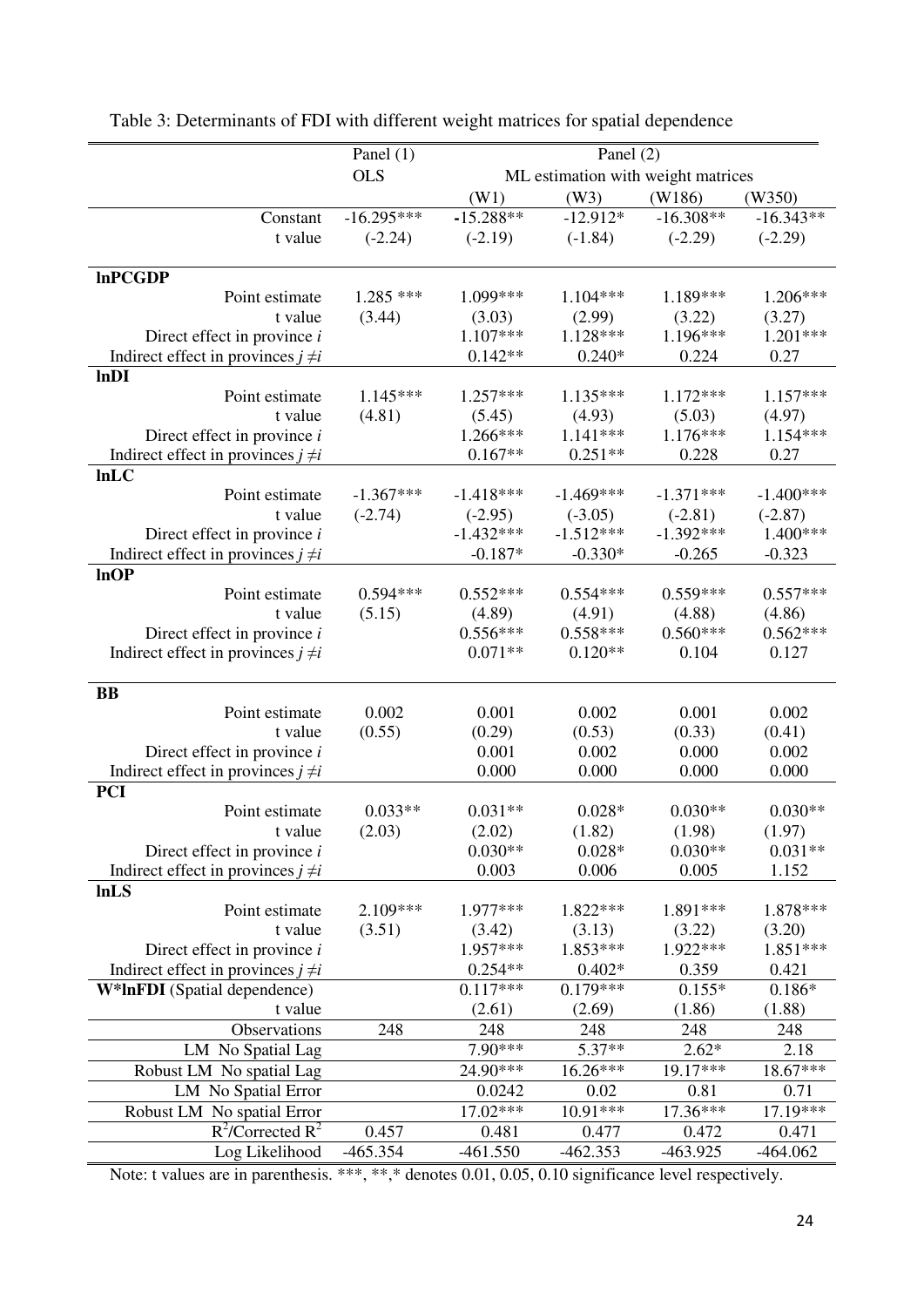appropriate for estimation with all weight matrices. This evidence implies that spatial dependence exists and that this dependence can be modelled either as spatial lag or as spatial error. Secondly, compared with the spatial error model, the spatial lag model allows for estimating a richer set of coefficients that include point estimates, direct effect estimates, indirect effect estimates, and feedback effect estimates. Given this information-rich feature of the spatial lag model and given that its estimation is justified under both the LM and robust LM tests, we report estimation results based on the spatial lag model only.<sup>[7](#page-26-0)</sup>

In line with previous studies on Vietnam, the *point estimates* of the coefficients (with the exception of budget balance – BB) are statistically significant in the OLS estimation (Panel 1). The results are robust to adding spatially lagged dependent variable (*W\*lnFDI*) in Panel (2), where we also report point estimates obtained with different weight matrix (W) specifications. The coefficient of the spatially-lagged dependent variable (*W\*lnFDI*) is significant and indicates a positive relationship between registered FDI in a province and that in nearest neighbours or surrounding provinces. The spatial dependence captured by *W\*lnFDI* indicates that registered FDI capital in a province increases by 1.1%, 1.8%, 1.5% and 1.9% as a result of 10 % per cent increase in the registered FDI of the nearest one neighbour, three nearest neighbours, surrounding provinces within a distance of 186km and those within a distance of 350km respectively. This positive relationship confirms the positive spatial autocorrelation in *lnFDI* results obtained from the *Moran s I* test, which are reported in Table A1 of the Appendix for each year and each weight matrix specification<sup>[8](#page-26-1)</sup>.

l

<span id="page-26-0"></span><sup>&</sup>lt;sup>7</sup> We can indicate here that, as far as point estimates for the coefficients are concerned, the spatial error model yielded similar results to that of spatial lag model.

<span id="page-26-1"></span><sup>&</sup>lt;sup>8</sup> Moran's *I* statistic tests whether provinces, which are located closer together are more likely to have similar registered FDI levels than those which are further apart. The null hypothesis for this tests states that there is zero spatial autocorrelation in the variable *lnFDI*.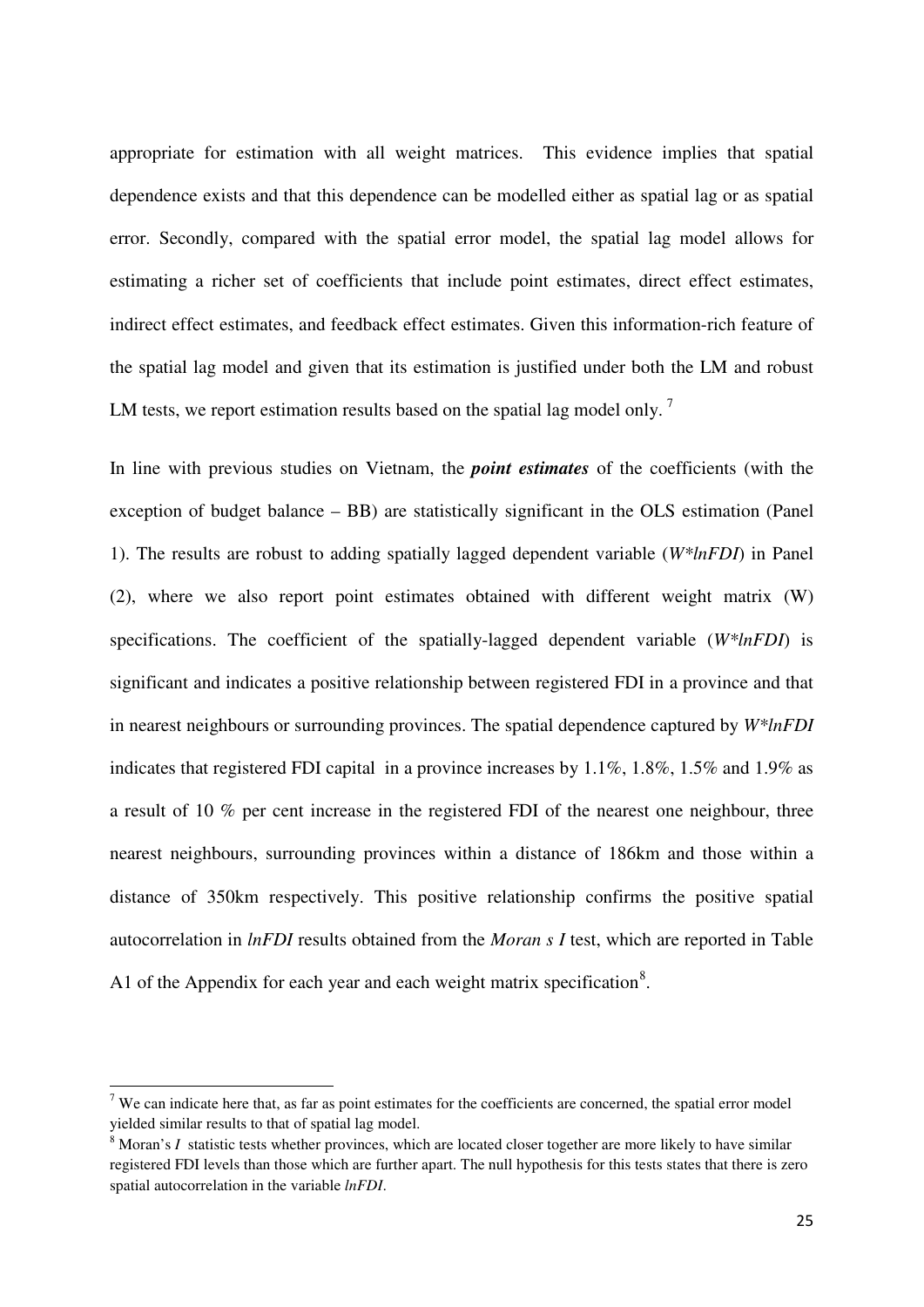Comparing the log likelihood and  $R^2$  results for estimations with different weight matrices, we can see that the matrix with one nearest neighbour (**W1**)) yields the highest log likelihood  $R<sup>2</sup>$  values. A Monte-Carlo study carried out by Stakhovych and Bijmolt (2009) shows that the probability of finding the true specification increases if weight matrix selection is based on goodness of fit criterion. In addition, Elhorst (2010c) demonstrates that the value of the loglikelihood function should also be taken as a criterion for goodness of fit in spatial regression models. The combination of the two criteria implies that the weight matrix **W1** is the best specification for our data. Although the  $R^2$  and log-likelihood values for estimations with other weight matrices (**W3**, **W186** and **W350**) are quite similar to those obtained with weight matrix W1, we follow the literature and use the estimation with weight matrix W1 as the benchmark results for sensitivity checks later.

As far as conventional explanatory variables are concerned, our *point estimates* indicate that higher levels of GDP per capita (*lnPCGDP*) and domestic investments per inhabitant (*lnDI*) lead to higher levels of registered FDI capital (*lnFDI*). In line with expectations, provinces that are more open to international trade are more attractive destinations for FDI. Furthermore, provinces with lower real wage costs tend to receive more FDI as the coefficient of labour cost (*lnLC*) carries a negative sign. The findings with respect to openness to trade and wage cost suggest that FDI in Vietnamese provinces may be motivated by lower wage costs as a source of competitive advantage to be exploited in international trade. This interpretation is justified by the fact that around 50% of Vietnam's export during the period under investigation (2006-2009) is realised by enterprises classified as FDI entities. The governance quality indicator (*PCI*) is positively related to FDI, albeit with small magnitude. Finally, our proxy for human capital (the number of pupils in lower secondary education *lnLS*) is positively associated with FDI, implying that provinces with higher levels of lowersecondary education tend to receive more FDI.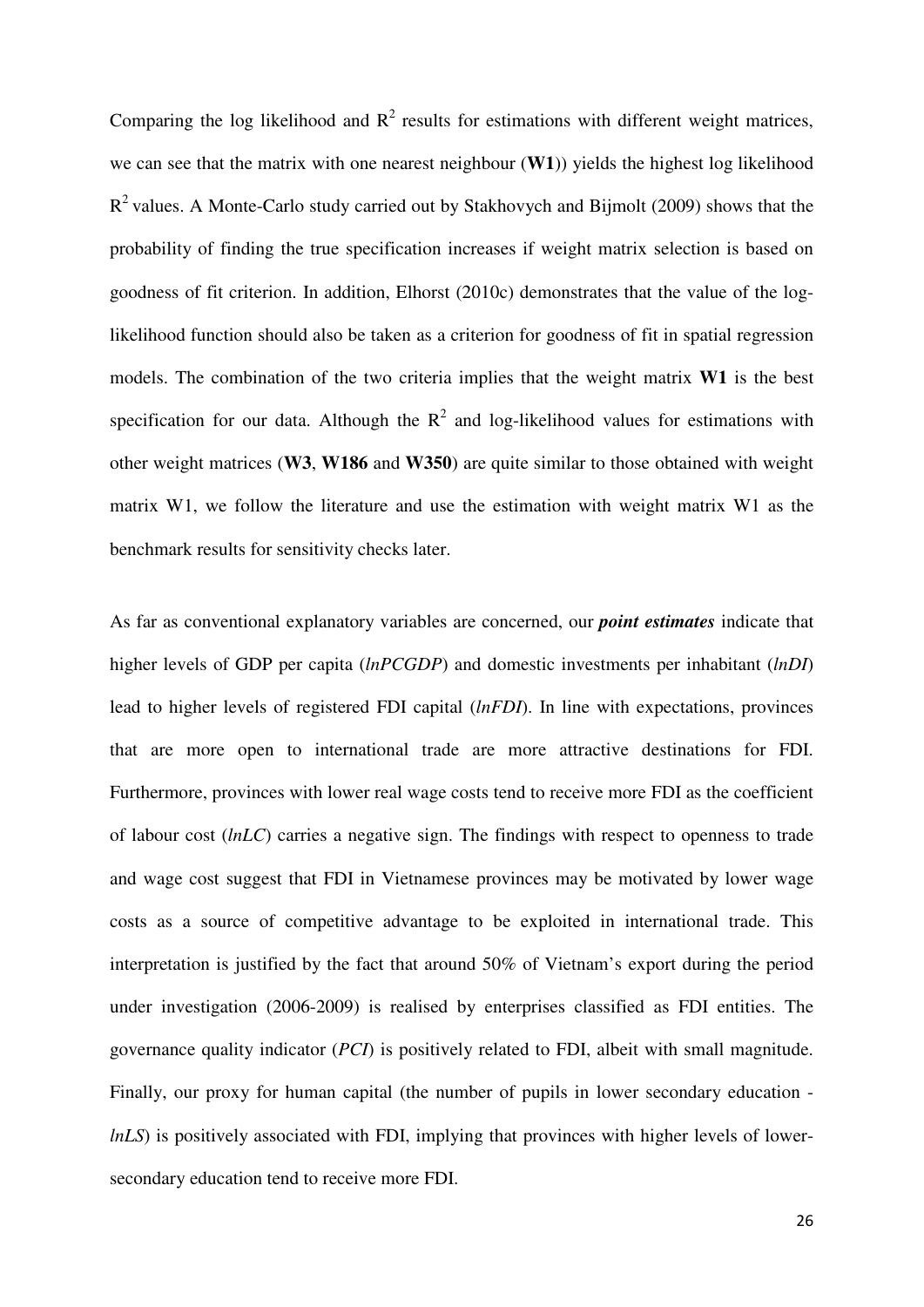The *point estimates* discussed above are un-biased and more efficient when compared to standard OLS estimates reported in Panel (1). As indicated above, OLS estimates are inefficient when spatial dependence is due to spatial autocorrelations between the error terms; and they are biased when spatial dependence is due to spatial correlation between the dependent variable (*lnFDI*) in province *i* and its neighbouring provinces. Comparing OLS estimates with point estimates from the spatial lag model, we can see that the former tend to over-estimate the effects of provincial per-capita GDP (*lnPCGDP*), openness to trade (*lnOP*) and lower-secondary school pupils (*lnLS*); and they underestimate the effects of domestic investment (*lnDI*) and labour cost (*lnLC*).

Although the *point estimates* discussed above are more relevant and reliable for inference, they may under- or over-estimate the true effect of each explanatory variable – depending on whether spatial dependence also leads to *feedback effects* that may be positive or negative. Stated differently, the *point estimates* overlook the likely presence of *feedback effects*, which can be calculated as the difference between the direct effect and the point estimate (Elhorst, 2010). In what follows, we will focus on *direct effects* as the true measure of effects on registered FDI within a given province in response to a given change in one of the explanatory variables. This is because direct effect estimates include not only the point estimates but also the feedback effects - i.e., the effects that pass through neighbouring provinces and back into the province that instigates the change. On the other hand, we will focus on the *indirect effect* as the true measure of the how much a change in explanatory variable for province *i* affects registered FDI in all provinces with subscript  $j \neq i$ .

l

<span id="page-28-0"></span> $9$  As noted by Elhorst (2010), direct and indirect effect estimates – unlike point estimates - are the true marginal effects (i.e., the partial derivatives of model 7). For calculating direct and indirect effect estimates in a spatial lag model, we used the 'panel effects sar' function in Matlab developed by Le Sage and Pace; and adapted for the spatial panel models by Elhorst at http://www.regroningen.nl/elhorst/software/panel\_effects\_sar.m.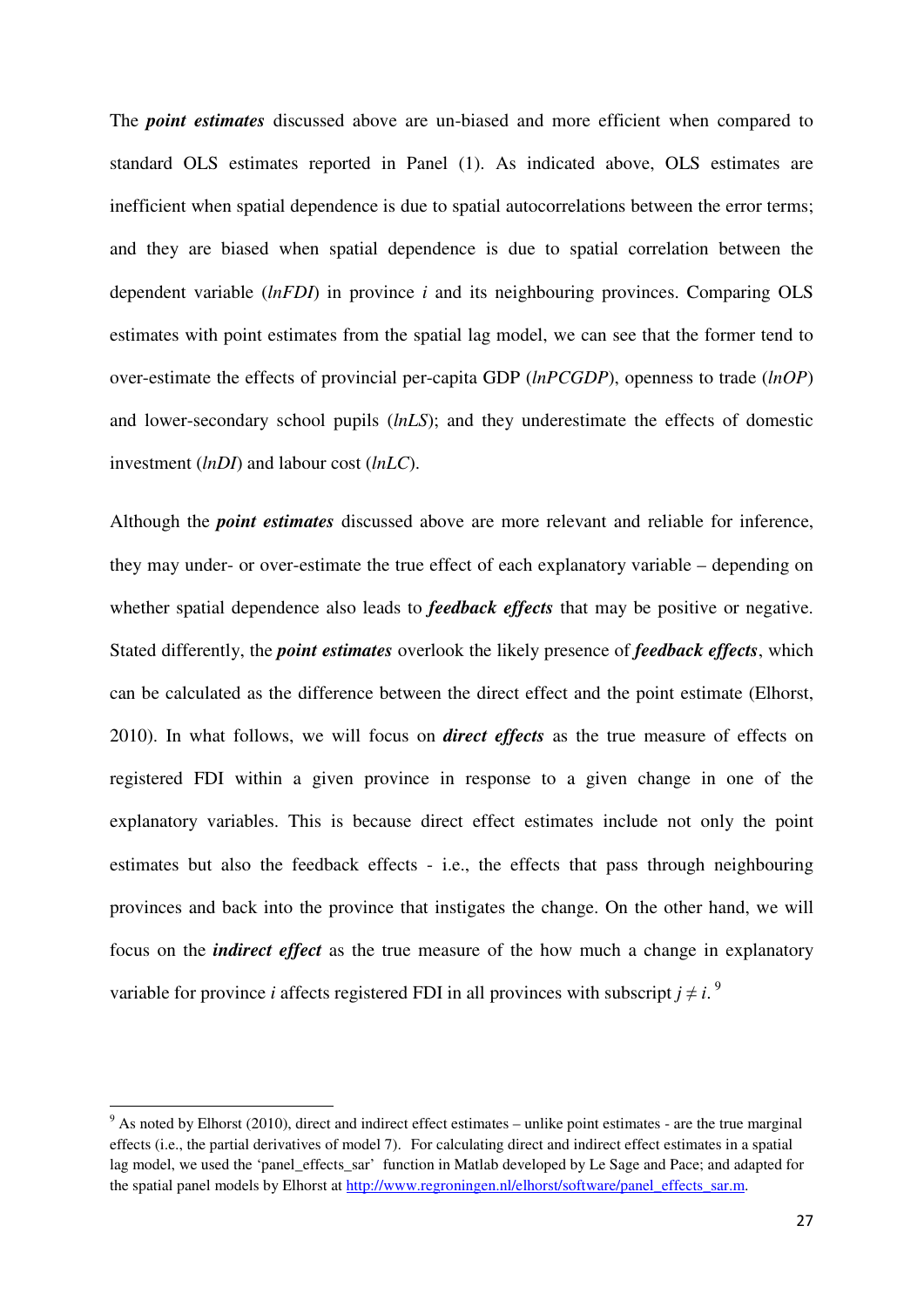Comparing *direct effect* and *point estimates*, we can see that the direct effect are larger than the points estimates for four explanatory variables: per-capita GDP (*lnPCGDP*), domestic investment (*lnDI*), labour cost (*lnLC*), and openness to trade (*lnOP*). Hence relying on point estimates only would lead to under-estimated inference with respect to the effect of these explanatory variables. Under-estimation would range from about  $0.5\%$  to  $2.2\%$ .<sup>[10](#page-29-0)</sup> With respect to remaining explanatory variables (the competitiveness index and labour cost), the difference between point estimates and direct effect estimates is too small. Although the magnitude of the feedback effects is small in this particular case, it is important to indicate that the feedback effects are positive. In other words, after a change occurs in the explanatory variable within a given province, the change pass through neighbouring provinces and leads to an increase in FDI within the province that instigates the change.

Comparing *direct effects* with *indirect effects*, we observe that direct effects are always larger than indirect effects. This is to be expected because the change in explanatory variables for a given province will first and foremost affect registered FDI in that province. The effect on neighbouring provinces will tend to decline as the distance between the province itself and its neighbours increases. For example, the indirect effect of per-capita GDP (*lnPCGDP*) is 12% of the direct effect in column W1, where the weight matrix includes the nearest neighbour only. When we include the three nearest neighbours (column W3), the indirect effect is 21%. However, the indirect effect is usually insignificant when we increase the distance to 186km or 350 km. Reading down Table 3, we can see that indirect effect estimates are all significant when the weight matrix consists of one nearest province (W1) or 3 three nearest provinces (W3). These findings indicate that an increase in *lnPCGDP*, *lnDI*, *lnOP* and *lnLS* in a particular province is conducive to an increase not only in the registered FDI of that province (direct effects) but also an increase in the registered FDI of its neighbours (indirect effects).

l

<span id="page-29-0"></span> $10$  The under (over) estimation is equal to the feedback effect (or the difference between direct effects and point estimates) as percentage of the point estimate.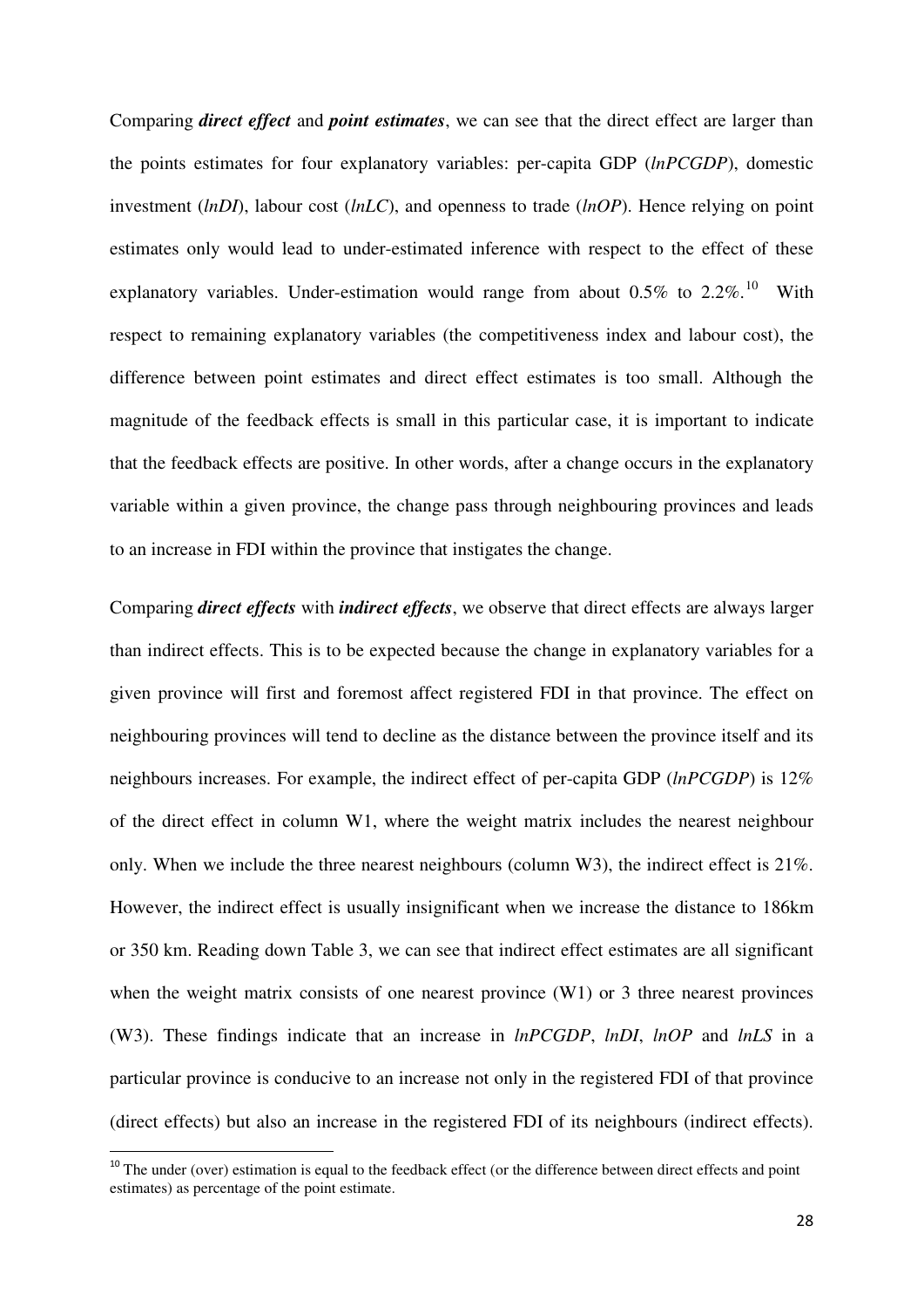By the same token, if wages (*lnLC*) in a province decreases, not only the registered FDI of that province itself but registered of FDI of its neighbours will also increase.

Finally, the estimation results in Panel (2) indicate that the coefficient of the spatiallyweighted FDI (*W\*lnFDI*) is positive and significant with different specifications for the number of neighbouring provinces and distance cut-off values. This implies that FDI in neighbouring provinces has a positive effect on FDI in a given host province. This spatial effect does not diminish as the number of neighbouring provinces increases from 1 to 3 or the distance increases from 186km to 350km. Therefore, we can conclude that the distribution of FDI between Vietnamese provinces is subject to a conglomeration effect, whereby the existence of FDI in neighbouring provinces leads to higher levels of FDI in a province.

In what follows, we use the model estimated with weight matrix **W1** to check whether our findings would remain robust to a number of sensitivity checks. First, we control for the possibility of simultaneity and dual causality in the relationship between the dependent and independent variables by using one-period lags for the explanatory variables and the weight matrix **W1** that which yields the highest  $R^2$  and log-likelihood function values. Because of using lagged explanatory variables, our observations reduce to 186 (Table 4). In general, the sign and significance of the point estimates and the direct effect estimates remain similar to those obtained with contemporaneous values in Table 3. In terms of magnitudes, estimation with lagged values yields slightly larger point estimates and direct effect estimates for lnPCGDP and lnDI; lower point estimates and direct effect estimates for secondary education (lnLS); and similar estimates for labour cost (lnLC), openness (lnOP) and governance index (PCI). The main difference between Table 3 and Table 4 concerns two indirect effects that have the same sign as before but are now statistically insignificant - the indirect effect of percapita GDP (lnPCGDP) and labour costs (LnLC).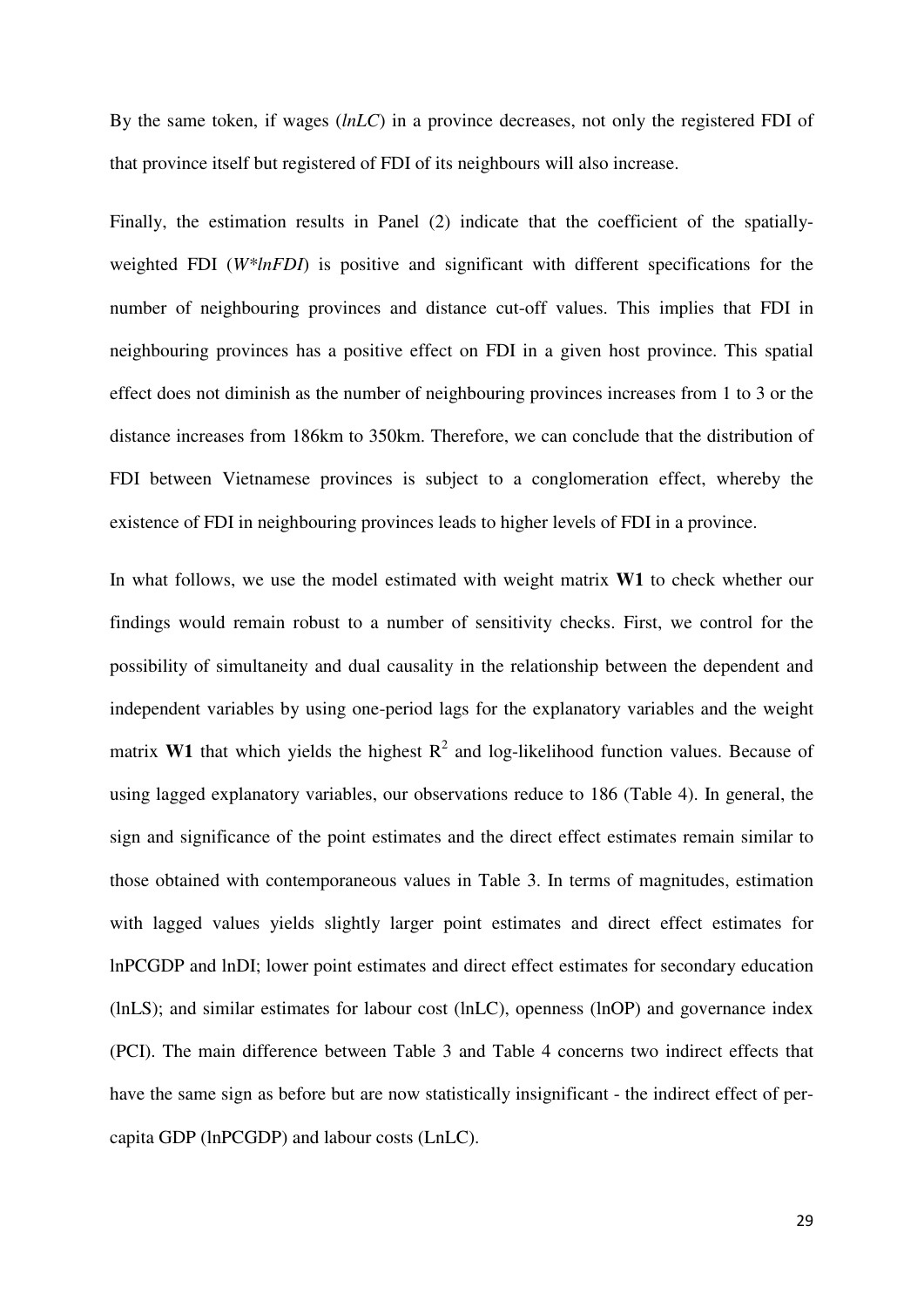| Lagged explanatory variables      | Estimates         |
|-----------------------------------|-------------------|
|                                   |                   |
| Constant                          | $-14.354*$        |
| t value                           | $(-1.75)$         |
|                                   |                   |
| <b>InPCGDP</b>                    |                   |
| Point estimate                    | 1.045**           |
| t value<br>Direct effect          | (2.50)<br>1.054** |
| Indirect effect                   | 0.138             |
| lnDI                              |                   |
| Point estimate                    | $1.150***$        |
| t value                           | (4.37)            |
| Direct effect                     | 1.148***          |
| Indirect effect                   | $0.156*$          |
| lnLC                              |                   |
| Point estimate                    | $-1.401**$        |
| t value                           | $(-2.50)$         |
| Direct effect                     | $-1.365**$        |
| Indirect effect                   | $-0.183$          |
| lnOP                              |                   |
| Point estimate                    | $0.535***$        |
| t value                           | (3.88)            |
| Direct effect                     | $0.536***$        |
| Indirect effect                   | $0.070*$          |
| BB                                |                   |
| Point estimate                    | 0.002             |
| t value                           | (0.46)            |
| Direct effect                     | 0.002             |
| Indirect effect                   | 0.000             |
| <b>PCI</b>                        |                   |
| Point estimate                    | $0.029*$          |
| t value                           | (1.67)            |
| Direct effect                     | $0.028**$         |
| Indirect effect                   | 0.003             |
| <b>InLS</b>                       |                   |
| Point estimate                    | 2.331***          |
| t value                           | (3.44)            |
| Direct effect                     | 2.334***          |
| Indirect effect                   | $0.309*$          |
| W*InFDI (spatial                  | $0.117**$         |
| dependence)                       | (2.24)            |
| Observations                      | 186               |
| Corrected $R^2$<br>Log-likelihood | 0.465             |
|                                   | $-347.578$        |

Table 4: ML estimation of FDI with spatial dependence: Lagged explanatory variables and weight matrix W1

Notes: t values are in parenthesis. \*\*\*, \*\*,\* denotes 0.01, 0.05, 0.10 significance level respectively.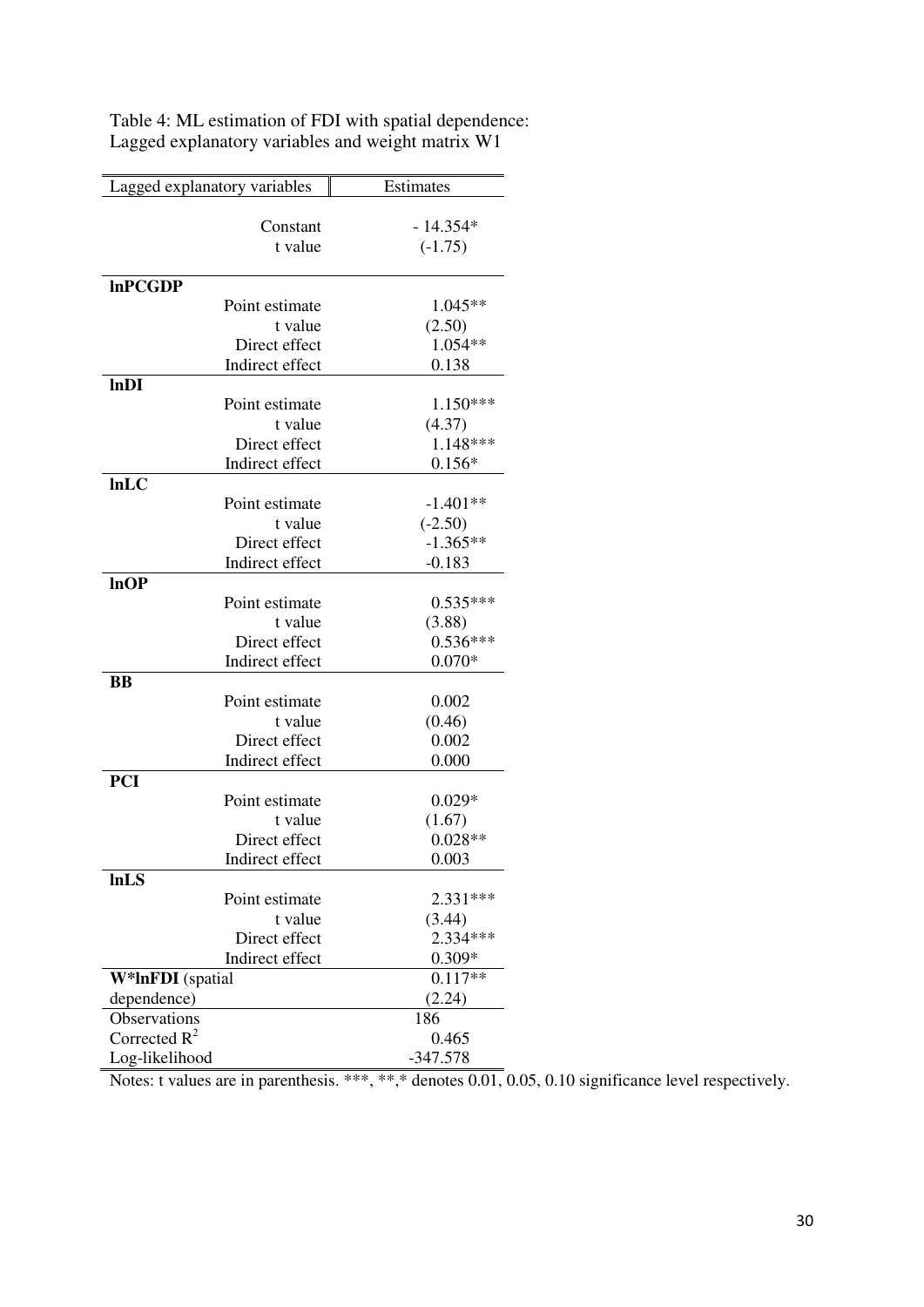Next, we check whether our results remain robust to changing the proxies for explanatory variables for which alternative measures exist. Since we have established that there is no discernible difference between the estimations with contemporaneous and lagged explanatory variables, we estimate the model with contemporaneous explanatory variables. Table 6 below reports the estimated results. Column (1) reports the results when we replace the number of lower secondary students per 1000 people (*lnLS)* with upper secondary students per 1000 people (*lnUS)*. Column (2) reports the estimation results when we use informal charges *CORRPT* instead of PCI. Since informal charges are components of PCI, we do not use them together.

According to the results reported in the first column and the second column in Table 5, the explanatory power of the model slightly improves when we use *CORRPT* and *lnUS* instead of *PCI* and *lnLS*. Furthermore, there is an increase in log-likelihood value in both Column 1 and Column 2 results. Although both *CORRPT* and *lnUS* are significant at 5% level, they do not have significant indirect effects. In line with expectations, these results show that informal charges (*CORRPT*) deter FDI in provinces in Vietnam, while the number of upper secondary students per 1000 people has a positive effect on FDI. Other explanatory variables and the lagged dependent variables *W\*lnFDI* are robust to changing alternative proxies. Budget balance is still significant as in other estimation results.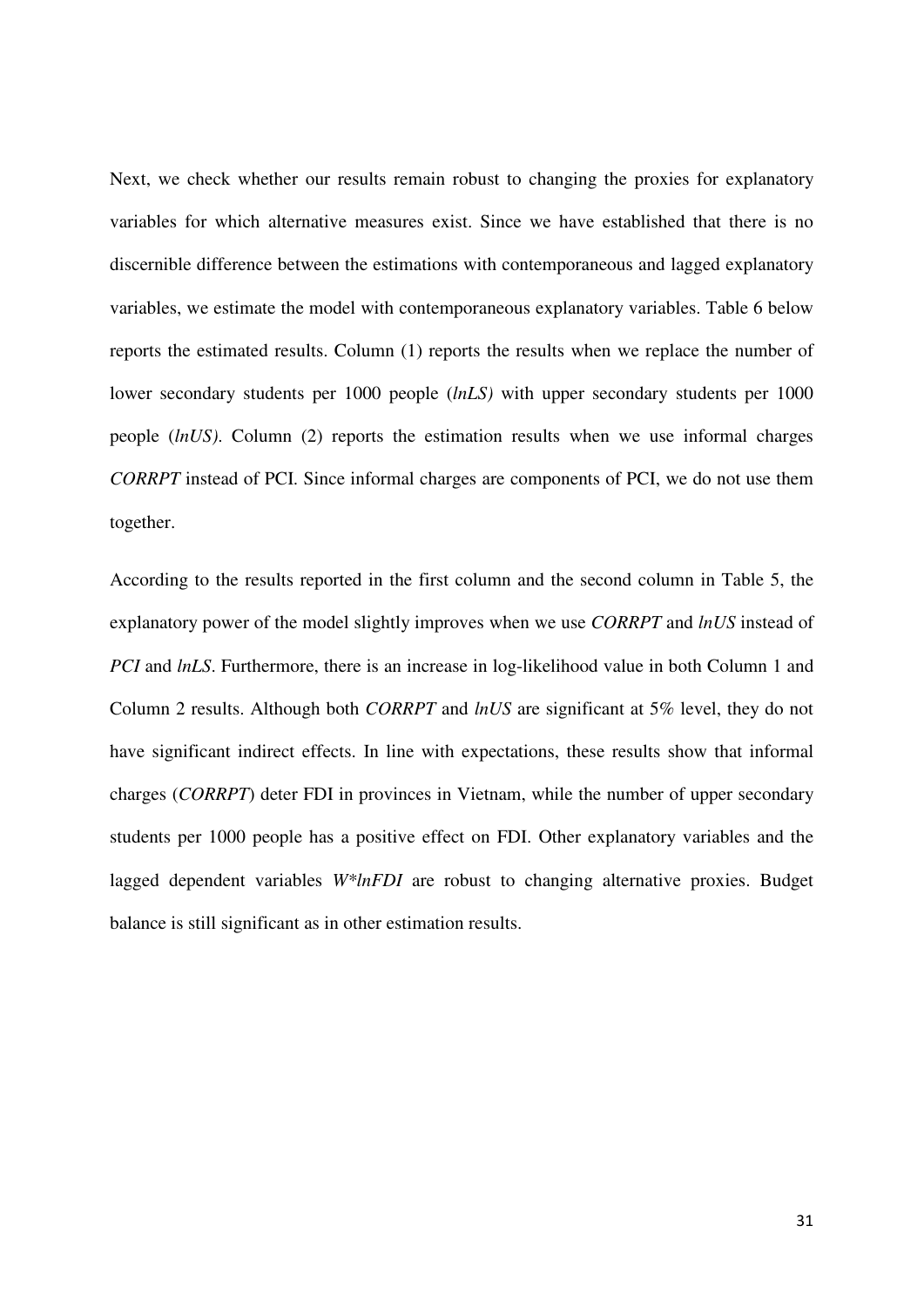| $-15.391**$<br>$-9.834$<br>Constant<br>t value<br>$(-2.40)$<br>$(-1.47)$<br><b>InPCGDP</b><br>0.969***<br>$1.160***$<br>Point estimate<br>t value<br>(2.75)<br>(3.35)<br>$1.162***$<br>$0.981***$<br>Direct effect<br>$0.126*$<br>Indirect effect<br>0.099<br>lnDI<br>$1.151***$<br>Point estimate<br>1.032<br>(4.45)<br>t value<br>(5.07)<br>$1.165***$<br>$1.045***$<br>Direct effect<br>Indirect effect<br>$0.120*$<br>$0.118*$<br>lnLC<br>Point estimate<br>$-0.984**$<br>$-1.144**$<br>t value<br>$(-2.04)$<br>$(-2.37)$<br>$-0.997**$<br>$-1.125**$<br>Direct effect<br>Indirect effect<br>$-0.103$<br>$-0.125$<br>lnOP<br>$0.601***$<br>$0.533***$<br>Point estimate<br>t value<br>(4.80)<br>(5.40) |
|------------------------------------------------------------------------------------------------------------------------------------------------------------------------------------------------------------------------------------------------------------------------------------------------------------------------------------------------------------------------------------------------------------------------------------------------------------------------------------------------------------------------------------------------------------------------------------------------------------------------------------------------------------------------------------------------------------|
|                                                                                                                                                                                                                                                                                                                                                                                                                                                                                                                                                                                                                                                                                                            |
|                                                                                                                                                                                                                                                                                                                                                                                                                                                                                                                                                                                                                                                                                                            |
|                                                                                                                                                                                                                                                                                                                                                                                                                                                                                                                                                                                                                                                                                                            |
|                                                                                                                                                                                                                                                                                                                                                                                                                                                                                                                                                                                                                                                                                                            |
|                                                                                                                                                                                                                                                                                                                                                                                                                                                                                                                                                                                                                                                                                                            |
|                                                                                                                                                                                                                                                                                                                                                                                                                                                                                                                                                                                                                                                                                                            |
|                                                                                                                                                                                                                                                                                                                                                                                                                                                                                                                                                                                                                                                                                                            |
|                                                                                                                                                                                                                                                                                                                                                                                                                                                                                                                                                                                                                                                                                                            |
|                                                                                                                                                                                                                                                                                                                                                                                                                                                                                                                                                                                                                                                                                                            |
|                                                                                                                                                                                                                                                                                                                                                                                                                                                                                                                                                                                                                                                                                                            |
|                                                                                                                                                                                                                                                                                                                                                                                                                                                                                                                                                                                                                                                                                                            |
|                                                                                                                                                                                                                                                                                                                                                                                                                                                                                                                                                                                                                                                                                                            |
|                                                                                                                                                                                                                                                                                                                                                                                                                                                                                                                                                                                                                                                                                                            |
|                                                                                                                                                                                                                                                                                                                                                                                                                                                                                                                                                                                                                                                                                                            |
|                                                                                                                                                                                                                                                                                                                                                                                                                                                                                                                                                                                                                                                                                                            |
|                                                                                                                                                                                                                                                                                                                                                                                                                                                                                                                                                                                                                                                                                                            |
|                                                                                                                                                                                                                                                                                                                                                                                                                                                                                                                                                                                                                                                                                                            |
|                                                                                                                                                                                                                                                                                                                                                                                                                                                                                                                                                                                                                                                                                                            |
|                                                                                                                                                                                                                                                                                                                                                                                                                                                                                                                                                                                                                                                                                                            |
|                                                                                                                                                                                                                                                                                                                                                                                                                                                                                                                                                                                                                                                                                                            |
|                                                                                                                                                                                                                                                                                                                                                                                                                                                                                                                                                                                                                                                                                                            |
| $0.536***$<br>$0.607***$<br>Direct effect                                                                                                                                                                                                                                                                                                                                                                                                                                                                                                                                                                                                                                                                  |
| $0.066**$<br>Indirect effect<br>$0.054*$                                                                                                                                                                                                                                                                                                                                                                                                                                                                                                                                                                                                                                                                   |
| <b>BB</b>                                                                                                                                                                                                                                                                                                                                                                                                                                                                                                                                                                                                                                                                                                  |
| Point estimate<br>$-0.003$<br>$-0.000$                                                                                                                                                                                                                                                                                                                                                                                                                                                                                                                                                                                                                                                                     |
| $(-0.68)$<br>t value<br>$(-0.14)$                                                                                                                                                                                                                                                                                                                                                                                                                                                                                                                                                                                                                                                                          |
| $-0.000$<br>Direct effect<br>$-0.003$                                                                                                                                                                                                                                                                                                                                                                                                                                                                                                                                                                                                                                                                      |
| Indirect effect<br>$-0.000$<br>$-0.000$                                                                                                                                                                                                                                                                                                                                                                                                                                                                                                                                                                                                                                                                    |
| <b>PCI</b>                                                                                                                                                                                                                                                                                                                                                                                                                                                                                                                                                                                                                                                                                                 |
| Point estimate<br>$0.031**$                                                                                                                                                                                                                                                                                                                                                                                                                                                                                                                                                                                                                                                                                |
| t value<br>(2.08)                                                                                                                                                                                                                                                                                                                                                                                                                                                                                                                                                                                                                                                                                          |
| $0.032**$<br>Direct effect                                                                                                                                                                                                                                                                                                                                                                                                                                                                                                                                                                                                                                                                                 |
| Indirect effect<br>0.003                                                                                                                                                                                                                                                                                                                                                                                                                                                                                                                                                                                                                                                                                   |
| <b>CORRPT</b>                                                                                                                                                                                                                                                                                                                                                                                                                                                                                                                                                                                                                                                                                              |
| $-0.306**$<br>Point estimate<br>t value                                                                                                                                                                                                                                                                                                                                                                                                                                                                                                                                                                                                                                                                    |
| $(-2.09)$<br>$-0.302**$<br>Direct effect                                                                                                                                                                                                                                                                                                                                                                                                                                                                                                                                                                                                                                                                   |
| Indirect effect<br>$-0.033$                                                                                                                                                                                                                                                                                                                                                                                                                                                                                                                                                                                                                                                                                |
| <b>InUS</b>                                                                                                                                                                                                                                                                                                                                                                                                                                                                                                                                                                                                                                                                                                |
| 1.793***<br>1.470***<br>Point estimate                                                                                                                                                                                                                                                                                                                                                                                                                                                                                                                                                                                                                                                                     |
| t value<br>(4.55)<br>(3.85)                                                                                                                                                                                                                                                                                                                                                                                                                                                                                                                                                                                                                                                                                |
| 1.795***<br>1.485***<br>Direct effect                                                                                                                                                                                                                                                                                                                                                                                                                                                                                                                                                                                                                                                                      |
| Indirect effect<br>$0.182*$<br>$0.162*$                                                                                                                                                                                                                                                                                                                                                                                                                                                                                                                                                                                                                                                                    |
| $0.096**$<br>$0.100**$<br>W*InFDI (spatial dep.)                                                                                                                                                                                                                                                                                                                                                                                                                                                                                                                                                                                                                                                           |
| (2.14)<br>(2.24)                                                                                                                                                                                                                                                                                                                                                                                                                                                                                                                                                                                                                                                                                           |
| Observations<br>248<br>248                                                                                                                                                                                                                                                                                                                                                                                                                                                                                                                                                                                                                                                                                 |
| Corrected $R^2$<br>0.499<br>0.496                                                                                                                                                                                                                                                                                                                                                                                                                                                                                                                                                                                                                                                                          |
| Log-likelihood<br>-457.057<br>-456.979                                                                                                                                                                                                                                                                                                                                                                                                                                                                                                                                                                                                                                                                     |

Table 5: ML estimation of FDI with spatial dependence and weight matrix W1: Using alternative proxies for governance and education

Notes:t values are in parenthesis. \*\*\*, \*\*,\* denotes 0.01, 0.05, 0.10 significance level respectively.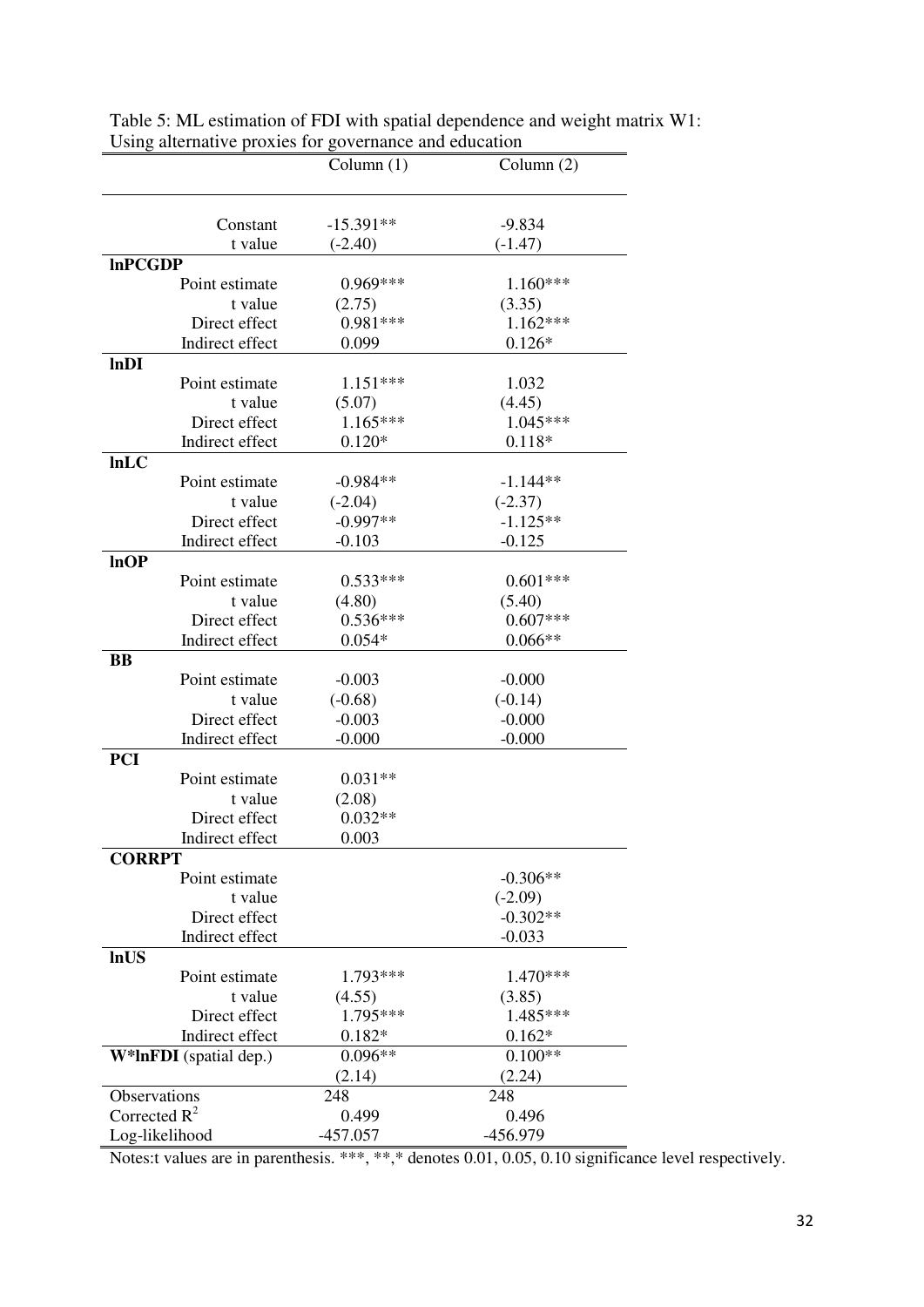#### **Conclusions**

In this article, we have conducted an empirical investigation into the determinants of registered FDI capital across 62 Vietnamese provinces between 2006 and 2006. Our aim was to contribute to the literature with novel empirical findings, drawing on recent developments in spatial regression methodology and a unique dataset at the sub-national level.

First, we have established that OLS estimation ignoring spatial dependence tends to yield under-estimated or over-estimated coefficients. To address this shortcoming, we have carried out maximum likelihood (ML) estimation with spatial dependence and obtained unbiased estimates for a number of locational determinants of FDI examined in the literature at the national and/or sub-national levels. These determinants included per-capita GDP, domestic investment, openness to trade, budget balance, labour cost, governance quality and education at the provincial level. The point estimates obtained from the ML estimation are in line with existing evidence at the national and sub-national levels; and they remain robust to inclusion of the spatially-lagged dependent variable and to different specifications for weight matrices capturing the number of neighbouring provinces or distance between provinces.

Our findings, however, contribute to existing evidence in a number of ways. First, they provide the first estimates of the spatial dependence in the distribution of registered FDI capital between Vietnamese provinces. The sign of the spatial dependence is positive and remain robust to change in the specification of the weight matrix from one nearest neighbour and 3 nearest neighbours to distance cut-off values of 186km and 350km. Although the significance of the spatial dependence decreases from  $1\%$  to  $10\%$ , the magnitude tend to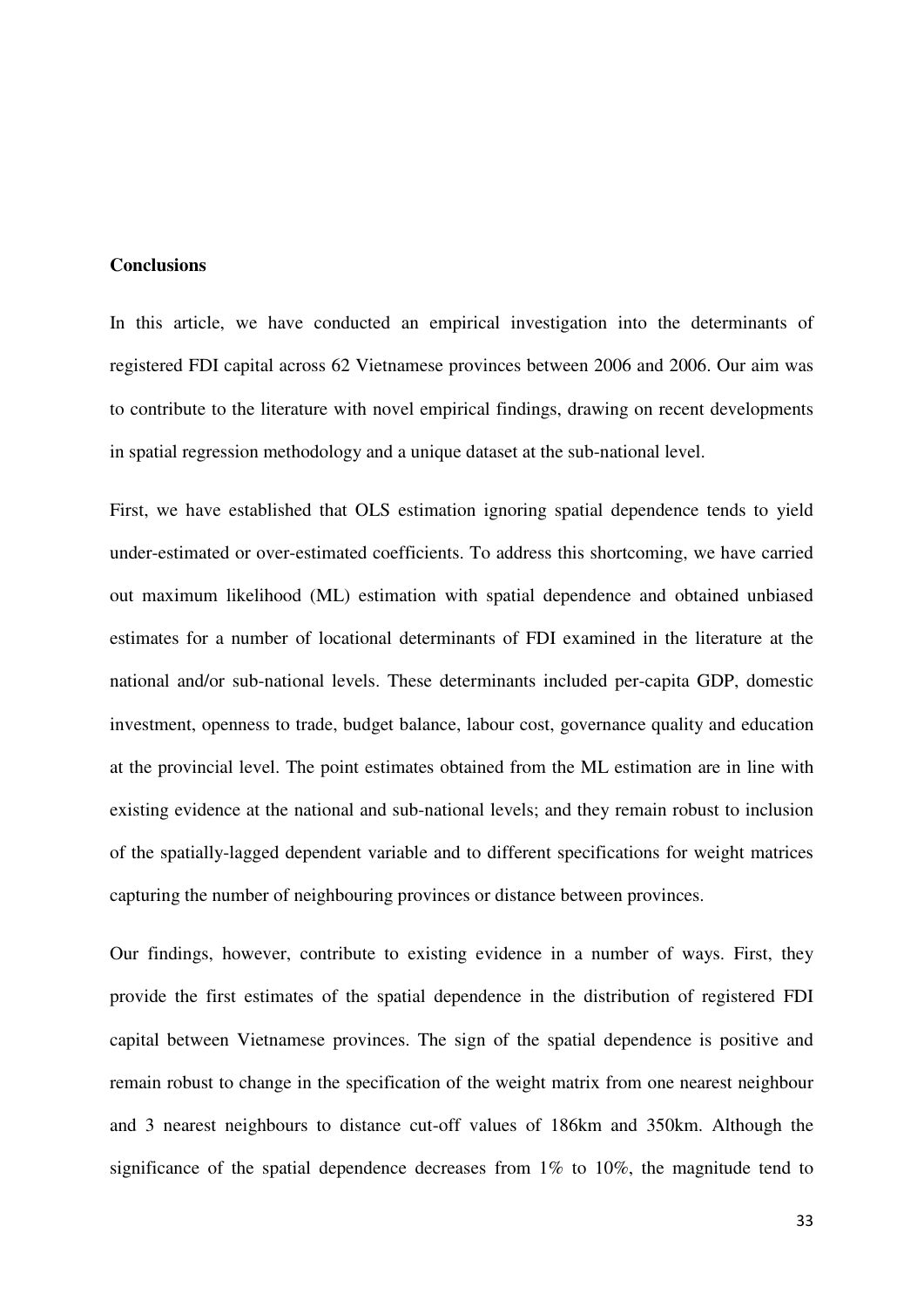increase as the number of neighbouring provinces or as distance between provinces increases. This finding indicates that the distribution of registered FDI between Vietnamese provinces is subject to conglomeration effects, whereby FDI inflows to neighbouring provinces have a positive effect on FDI flows into a given province. A 10% increase in FDI registered in neighbouring provinces tends to lead to an increase of 1.2% to 1.8% in FDI of a given province.

Secondly, we demonstrate that the point estimates for determinants of FDI conceal the potential existence of feedback effects and therefore one needs to measure direct effect estimates as true marginal effects. Our findings indicate that the point estimates tend to underestimate the true marginal effects of per-capita GDP, domestic investment, labour cost and openness to trade. Drawing on a recently-proposed estimation procedure, not only do we highlight the limitation of the point estimates but also we provide direct effect estimates that incorporate both the point estimates and the feedback effects from neighbouring provinces. Although the feedback estimates are small, they have a positive sign and as such they are consistent with the conglomeration effect established through the coefficient of spatial dependence.

Finally, we have added to the existing evidence base by breaking down the effects of the explanatory variables on provincial-level FDI into direct and indirect effects. We have found that a one-unit change in a given explanatory variable first and foremost affects the FDI in a given host province. This is the direct effect, which includes second- and higher-order feedback effects that flow from neighbouring provinces affected by the shock in the host province back into the host province in question. Our findings indicate that direct effect estimates are larger than indirect effect estimates. Estimates of indirect effects on neighbouring provinces are smaller than direct effects within the host province, but their magnitude is significant enough to warrant special attention. Our findings indicate that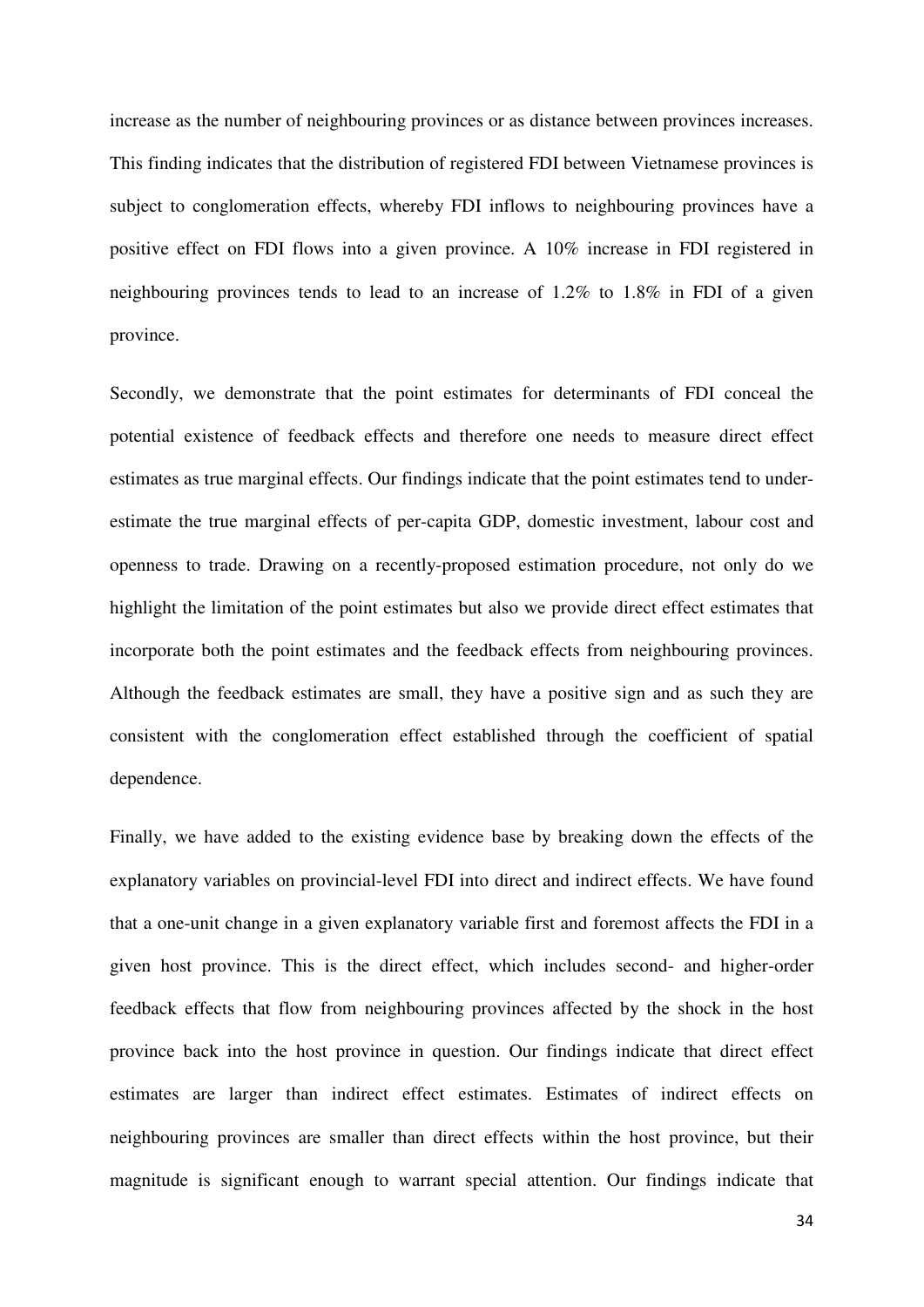indirect effects on neighbouring provinces are about 12% - 20% of the direct effects on FDI within the host province.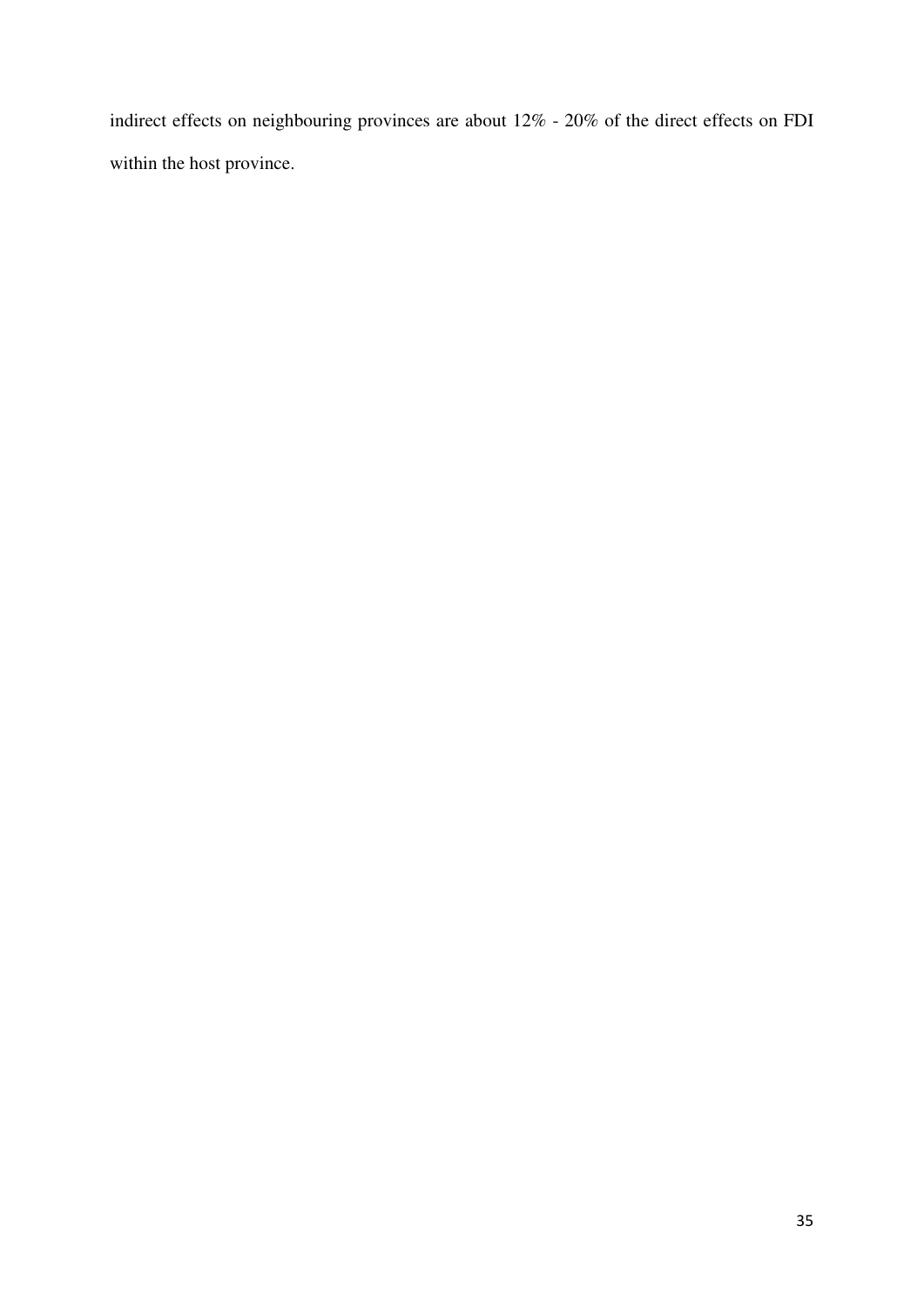### Appendix

### Table A1: List of Provinces in the Sample

| <b>REGIONS</b>                                    | <b>PROVINCES</b>                                                                                                                                                                                                                                         |
|---------------------------------------------------|----------------------------------------------------------------------------------------------------------------------------------------------------------------------------------------------------------------------------------------------------------|
| Central Highlands                                 | Dak Lak, Lam Dong, Dak Nong, Gia Lai, Kon Tum                                                                                                                                                                                                            |
| Mekong River Delta                                | An Giang, Hau Giang, Thai Binh, Vinh Long, Soc Trang,<br>Ca Mau, Long An, Can Tho, Kien Giang, Tra Vinh, Ben<br>Tre, Dong Thap, Tien Giang                                                                                                               |
| North Central and Central Coastal area            | TT-Hue, Khanh Hoa, Quang Binh, Quang Nam, Nghe An,<br>Ninh Thuan, Da Nang, Binh Dinh, Phu Yen, Quang Ngai,<br>Ha Tinh, Quang Tri, Thanh Hoa, Binh Thuan                                                                                                  |
| Northern midlands and mountain areas<br>Red River | Lai Chau, Thai Nguyen, Dien Bien, Lang Son, Cao<br>Bang, Bac Kan, Ha Giang, Lao Cai, Yen Bai, Son La,<br>Hoa Binh, Tuyen Quang, Phu Tho, Bac Giang<br>Hung Yen, Quang Ninh, Ha Nam, Nam Dinh, Hai<br>Duong, Ninh Binh, Hai Phong, Bac Ninh, Ha Noi, Vinh |
| South East                                        | Phuc<br>Dong Nai, Binh Duong, Binh Phuoc, BRVT, Tay Ninh,<br><b>HCMC</b>                                                                                                                                                                                 |

Table A2: *Moran s I* Test for Spatial Autocorrelation *lnFDI*

| Moran s I test    | W1                                 | W <sub>3</sub> | W186                                                                                                                                                                                        | W350  |
|-------------------|------------------------------------|----------------|---------------------------------------------------------------------------------------------------------------------------------------------------------------------------------------------|-------|
| $lnFDI$ 2006      | 0.426                              | 0.290          | 0.181                                                                                                                                                                                       | 0.141 |
|                   | (0.00)                             | (0.00)         | (0.00)<br>(0.00)<br>0.317<br>0.203<br>0.161<br>(0.00)<br>(0.00)<br>(0.00)<br>0.312<br>0.204<br>0.163<br>(0.00)<br>(0.00)<br>(0.00)<br>0.325<br>0.221<br>0.178<br>(0.00)<br>(0.00)<br>(0.00) |       |
| $ln$ FDI 2007     | 0.449                              |                |                                                                                                                                                                                             |       |
|                   | (0.00)<br>0.419<br>(0.02)<br>0.438 |                |                                                                                                                                                                                             |       |
| <b>lnFDI</b> 2008 |                                    |                |                                                                                                                                                                                             |       |
|                   |                                    |                |                                                                                                                                                                                             |       |
| lnFDI 2009        |                                    |                |                                                                                                                                                                                             |       |
|                   | (0.00)                             |                |                                                                                                                                                                                             |       |

Notes: Two-sided and under normality. P-values are in parenthesis.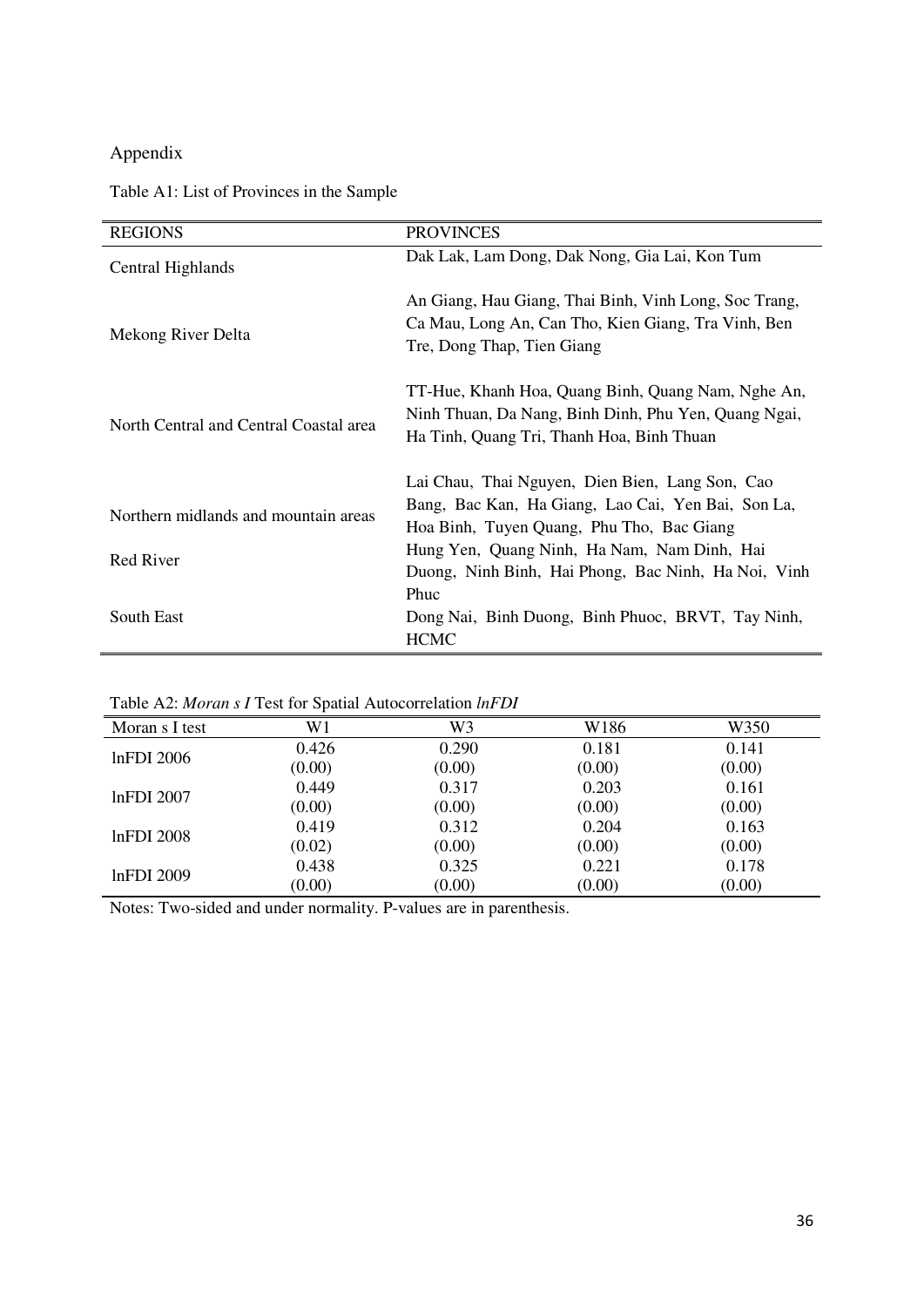| Variable       | Obs | Mean       | Std. Dev. | Min          | Max      |
|----------------|-----|------------|-----------|--------------|----------|
| lnFDI          | 248 | 15.0655    | 2.14910   | 7.74161      | 19.49431 |
| InPCGDP        | 248 | 16.0222    | 0.51743   | 15.00167     | 18.64245 |
| ln LC          | 248 | 14.2117    | 0.27031   | 13.52721     | 15.15096 |
| lnDI           | 248 | 15.1399    | 0.51487   | 13.24763     | 16.84037 |
| <b>BB</b>      | 248 | $-3.05303$ | 25.74335  | $-129.34330$ | 60.50403 |
| lnOP           | 248 | 3.57076    | 1.18553   | $-0.06860$   | 6.61966  |
| <b>PCI</b>     | 248 | 55.38839   | 7.86282   | 36.39000     | 77.20000 |
| <b>CORRPT</b>  | 248 | 6.43181    | 0.72146   | 4.63000      | 8.35000  |
| lnLS           | 248 | 4.22414    | 0.19556   | 3.53035      | 4.65764  |
| lnUS           | 248 | 3.52646    | 0.27551   | 2.64107      | 4.05648  |
| $W^*$ ln $FDI$ | 248 | 15.49943   | 2.10583   | 7.74161      | 19.49431 |

Table A3: Descriptive statistics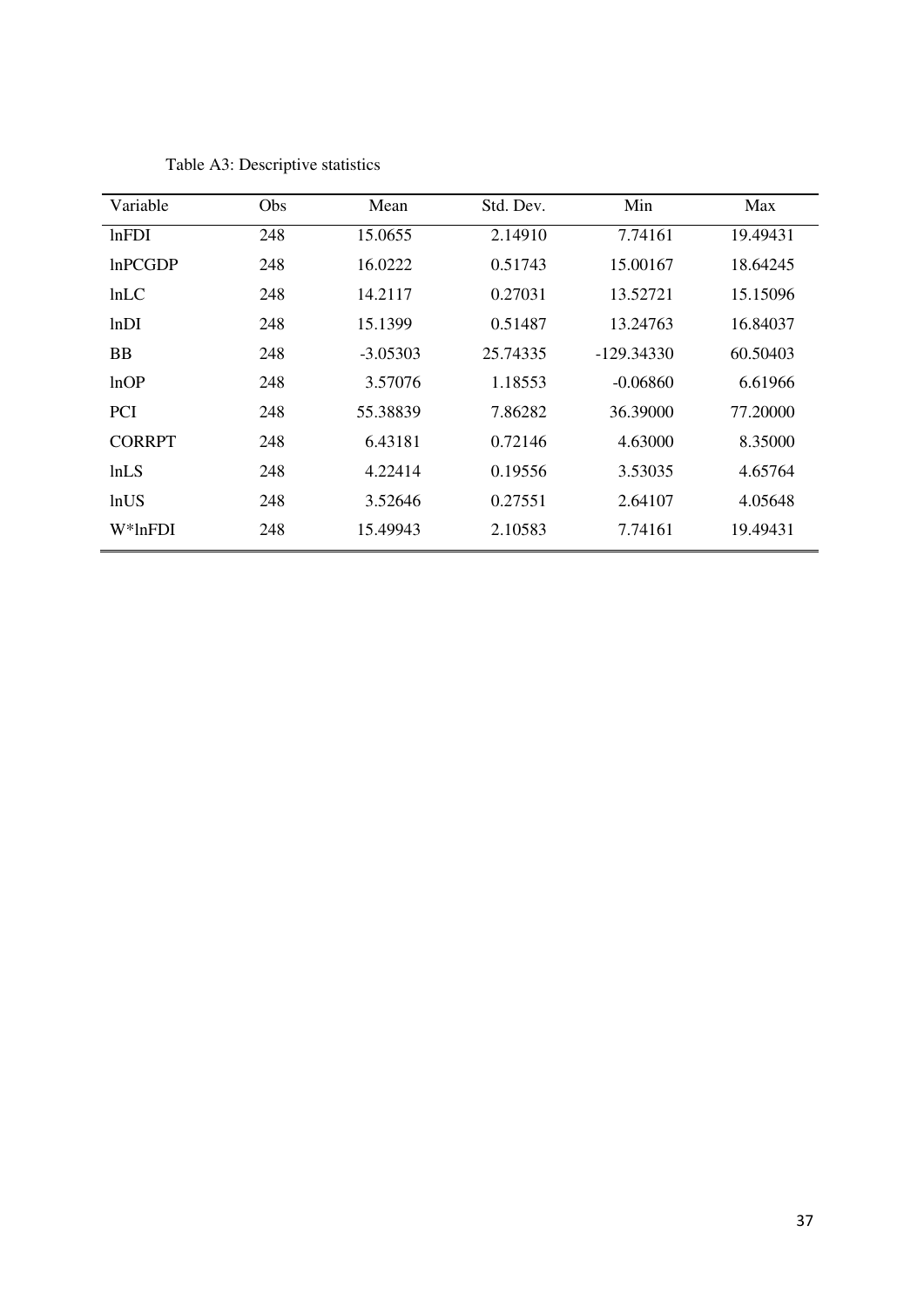|                | lnFDI      | lnGPC      | lnLC       | lnDI       | <b>BB</b>  | lnOP       | <b>PCI</b> | <b>CORRPT</b> | lnLS       | lnUS      | WlnFDI |
|----------------|------------|------------|------------|------------|------------|------------|------------|---------------|------------|-----------|--------|
| lnFDI          | 1.0000     |            |            |            |            |            |            |               |            |           |        |
| <b>InPCGDP</b> | $0.5501*$  | 1.0000     |            |            |            |            |            |               |            |           |        |
| lnLC           | $0.2521*$  | $0.6396*$  | 1.0000     |            |            |            |            |               |            |           |        |
| lnDI           | $0.4338*$  | $0.5095*$  | $0.4136*$  | 1.0000     |            |            |            |               |            |           |        |
| <b>BB</b>      | 0.3498*    | $0.5719*$  | $0.3602*$  | $0.1571*$  | 1.0000     |            |            |               |            |           |        |
| lnOP           | $0.5436*$  | $0.6373*$  | $0.3538*$  | $0.2710*$  | $0.4296*$  | 1.0000     |            |               |            |           |        |
| <b>PCI</b>     | $0.3433*$  | $0.4745*$  | $0.2758*$  | $0.1635*$  | $0.3786*$  | $0.4384*$  | 1.0000     |               |            |           |        |
| <b>CORRPT</b>  | $-0.0683$  | 0.1034     | $-0.0086$  | $-0.1496*$ | $0.1270*$  | $0.1807*$  | $0.3097*$  | 1.0000        |            |           |        |
| lnLS           | $-0.1061*$ | $-0.3909*$ | $-0.2551*$ | $-0.2142*$ | $-0.1511*$ | $-0.3266*$ | $-0.4113*$ | $-0.1407*$    | 1.0000     |           |        |
| lnUS           | $0.2095*$  | $-0.0508$  | $-0.1709*$ | $-0.0306$  | $0.1999*$  | $-0.0320$  | $-0.1662*$ | $-0.1405*$    | $0.7042*$  | 1.0000    |        |
| $W^*$ lnFDI    | $0.4373*$  | $0.5080*$  | $0.3231*$  | 0.0549     | $0.4463*$  | $0.4634*$  | $0.3306*$  | 0.0901        | $-0.1282*$ | $0.1617*$ | 1.0000 |

Table A4: Correlation matrix

\* denotes significance at the 10% level.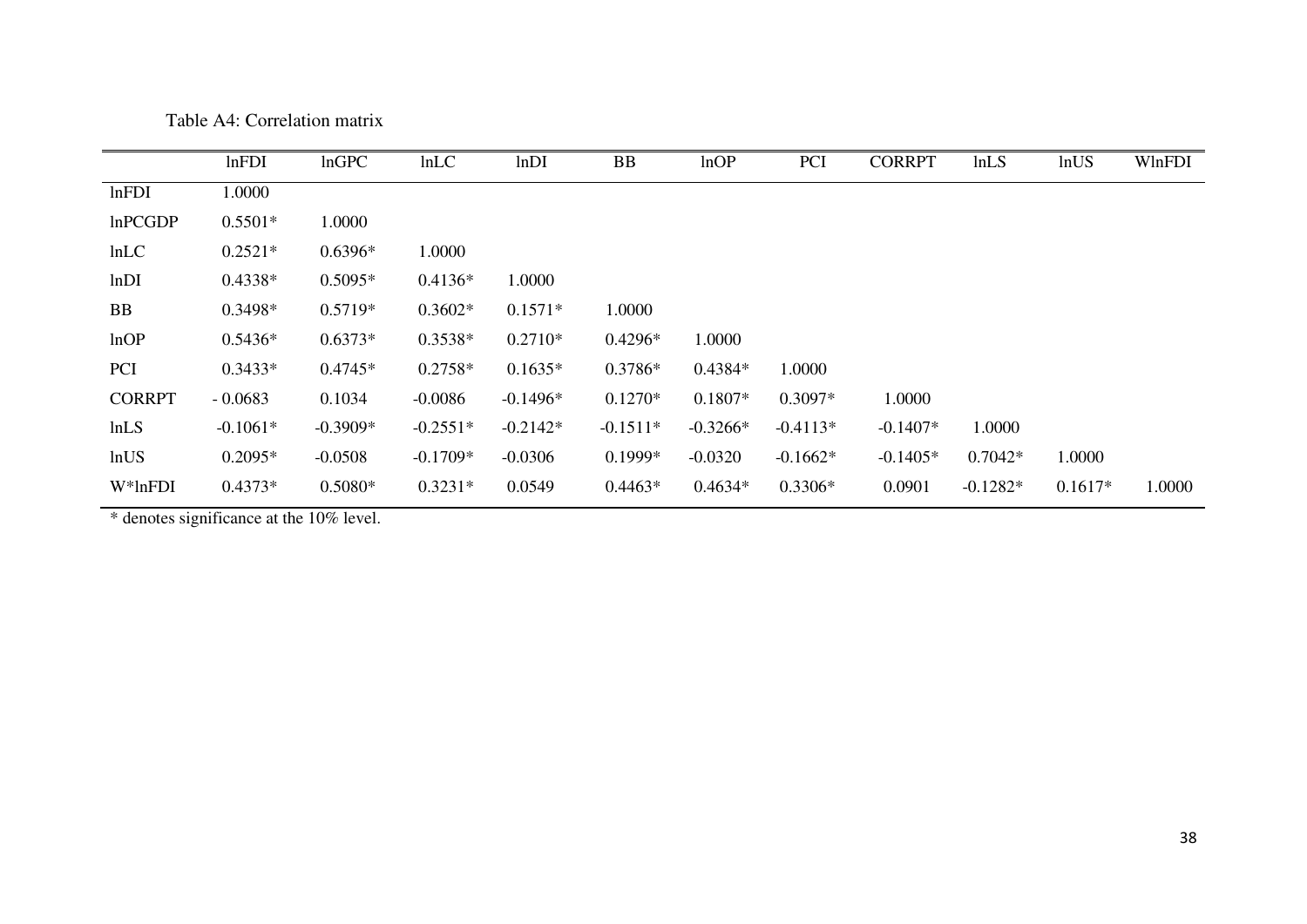#### **References**

Abreu, M., H.L.F. de Groot and J.G.M. Florax (2004), 'Space and Growth: A Survey of Empirical Evidence and Methods', Tinbergen Institute Working Paper no. TI 04-129/3.

Anselin, L. (1988), 'Spatial Econometrics, Methods and Models', Kluwer Academic Publisher, Dordrecht.

Anselin, L., A.K. Bera, R. Florax and M.J. Yoon (1996), 'Simple Diagnostic Tests for Spatial Dependence', *Regional Science and Urban Economics*, **26**, 77–104.

Anselin, L. and A. Bera (1998), 'Spatial Dependence in Linear Regression Models with an Introduction to Spatial Econometrics' , in: A. Ullah and D. Giles (eds), Handbook of Applied Economic Statistics, Springer, Berlin.

Anselin, L. (2002), 'Under the Hood. Issues in the Specification and Interpretation of Spatial Regression Models', *Agricultural Economics*, **27**, 247–267.

Anselin, L. (2006), 'Spatial Econometrics', in: Mills, C. and K. Patterson (eds), Palgrave handbook of econometrics', Terence Palgrave McMillan, Basingstoke.

Baltagi, B. H., P. Egger and M. Pfaffermayr (2007), 'Estimating Models of Complex FDI: Are there Third-Country Effects?', *Journal of Econometrics*, **140**, 1, 260–281.

Baum, F.C. (2006), 'An Introduction to Modern Econometrics Using Stata', Stata Press, Texas.

Blonigen, B. A., R. B. Davies, G. R. Waddell and H. T. Naughton (2007), 'FDI in Space: Spatial Autoregressive Relationships in Foreign Direct Investment', *European Economic Review*, **51**, 5, 1303-1325.

Cole, A.M., R.J.R. Elliott and J. Zhang (2009), 'Corruption, Governance and FDI Location in China: A Province-Level Analysis', *Journal of Development Studies*, **45**, 9, 1494–1512.

Coughlin, C.C. and E. Segev (2000), 'Foreign Direct Investment in China: A Spatial Econometric Study', *The World Economy*, **23**, 1, 1-23.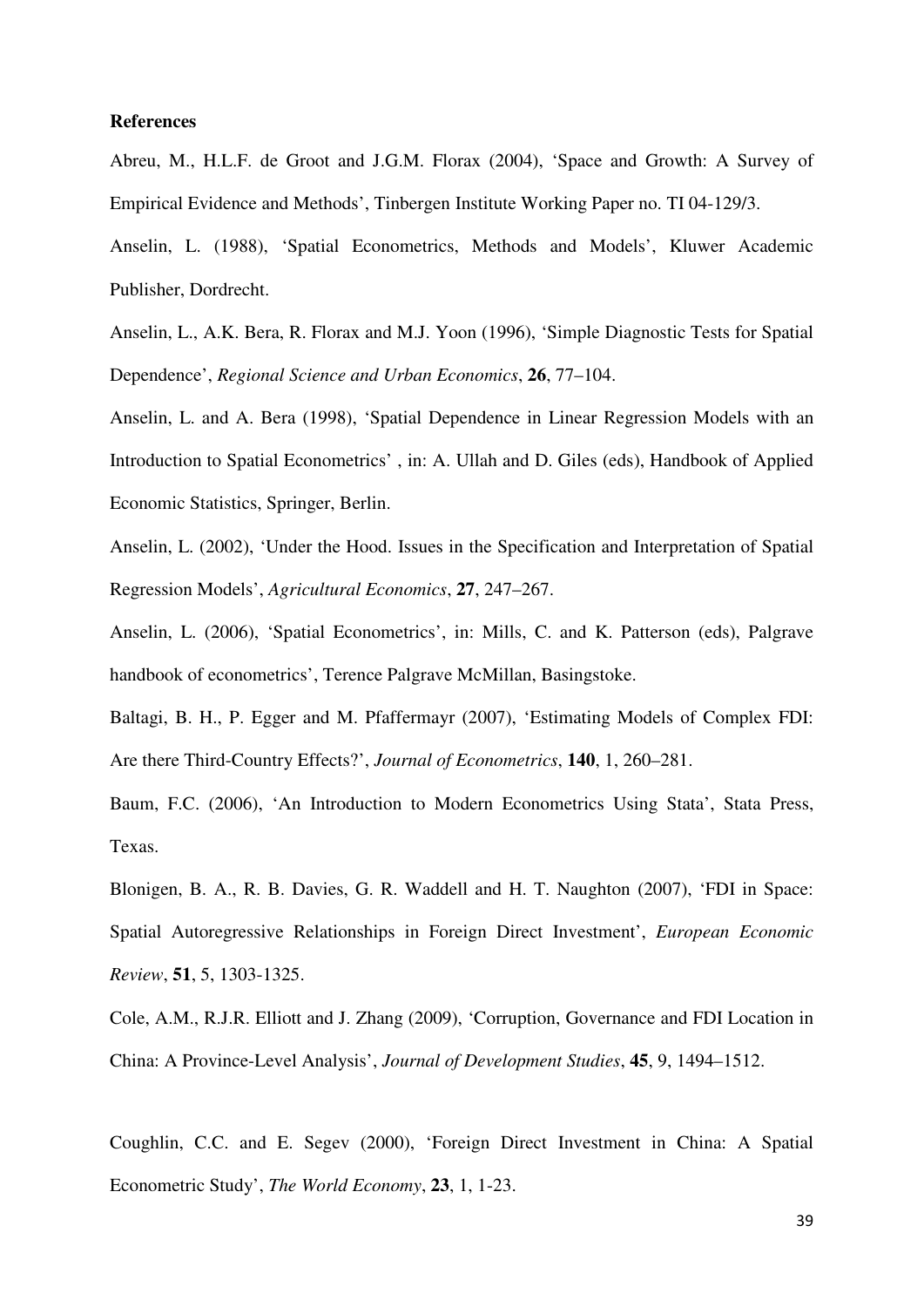Drukker, D. and D.L. Millimet (2007), 'Assessing the Pollution Haven Hypothesis in an Interdependent World', working paper 0703, Southern Methodist University.

Du, J.L., Y. Lu and Z.G. Tao (2008), 'Economic Institutions and FDI Location Choice: Evidence from US Multinationals in China', *Journal of Comparative Economics*, **36**, 3, 412– 429.

Elhorst, J.P. (2010a), 'Spatial Panel Data Models', in Handbook of applied spatial analysis, in M.M. Fischer and A. Getis(eds), Berlin: Springer, pp. 377-407.

Elhorst, J.P. (2010b), 'Matlab Software for Spatial Panels', Paper presented at the IV<sup>th</sup> World Conference of the Spatial Econometrics Association (SEA), Chicago, June 9-12, 2010.

Elhorst, J.P. (2010c), 'Applied Spatial Econometrics: Raising the Bar', *Spatial Economic Analysis,* **5**, 1, 9–28.

Garretsen, H. and J. Peeters (2009), 'FDI and the Relevance of Spatial Linkages: Do Third-Country Effects Matter for Dutch FDI?', *Review of World Economics*, **145**, pp. 319 – 338.

General Statistics Office (GSO) of Vietnam, www.gso.gov.vn, accessed [15 November 2011].

Head, K. and T. Mayer, (2004), 'Market Potential and the Location of Japanese Investment in the European Union', *Review of Economics and Statistics*, **86**, 4, 959–972.

Head, K., J. Ries and D. Swenson, (1995), 'Agglomeration Benefits and Location Choice: Evidence from Japanese Manufacturing Investments in the United States', *Journal of International Economics*, **38**, (3–4), 223–247.

Ledyaeva, S. (2009), 'Spatial Economic Analysis of Foreign Direct Investment Determinants in Russian Regions', *The World Economy*, 643–666.

LeSage, J.P. and R.K. Pace (2009), 'Introduction to Spatial Econometrics', Boca Raton, US: CRC Press Taylor & Francis Group.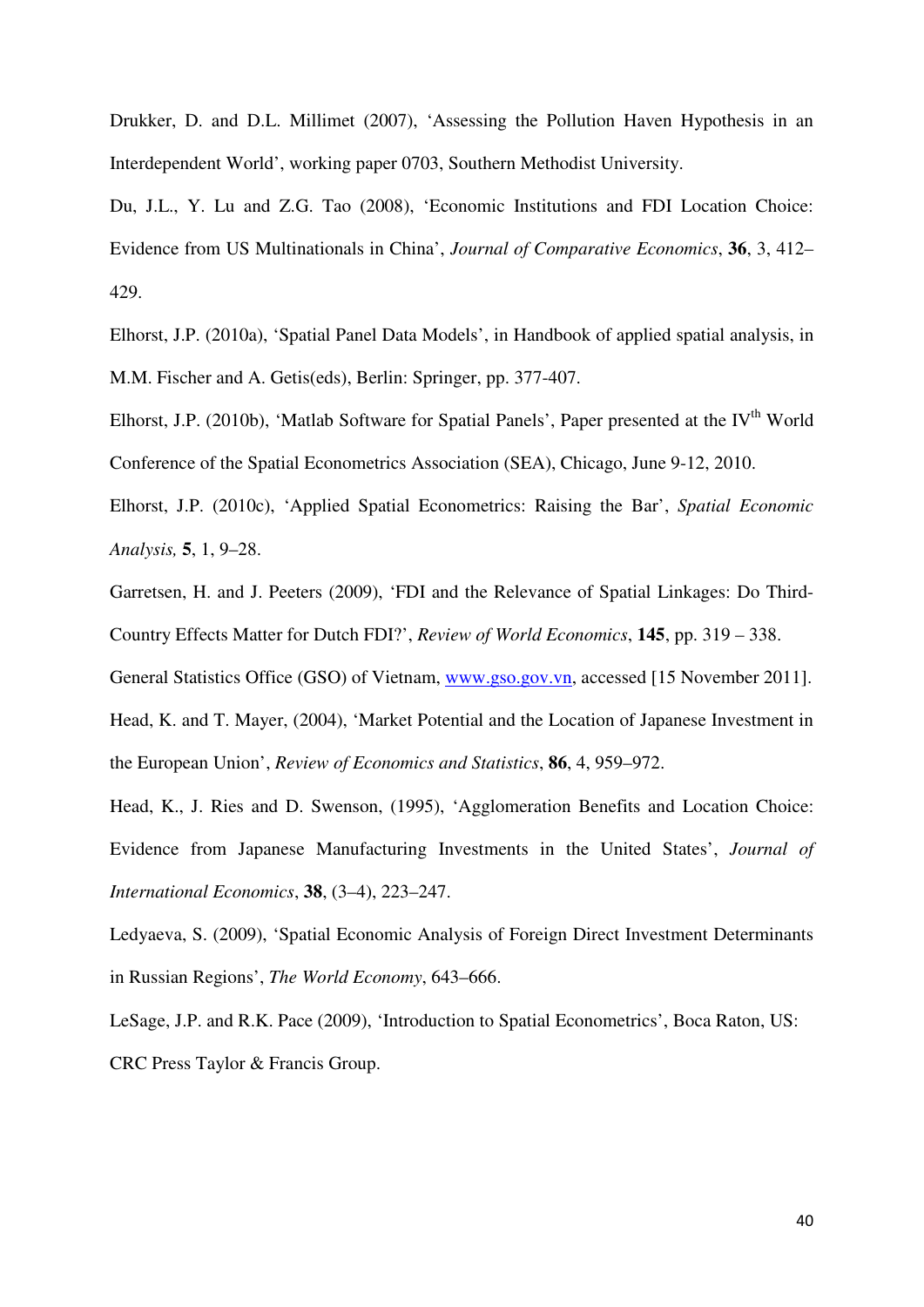Malesky, E. (2007), 'Provincial Governance and Foreign Direct Investment in Vietnam', 20 Years of Foreign Investment: Reviewing and Looking Forward (1987–2007), Knowledge Publishing House, 2007.

Moran, P. A. P. (1950), 'Notes on Continuous Stochastic Phenomena', *Biometrika*, **37**, 1–2, 17–23.

Na, L. and W.S. Lightfoot (2006), 'Determinants of Foreign Direct Investment at the Regional Level in China', *Journal of Technology Management in China*, **1**, 3, 262–278.

Nguyen, P.L. (2006), 'Foreign Direct Investment and its Linkage to Economic Growth in Vietnam: A Provincial Level Analysis', *mimeo*, Centre for Regulation and Market Analysis, University of South Australia.

Nguyen, N.A. and T. Nguyen (2007), 'Foreign Direct Investment in Vietnam: An Overview and Analysis the Determinants of Spatial Distribution Across Provinces', MPRA Paper No. 1921.

Pham, H.M. (2002), 'Regional Economic Development and Foreign Direct Investment Flows in Vietnam, 1988-98', *Journal of the Asia Pacific Economy*, **7**, 2, 182–202.

Pham, T.H. (2008), 'The Effects of ODA in Infrastructure on FDI Inflows in Provinces of Vietnam, 2002-2004', Working paper 089, Vietnam Development Forum, June 2008.

Provincial Competitiveness Index (PCI), www.pcivietnam.org, accessed [25 October 2011].

Seldadyo, H., J.P. Elhorst and J. de Haan (2010), 'Geography and Governance: Does Space Matter? ', *Papers in Regional Science*, **89**, 3, 625–640.

Sharma, S., M.G. Wang and M.C.S. Wong (2010), 'A Spatial Analysis of Aggregate and Industry-Level FDI in China', Presented at the Southern Economic Association 2010 Conference, Atlanta, Georgia, November 2010.

Stakhovych, S. and T.H.A. Bijmolt (2009), 'Specification of Spatial Models: A Simulation Study on Weights Matrices', *Papers in Regional Science*, **88**, 389–408.